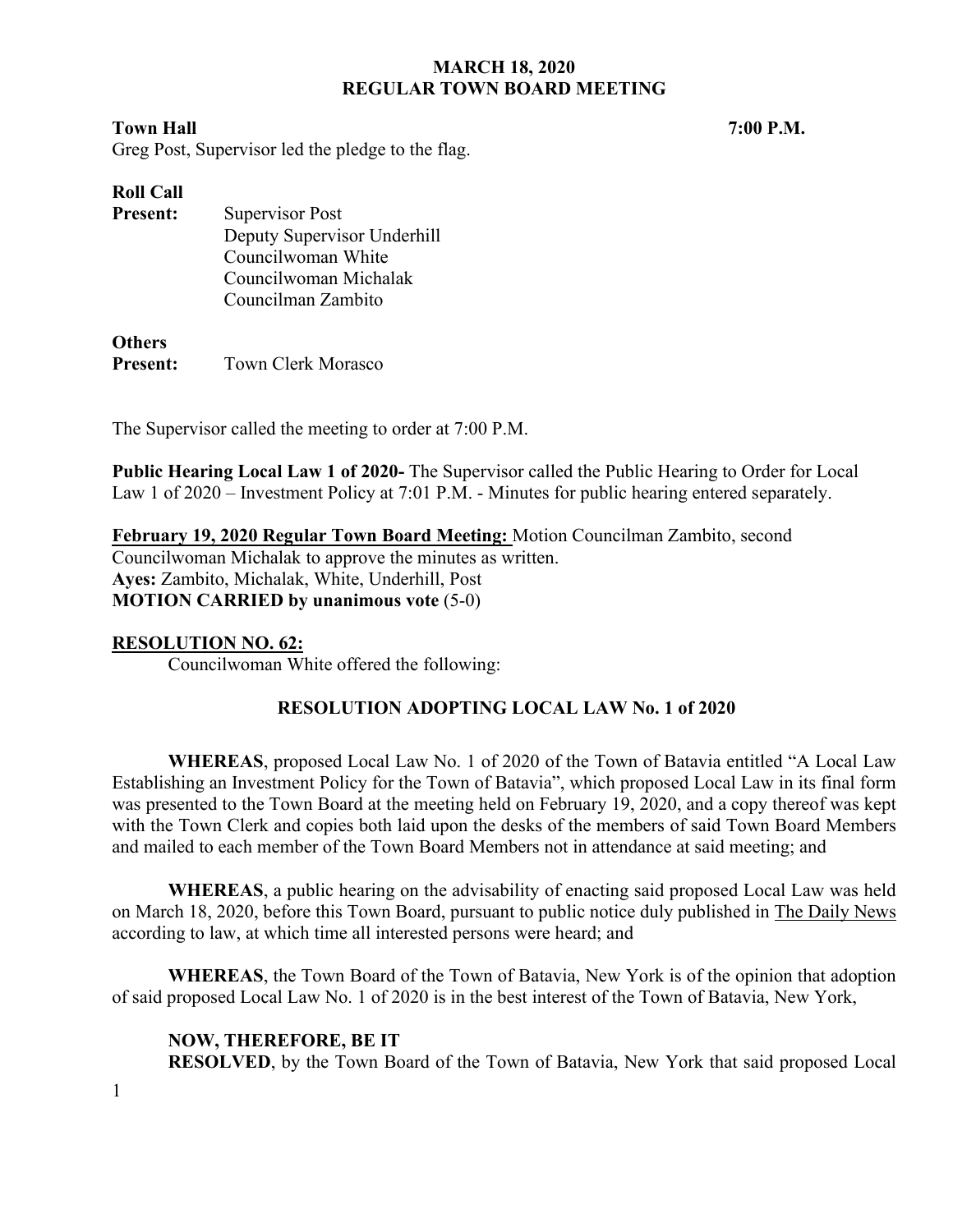Law No. 1 of 2020 be and the same hereby is adopted; and

**BE IT FURTHER RESOLVED**, that a certified copy of said Local Law No. 1 of 2020 be filed with the New York State Secretary of State in accordance with Law.

**Second by**: Councilman Zambito **Ayes:** White, Zambito, Underhill, Michalak, Post **APPROVED by unanimous vote** (5-0)

| Local Law Filing | New York State Department of State                               |
|------------------|------------------------------------------------------------------|
|                  | 41 State Street, Albany, NY 12231                                |
|                  | (Use this form to file a local law with the Secretary of State.) |

Text of law should be given as amended. Do not include matter being eliminated and do not use italics or underlining to indicate new matter.

| County                                |    |                                   |
|---------------------------------------|----|-----------------------------------|
| $\overline{C_{\mathbf{H}\mathbf{V}}}$ | of | Batavia, Genesee County, New York |
| Town                                  |    |                                   |
| Village                               |    |                                   |

Local Law No.  $\frac{1}{1}$  of the year 2020.

A local law known as A Local Law Establishing an Investment Policy for the Town of Batavia

(Insert Title)

Be it enacted by the Town Board Communication of the Town Board (Name of Legislative Body)

> **County**  City of **Batavia, Genesee County, New York** as follows: Town Village

# ARTICLE I: **ENACTMENT**

The title of this chapter shall be "A Local Law Establishing an Investment Policy for the Town of Batavia."

# ARTICLE II: **INVESTMENT POLICY**

The text of the Investment Policy for the Town of Batavia shall be as follows: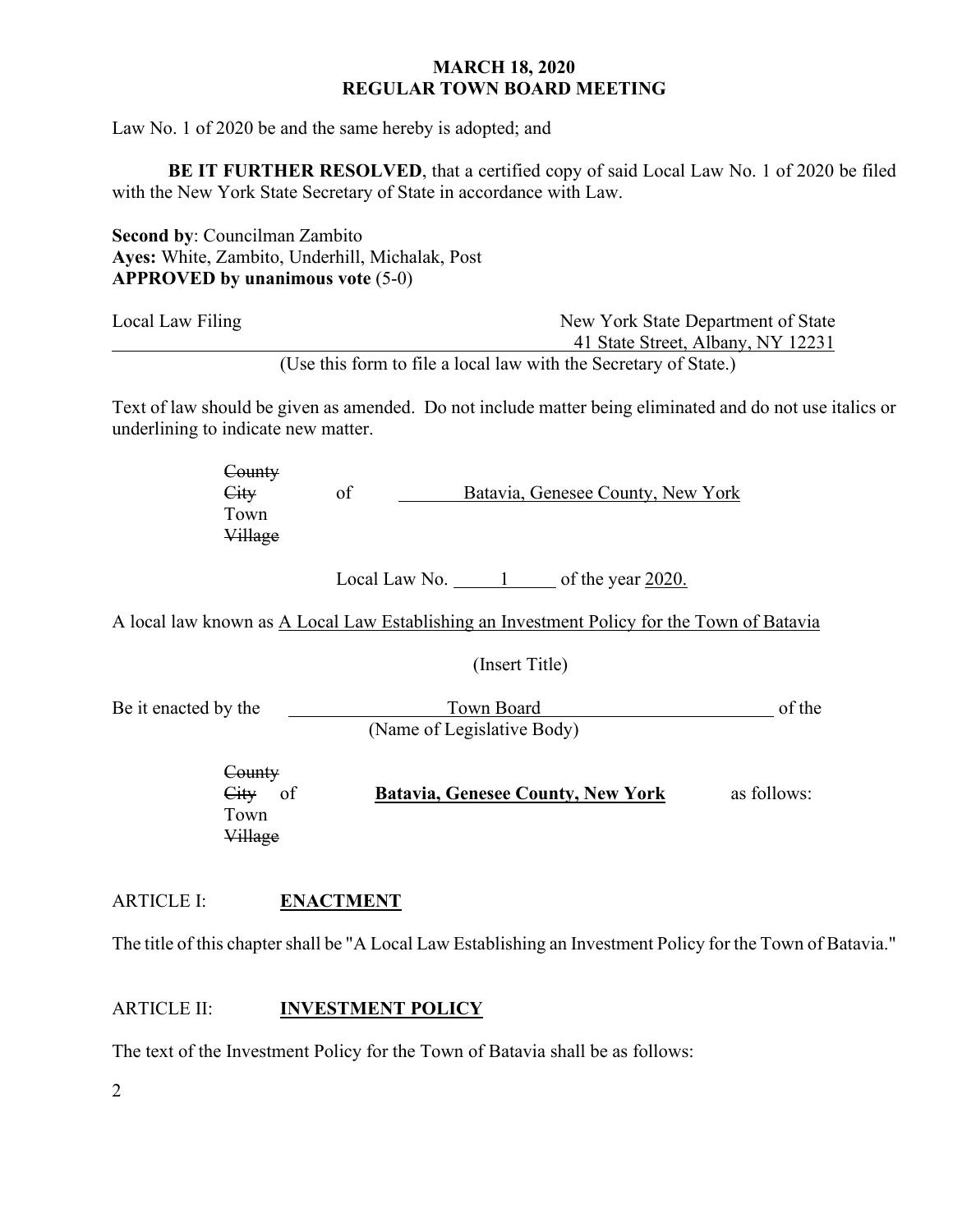1. Scope.

This investment policy applies to all moneys and other financial resources available for investment on its own behalf or on behalf of any other entity or individual.

2. Objectives.

The primary objectives of the local government's investment activities are, in priority order:

- A. To conform to all applicable federal, state and other legal requirements (legal);
- B. To adequately safeguard principal (safety);
- C. To provide sufficient liquidity to meet all operating requirements (liquidity); and
- D. To obtain a reasonable rate of return (yield).
- 3. Delegation of authority.

The governing board's responsibility for administration of the investment program is delegated to the Supervisor, who shall establish written procedures for the operation of the investment program consistent with these investment guidelines. Such procedures shall include an adequate internal control structure to provide a satisfactory level of accountability, based on a database of records incorporating description and amounts of investments, transaction dates, and other relevant information, and regulate the activities of subordinate employees.

- 4. Prudence.
- A. All participants in the investment process shall seek to act responsibly as custodians of the public trust and shall avoid any transaction that might impair public confidence in the Town of Batavia to govern effectively.
- B. Investments shall be made with judgment and care, under circumstances then prevailing, which persons of prudence, discretion and intelligence exercise in the management of their own affairs, not for speculation, but for investment, considering the safety of the principal as well as the probable income to be derived.
- C. All participants involved in the investment process shall refrain from personal business activity that could conflict with proper execution of the investment program or which could impair their ability to make impartial investment decisions.
- 5. Diversification.

It is the policy of the Town of Batavia to diversify its deposits and investments by financial institution,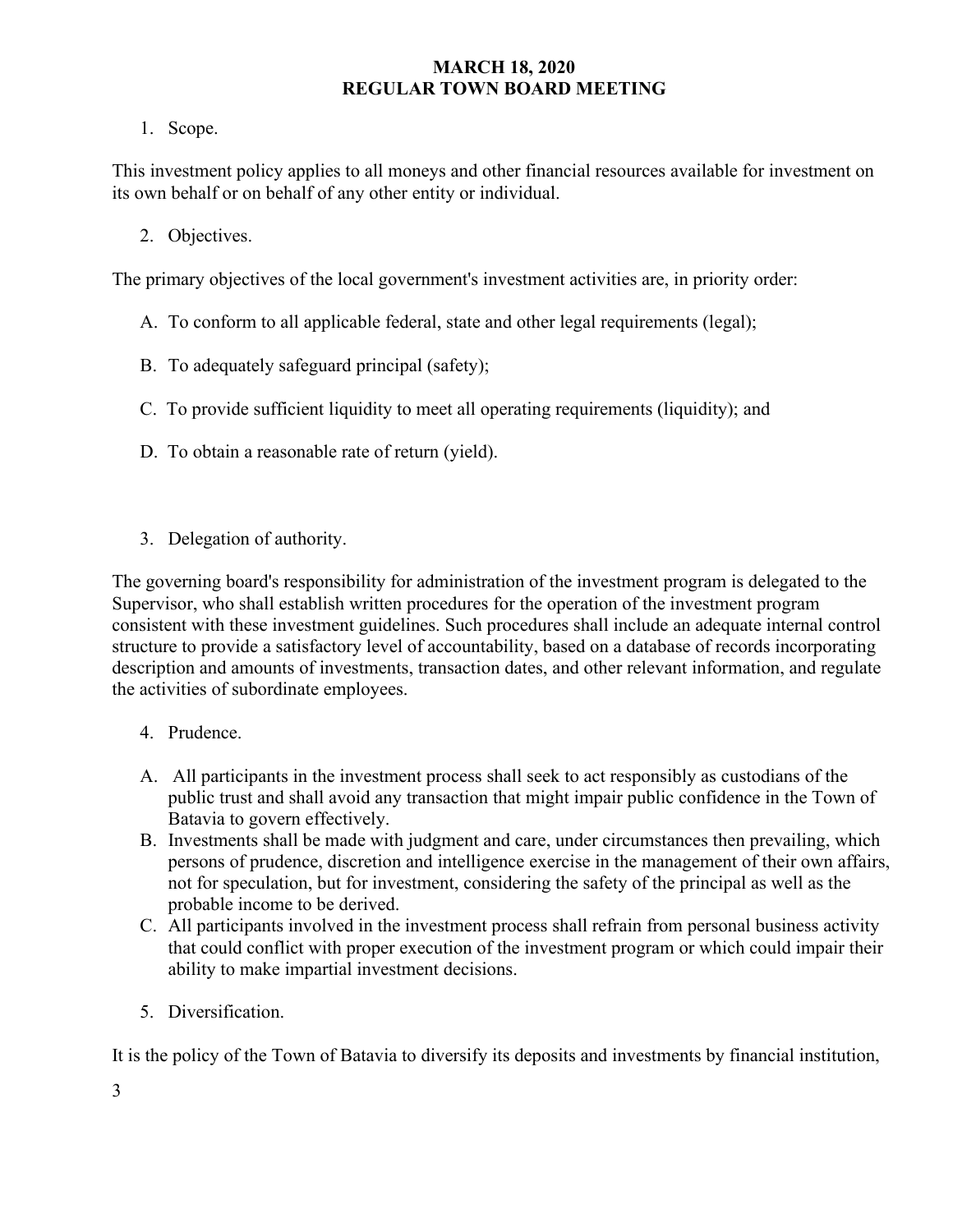by investment instrument, and by maturity scheduling.

- 6. Internal controls.
- A. It is the policy of the Town of Batavia for all moneys collected by any officer or employee of the government to be deposited within three days of collection, or within the time period specified in law, whichever is shorter. All said moneys collected for the month must be transferred to the Chief Fiscal Officer by the 5th of the following month.
- B. The Supervisor is responsible for establishing and maintaining an internal control structure to provide reasonable, but not absolute, assurance that deposits and investments are safeguarded against loss from unauthorized use or disposition and that transactions are executed in accordance with management's authorization and recorded properly and are managed in compliance with applicable laws and regulations.
- 7. Designation of depositories.

The banks and trust companies authorized for the deposit of moneys up to the maximum amounts are and pursuant to this policy shall be established and reviewed annually and amended from time to time by Town Board, by resolution.

8. Collateralizing of deposits.

In accordance with the provisions of General Municipal Law § 10, all deposits of the Town of Batavia, including certificates of deposit and special time deposits, in excess of the amount insured under the provisions of the Federal Deposit Insurance Act shall be secured:

- A. By a pledge of eligible securities with an aggregate market value as provided by General Municipal Law § 10, equal to the aggregate amount of deposits from the categories designated in Appendix A to the policy.
- B. By an eligible irrevocable letter of credit issued by a qualified bank other than the bank with the deposits in favor of the government for a term not to exceed 90 days with an aggregate value equal to 140% of the aggregate amount of deposits and the agreed-upon interest, if any. A qualified bank is one whose commercial paper and other unsecured short-term debt obligations are rated in one of the three highest rating categories by at least one nationally recognized statistical rating organization or by a bank that is in compliance with applicable federal minimum risk-based capital requirements.
- C. By an eligible surety bond payable to the government for an amount at least equal to 100% of the aggregate amount of deposits and the agreed-upon interest, if any, executed by an insurance company authorized to do business in New York State, whose claims-paying ability is rated in the highest rating category by at least two nationally recognized statistical rating organizations.
- 9. Safekeeping and collateralization.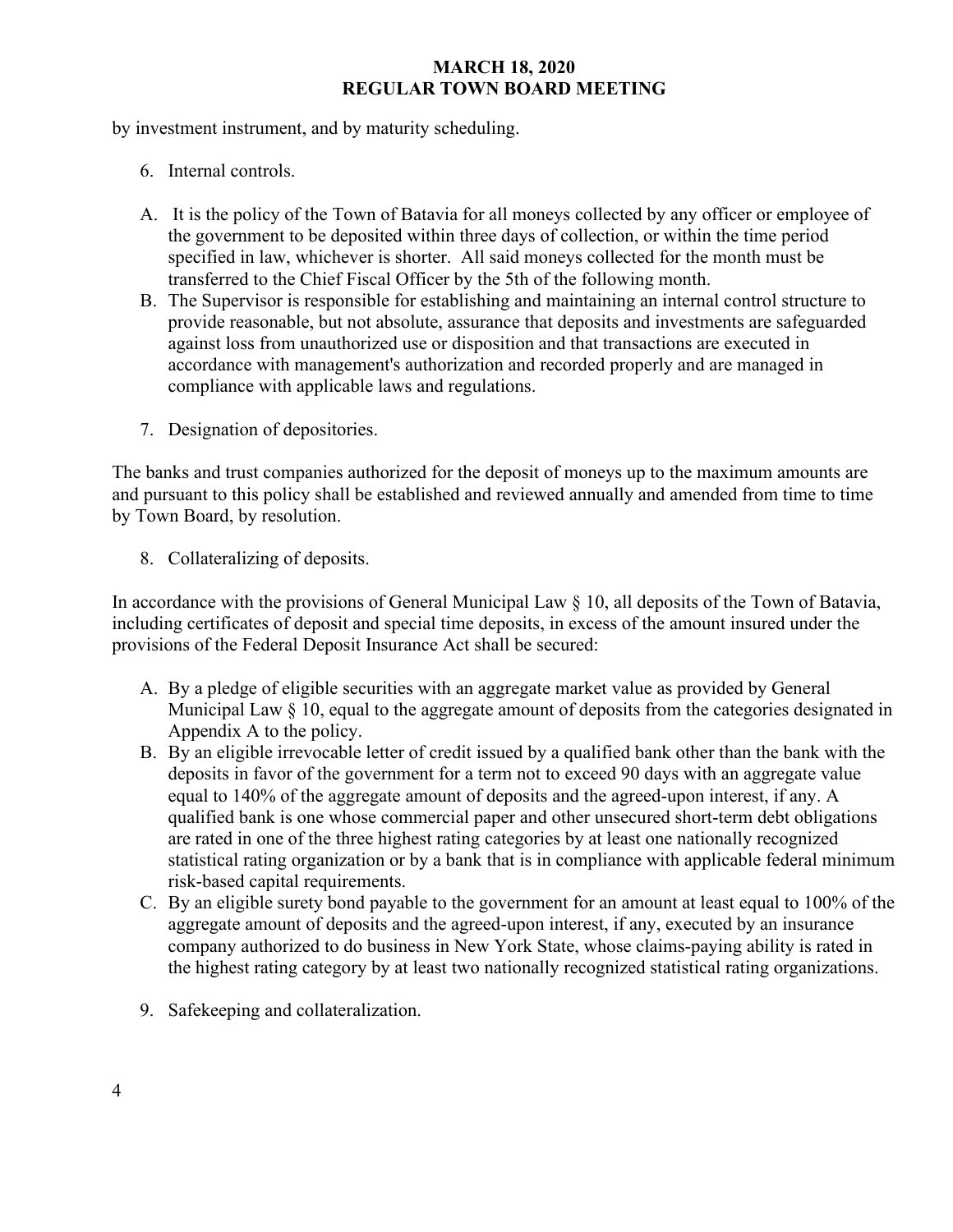- A. Eligible securities used for collateralizing deposits shall be held by the depository and/or a third party bank or trust company subject to security and custodial agreements.
- B. The security agreement shall provide that eligible securities are being pledged to secure local government deposits together with agreed-upon interest, if any, and any costs or expenses arising out of the collection of such deposits upon default. It shall also provide the conditions under which the securities may be sold, presented for payment, substituted or released and the events which will enable the local government to exercise its rights against the pledged securities. In the event that the securities are not registered or inscribed in the name of the local government, such securities shall be delivered in a form suitable for transfer or with an assignment in blank to the Town of Batavia or its custodial bank.
- C. The custodial agreement shall provide that securities held by the bank or trust company, or agent of and custodian for the local government, will be kept separate and apart from the general assets of the custodial bank or trust company and will not, in any circumstances, be commingled with or become part of the backing for any other deposit or other liabilities. The agreement should also describe that the custodian shall confirm the receipt, substitution or release of the securities. The agreement shall provide for the frequency of revaluation of eligible securities and for the substitution of securities when a change in the rating of a security may cause ineligibility. Such agreement shall include all provisions necessary to provide the local government a perfected interest in the securities.
- 10. Permitted investments.
- A. As authorized by General Municipal Law § 11, the Town of Batavia authorizes the Supervisor to invest moneys not required for immediate expenditure for terms not to exceed its projected cash flow needs in the following types of investments:
	- (1) Special time deposit accounts.
	- (2) Certificates of deposit.
	- (3) Obligations of the United States of America.
	- (4) Obligations guaranteed by agencies of the United States of America where the payment of principal and interest is guaranteed by the United States of America.
	- (5) Obligations of the State of New York.
	- (6) Obligations issued pursuant to Local Finance Law § 24.00 or 25.00 (with approval of the State Comptroller) by any municipality, school district or district corporation other than the Town of Batavia.
	- (7) Obligations of public authorities, public housing authorities, urban renewal agencies and industrial development agencies where the general state statutes governing such entities or whose specific enabling legislation authorizes such investments.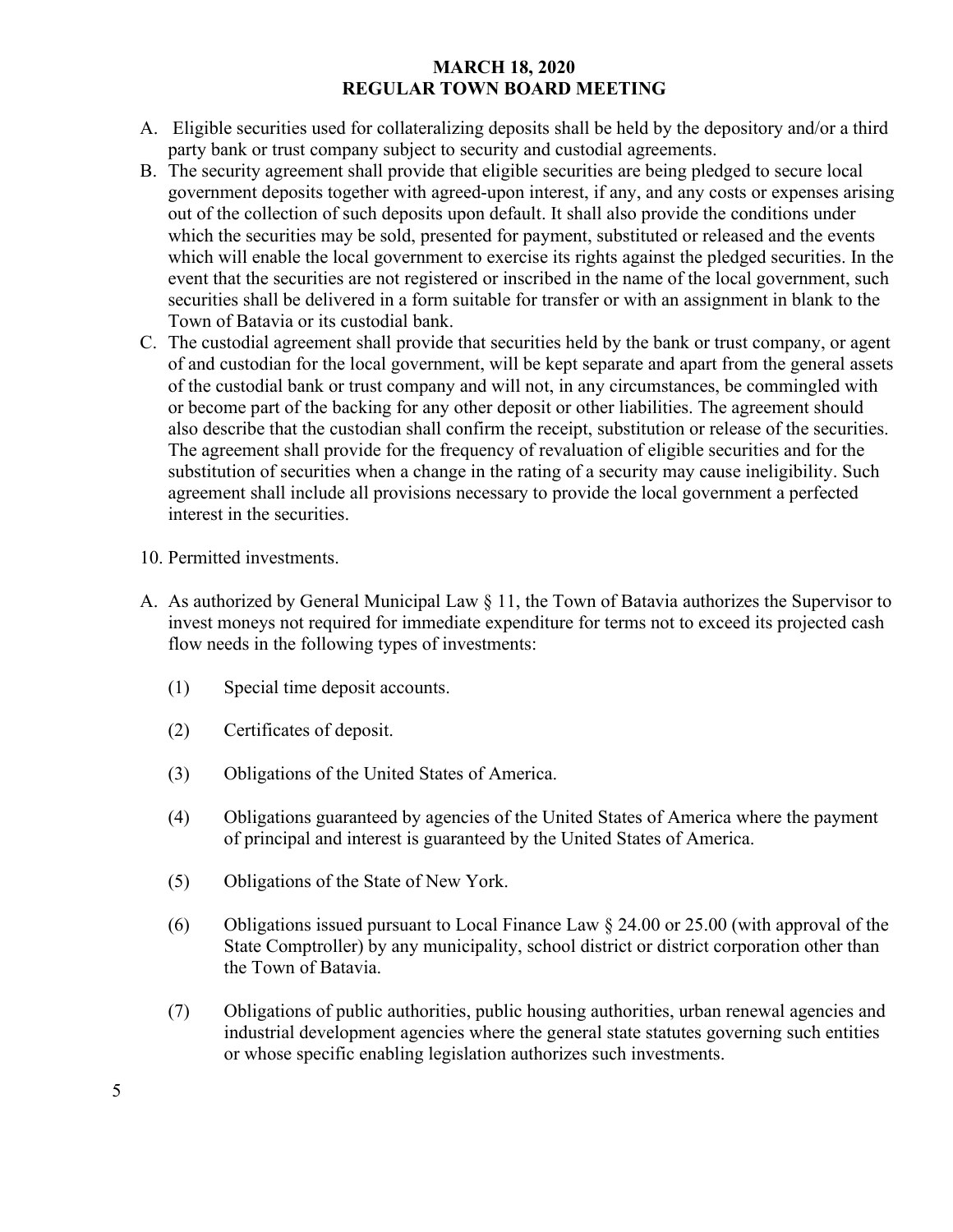- (8) Certificates of participation (COPs) issued pursuant to General Municipal Law § 109-b.
- (9) Obligations of this local government, but only with any moneys in a reserve fund established pursuant to General Municipal Law § 6-c, 6-d, 6-e, 6-g, 6-h, 6-j, 6-k, 6-l, 6-m or 6-n.
- B. All investment obligations shall be payable or redeemable at the option of the Town of Batavia within such times as the proceeds will be needed to meet expenditures for purposes for which the moneys were provided and, in the case of obligations purchased with the proceeds of bonds or notes, shall be payable or redeemable at the option of the Town of Batavia within two years of the date of purchase.
- 11. Authorized financial institutions and dealers.

The Town of Batavia shall maintain a list of financial institutions and dealers approved for investment purposes and establish appropriate limits to the amount of investments which can be made with each financial institution or dealer. All financial institutions with which the local government conducts business must be credit worthy. Banks shall provide their most recent Consolidated Report of Condition (Call Report) at the request of the Town of Batavia. Security dealers not affiliated with a bank shall be required to be classified as reporting dealers affiliated with the New York Federal Reserve Bank, as primary dealers. The Supervisor is responsible for evaluating the financial position and maintaining a listing of proposed depositories, trading partners and custodians. Such listing shall be evaluated at least annually.

- 12. Purchase of investments.
- A. The Supervisor is authorized to contract for the purchase of investments:
	- (1) Directly, including through a repurchase agreement, from an authorized trading partner.
	- (2) By participation in a cooperative investment program with another authorized governmental entity pursuant to Article 5G of the General Municipal Law where such program meets all the requirements set forth in the Office of the State Comptroller Opinion No. 88-46 and the specific program has been authorized by the governing board.
	- (3) By utilizing an ongoing investment program with an authorized trading partner pursuant to a contract authorized by the governing board.
- B. All purchased obligations, unless registered or inscribed in the name of the local government, shall be purchased through, delivered to and held in the custody of a bank or trust company. Such obligations shall be purchased, sold or presented for redemption or payment by such bank or trust company only in accordance with prior written authorization from the officer authorized to make the investment. All such transactions shall be confirmed in writing to the Town of Batavia by the bank or trust company. Any obligation held in the custody of a bank or trust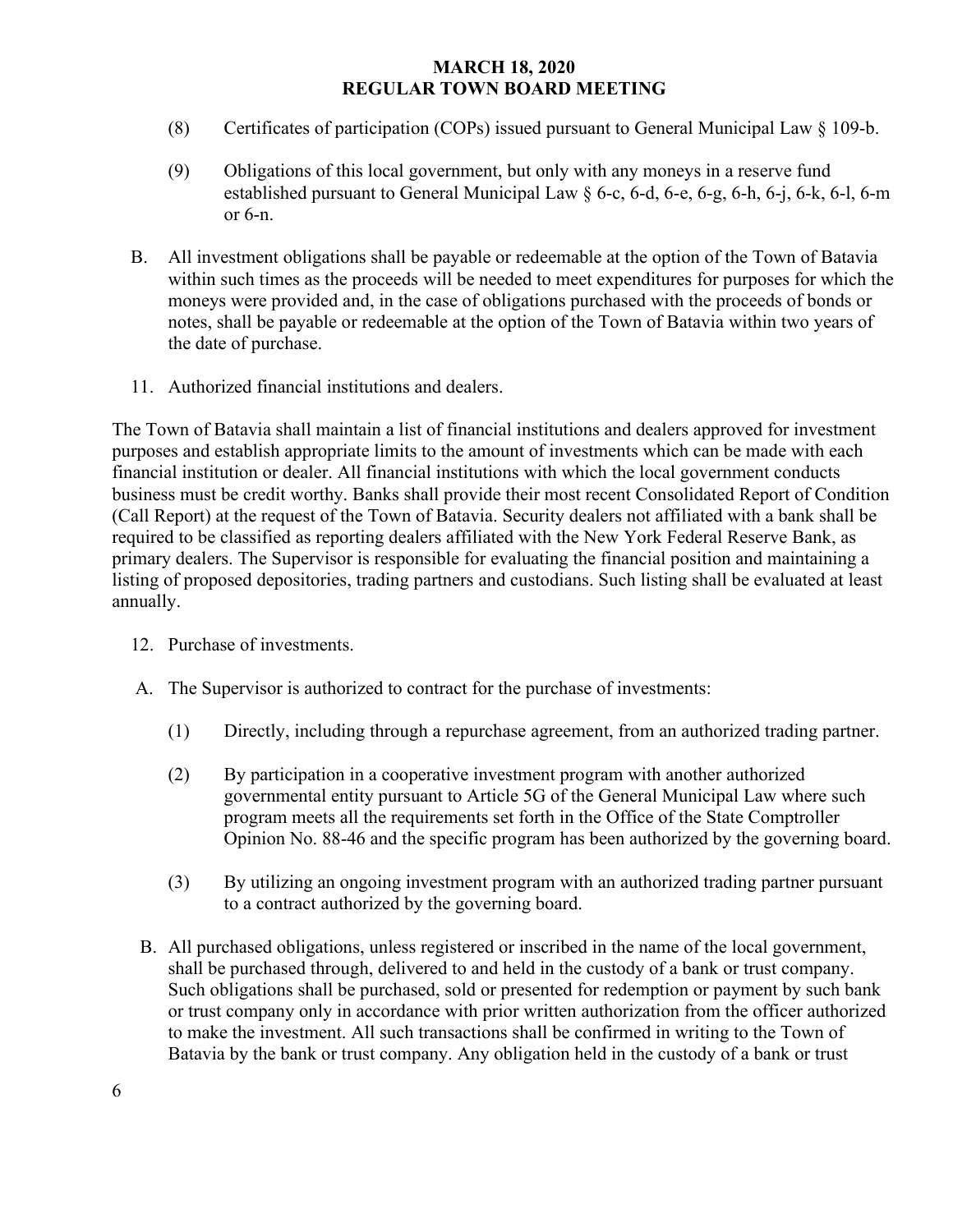company shall be held pursuant to a written custodial agreement as described in General Municipal Law § 10.

- C. The custodial agreement shall provide that securities held by the bank or trust company, as agent of and custodian for the local government, will be kept separate and apart from the general assets of the custodial bank or trust company and will not, in any circumstances, be commingled with or become part of the backing for any other deposit or other liabilities. The agreement shall describe how the custodian shall confirm the receipt and release of the securities. Such agreement shall include all provisions necessary to provide the local government a perfected interest in the securities.
- 13. Repurchase agreements.

Repurchase agreements are authorized subject to the following restrictions:

- A. All repurchase agreements must be entered into subject to a master repurchase agreement.
- B. Trading partners are limited to banks or trust companies authorized to do business in New York State and primary reporting dealers.
- C. Obligations shall be limited to obligations of the United States of America and obligations guaranteed by agencies of the United States of America.
- D. No substitution of securities will be allowed.
- E. The custodian shall be a party other than the trading partner.

# ARTICLE II: **EFFECTIVE DATE AND SEVERABILITY**

Section 1: Effective Date

This local law shall take effect immediately upon filing with the Department of State.

# Section 2: Severability

The invalidity or unenforceability of any section, subsection, paragraph, sentence, clause, provision, or phrase of the aforementioned sections, as declared by the valid judgment of any court of competent jurisdiction to be unconstitutional, shall not affect the validity or enforceability of any other section, subsection, paragraph, sentence, clause, provision, or phrase, which shall remain in full force and effect.

# **(Complete the certification in the paragraph that applies to the filing of this local law and strike out**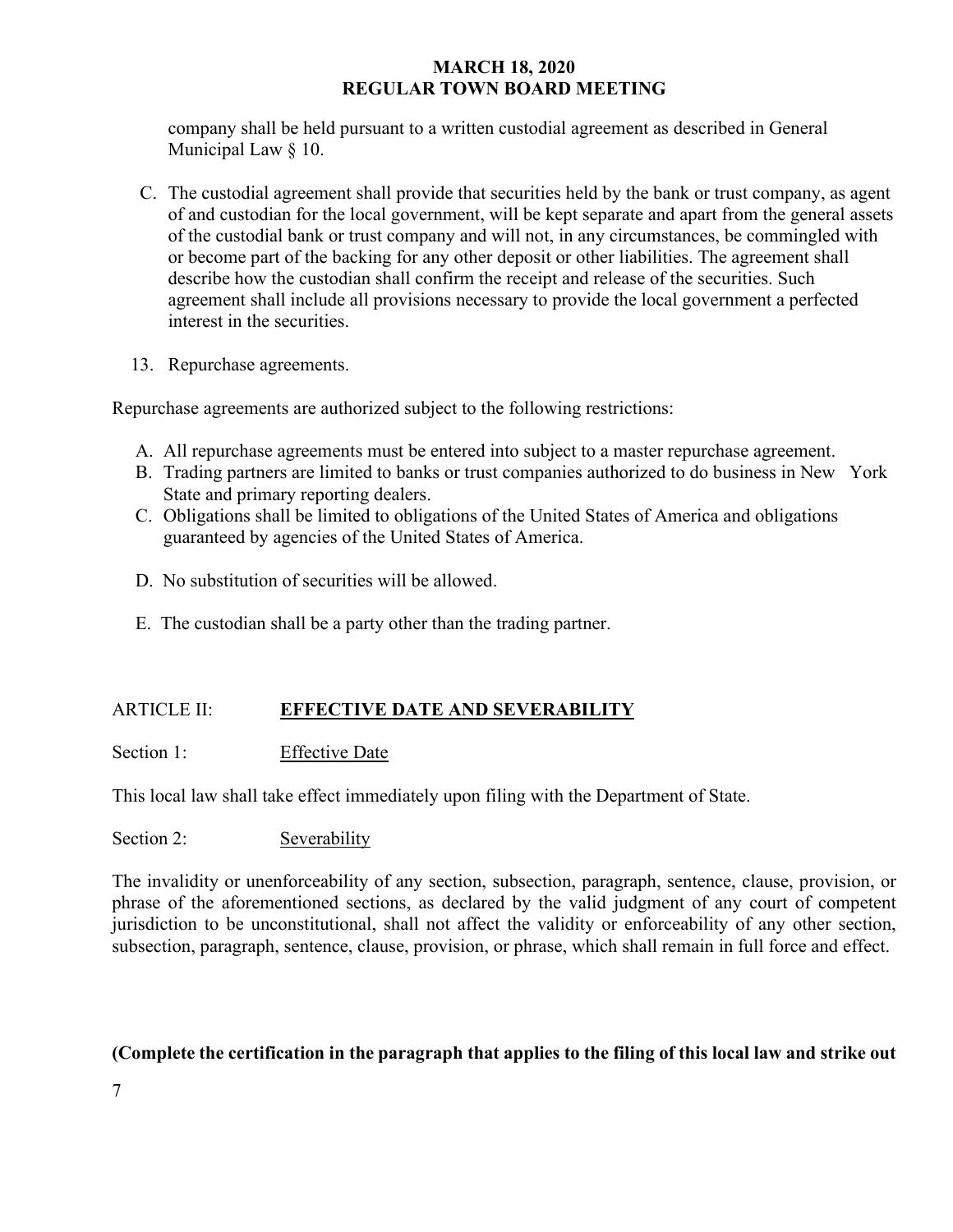# **that which is not applicable.)**

# **1. (Final adoption by local legislative body only.)**

I hereby certify that the local law annexed hereto, designated as local law No. 1 of 2020, of the (County) (City) (Town) (Village) of Batavia, New York was duly passed by the Town Board on \_\_\_\_\_\_\_\_\_\_\_\_\_\_\_\_\_\_\_\_\_\_\_\_\_\_, in accordance with the applicable provisions of law.

# **2. (Passage by local legislative body with approval, no disapproval or repassage after disapproval by the Elective Chief Executive Officer\*.)**

|                                |        |                                     |           | I hereby certify that the local law annexed hereto, designated as local law No. |     |      | of $20$                                |    | of the |
|--------------------------------|--------|-------------------------------------|-----------|---------------------------------------------------------------------------------|-----|------|----------------------------------------|----|--------|
| $\left(\frac{Count}{)}\right)$ | (Eity) | (T <sub>own</sub> )                 | (Village) |                                                                                 | was | duly | passed                                 | hv | the    |
|                                |        | on                                  |           | 20                                                                              |     |      | , and was (approved) (not disapproved) |    |        |
|                                |        | (repassed after disapproval) by the |           |                                                                                 |     |      | and was deemed duly adopted            |    |        |
| on                             |        |                                     |           | 2006, in accordance with the applicable provisions of law.                      |     |      |                                        |    |        |

# **3. (Final adoption by referendum.)**

I hereby certify that the local law annexed hereto, designated as local law No.  $10^{20}$  of the (County) (City) (Town) (Village) of \_\_\_\_\_\_ \_\_\_\_\_\_\_\_\_\_\_\_\_\_\_ was duly passed by the \_\_\_\_\_\_\_\_\_\_\_\_ on \_\_\_\_\_\_\_ 20\_, and was (approved) (not disapproved) (repassed after disapproval) by the \_\_\_\_\_\_\_\_\_\_\_\_\_\_\_\_\_\_\_\_\_\_ on \_\_\_\_\_\_\_\_\_\_\_ 20\_\_. Such local law was submitted to the people by reason of a (mandatory) (permissive) referendum, and received the affirmative vote of a majority of the qualified electors voting thereon at the (general) (special) (annual) election held on 20  $\ldots$ , in accordance with the applicable provisions of law.

# **4. (Subject to permissive referendum and final adoption because no valid petition was filed requesting referendum.)**

I hereby certify that the local law annexed hereto, designated as local law No. \_\_\_\_\_\_\_\_\_\_\_ of 20\_\_ of the (County) (City) (Town) (Village) of was duly passed by the \_\_\_\_\_\_\_\_\_\_\_\_\_ on \_\_\_\_\_\_\_\_\_\_\_\_\_\_\_\_\_\_\_\_\_\_ 20\_\_\_, and was (approved) (not disapproved) (repassed after disapproval) by the on 20\_\_\_. Such local law was subject to permissive referendum and no valid petition requesting such referendum was filed as of 20 , in accordance with the applicable provisions of law.

**\* Elective Chief Executive Officer means or includes the chief executive officer of a county elected on a county-wide basis or, if there be none, the chairman of the county legislative body, the mayor of a city or village, or the supervisor of a town where such officer is vested with the power to approve or veto local laws or ordinances.** 

**5. (City local law concerning Charter revision proposed by petition.)**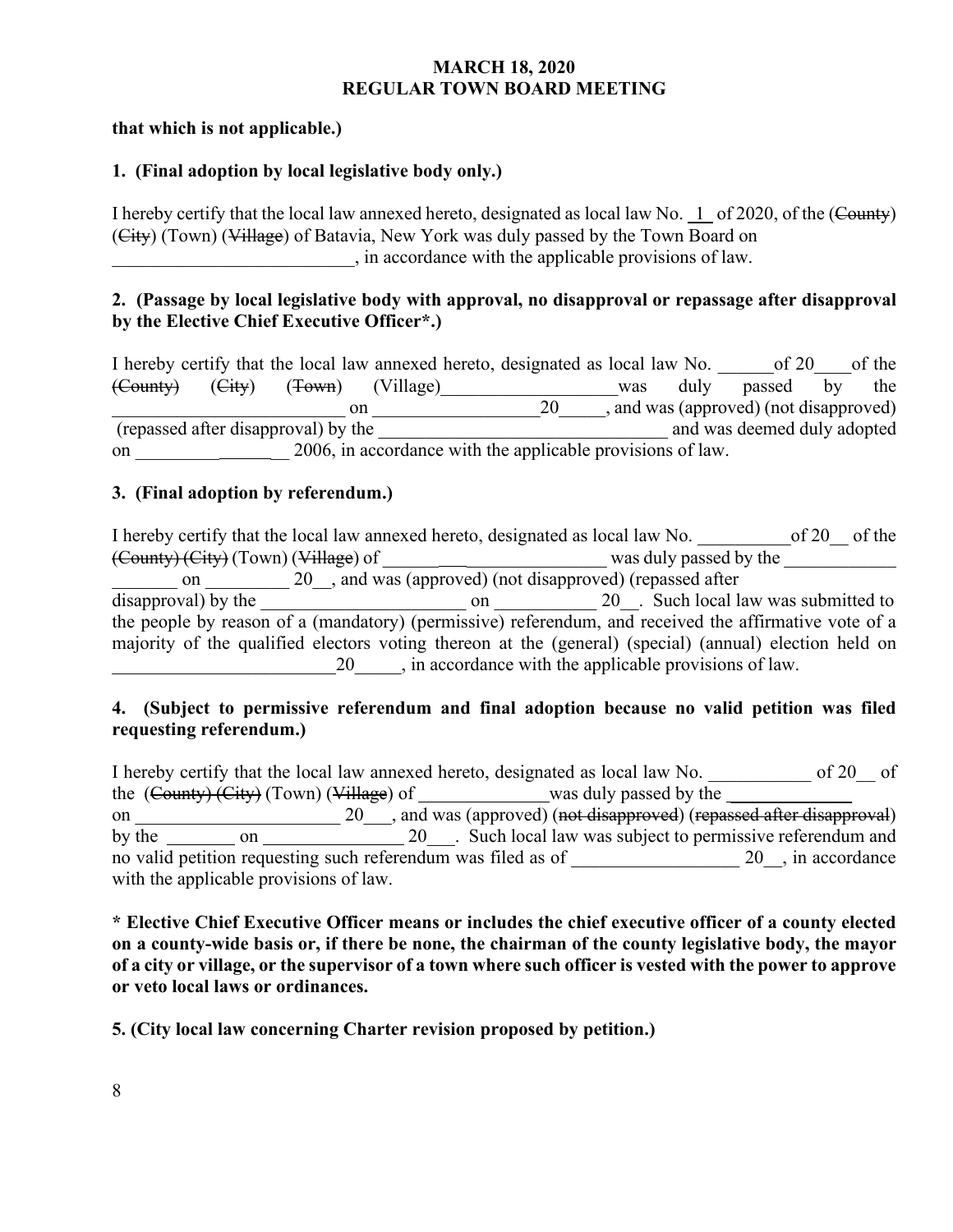I hereby certify that the local law annexed hereto, designated as local law No.  $\qquad \qquad$  of 20 of the City of  $\sim$  having been submitted to referendum pursuant to the provisions of section (36) (37) of the Municipal Home Rule Law, and having received the affirmative vote of a majority of the qualified electors of such city voting thereon at the (special) (general) election held on \_\_\_\_\_\_\_\_\_\_\_\_\_\_\_\_\_\_ 20\_\_\_\_\_, became operative.

# **6. (County local law concerning adoption of Charter.)**

I hereby certify that the local law annexed hereto, designated as local law No.  $\qquad \qquad$  of 20 of the County of \_\_\_\_\_\_\_\_\_\_\_\_\_\_\_\_\_\_\_, State of New York, having been submitted to the electors at the General Election of November 20  $\ldots$ , pursuant to subdivisions 5 and 7 of section 33 of the Municipal Home Rule Law, and having received the affirmative vote of a majority of the qualified electors of the cities of said county as a unit and of a majority of the qualified electors of the towns of said county considered as a unit voting at said general election, became operative.

(If any other authorized form of final adoption has been followed, please provide an appropriate certification.)

I further certify that I have compared the preceding local law with the original on file in this office and that the same is a correct transcript therefrom and of the whole of such original local law, and was finally adopted in the manner indicated in paragraph 1 , above.

(SEAL)

Teressa Morasco Town Clerk, Town of Batavia

Date: 2020

**1Certification to be executed by County Attorney, Corporation Counsel, Town Attorney, Village Attorney or other authorized Attorney of locality.)** 

STATE OF NEW YORK COUNTY OF GENESEE

I, the undersigned, hereby certify that the foregoing local law contains the correct text and that all proper proceedings have been had or taken for the enactment of the local law annexed hereto.

 $\mathcal{L}_\text{max}$  , and the contract of the contract of the contract of the contract of the contract of the contract of

 Andrew W. Meier Town Attorney **County**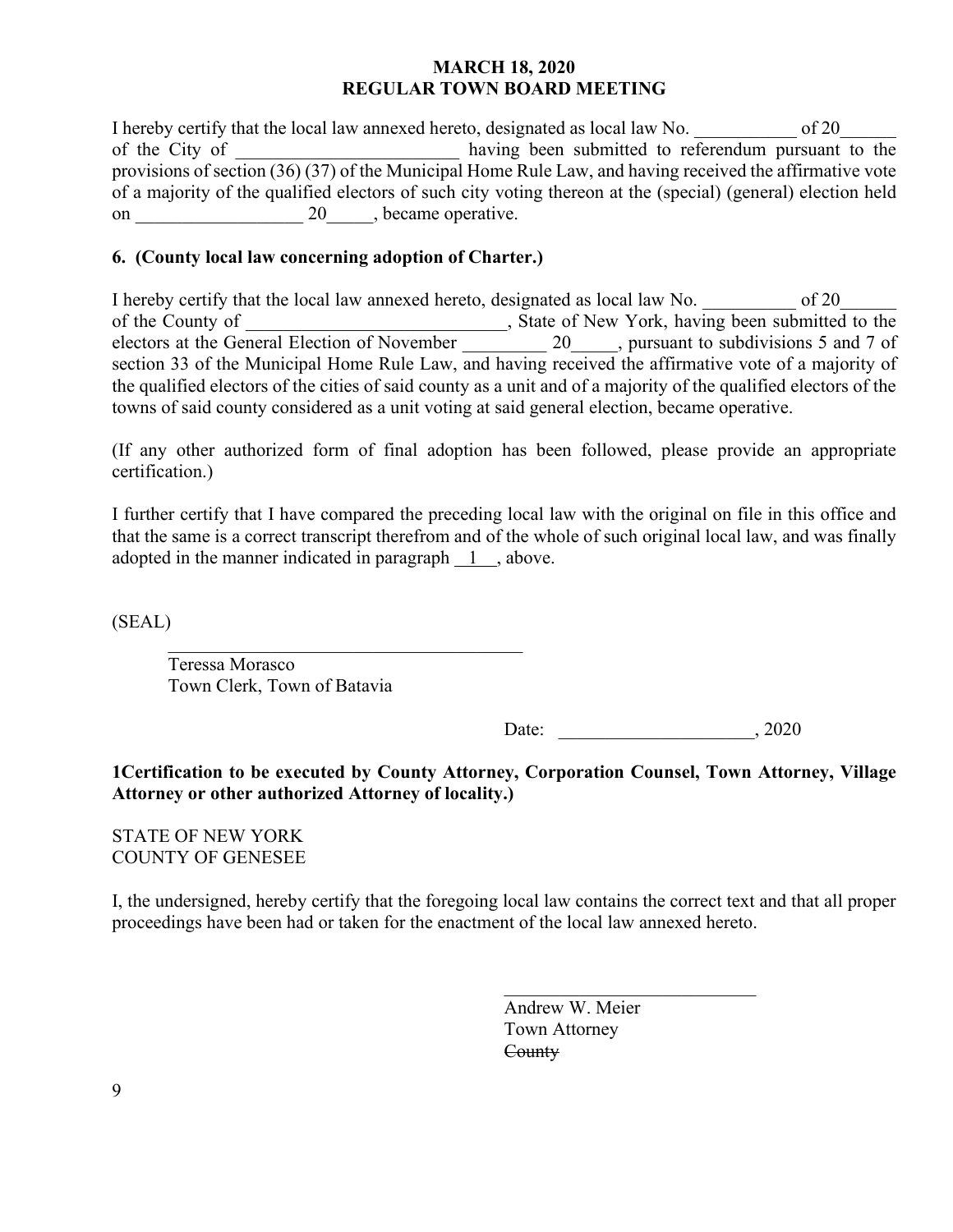City of Batavia Town Town Village

Date:

# **RESOLUTION NO. 63:**

Deputy Supervisor Underhill offered the following:

# **AUTHORIZING BUDGET TRANSFERS FOR 2019**

**RESOLVED,** the Batavia Town Board hereby authorizes the following Budget Transfers:

| <b>General Fund:</b>             |        |         |                                         |
|----------------------------------|--------|---------|-----------------------------------------|
| From                             | Amount |         | To                                      |
| $A1355.402$ Assessors – Attorney |        |         | $677.00$   A1381.401 Financial Advisors |
| <b>Highway Fund:</b><br>From     | Amount |         | To                                      |
| DA5110.103 General Repairs OT    |        | 2121.00 | DA9060.800 Health Ins                   |
|                                  |        |         |                                         |

**Second by: Councilwoman Michalak Ayes:** Underhill, Michalak, Zambito, White, Post **APPROVED by unanimous vote** (5-0)

# **RESOLUTION NO. 64:**

Supervisor Post offered the following:

# **LEAD AGENCY STATUS TOWN OF ALEXANDER STAFFORD WATER DISTRICT NO. 12**

**WHEREAS,** the Town of Stafford is proposing formation of Water District No. 12 in the Town of Stafford; and

**WHEREAS,** the Town of Stafford wishes to assume Lead Agency status for the proposed Water District; and

**WHEREAS,** the Batavia Town Board does not object to the Town of Stafford assuming this role.

# **NOW, THEREFORE, BE IT**

**RESOLVED,** the Batavia Town Board hereby authorizes the Supervisor to execute the attached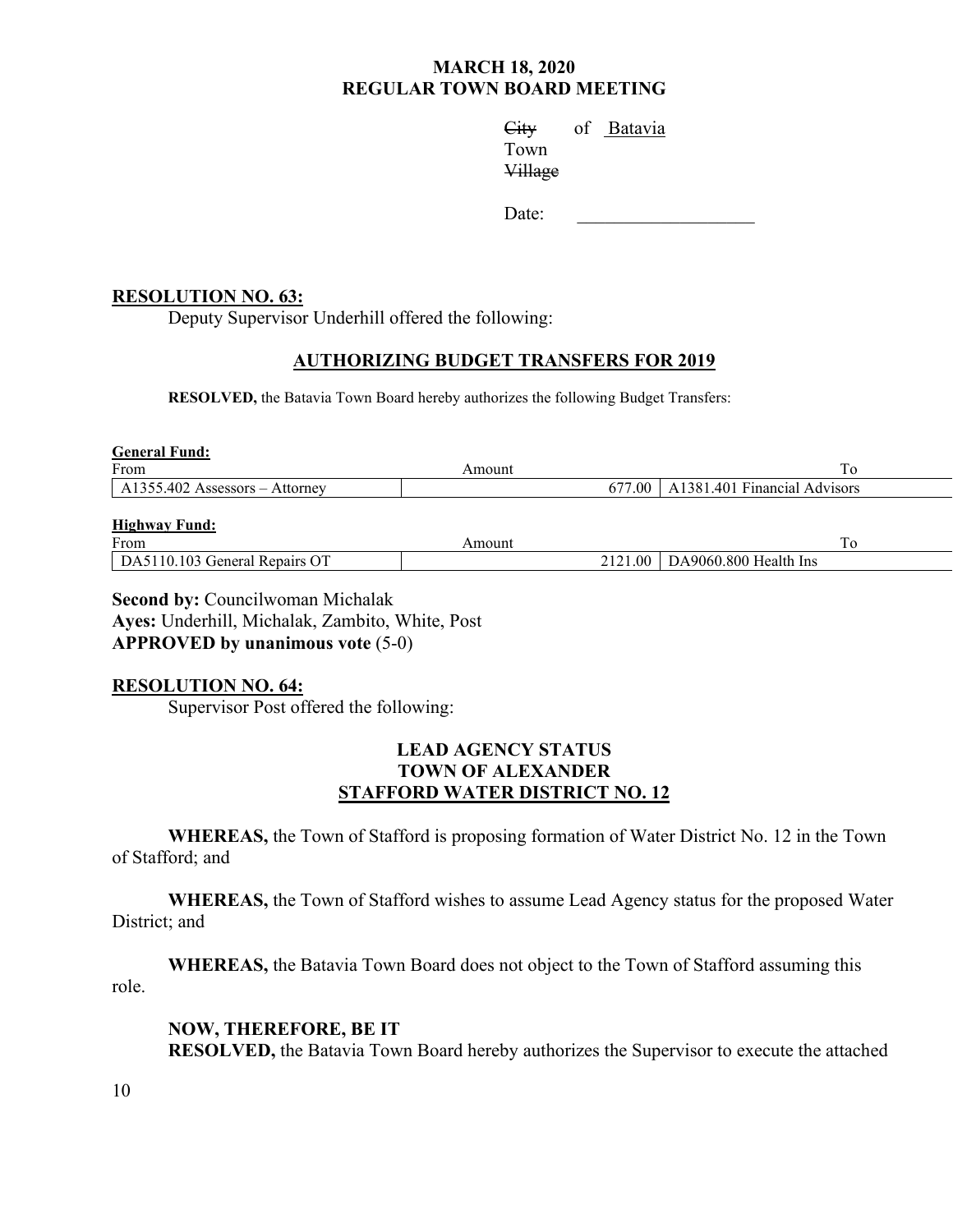SEQR Lead Agency Intent Consent Form designating the Town of Stafford as Lead Agency for the proposed formation of Water District No. 12, located in the Town of Stafford.

**Second by:** Councilman Zambito **Ayes:** Post, Zambito, White, Underhill, Michalak **APPROVED by unanimous vote** (5-0)

# **RESOLUTION NO. 65:**

Councilwoman Michalak offered the following:

# **REQUESTING THE WITHDRAWAL OF THE STATE BUDGET'S ENERGY SITING AMENDMENT**

- **WHEREAS:** NYS is a Home Rule State, which basically means that any and all powers of the State emanate from the people, and
- **WHEREAS:** Per the NYS Constitution, Article IX, it is our statutory obligation to protect the health, safety and welfare of citizens of our community, and
- **WHEREAS:** On February 21, 2020, Governor Cuomo proposed a Budget Amendment "to dramatically speed up the permitting and construction of renewable energy projects.", and
- WHEREAS: This amendment could be passed with the Budget by April 1<sup>st</sup>, replacing the current Article 10 process with a radically new method for siting renewable energy projects; and
- **WHEREAS:** The stated purpose of this proposed far-reaching change is to enhance the execution of the *Climate Leadership and Community Protection Act* (CLCPA); and
- **WHEREAS:** Although the objectives of the CLCPA sound admirable, there is no empirical scientific proof that industrial wind energy (compared to Nuclear, Hydro or Gas) saves any consequential amount of Carbon Dioxide (CO2); and
- **WHEREAS:** Conversely, there is considerable scientific evidence that onshore industrial wind energy projects will likely be a *net economic liability* to NYS host communities. This will be particularly burdensome to social justice communities; and
- **WHEREAS:** There is extensive scientific evidence that onshore industrial wind energy projects will likely result in adverse health effects to some citizens of NYS host communities; and
- **WHEREAS:** There is substantial scientific evidence that industrial wind energy projects will likely cause extensive eco-system damage to onshore NYS host communities, or to marine locales where offshore wind projects are sited; and
- **WHEREAS**: This amendment will effectively remove any meaningful input from citizens, towns, counties, local environmental groups, and community businesses regarding the siting and regulation of renewable energy projects; and
- **WHEREAS:** The new process is structured such that scientific data, or testimony from qualified experts, will have little bearing regarding siting regulations and approval; and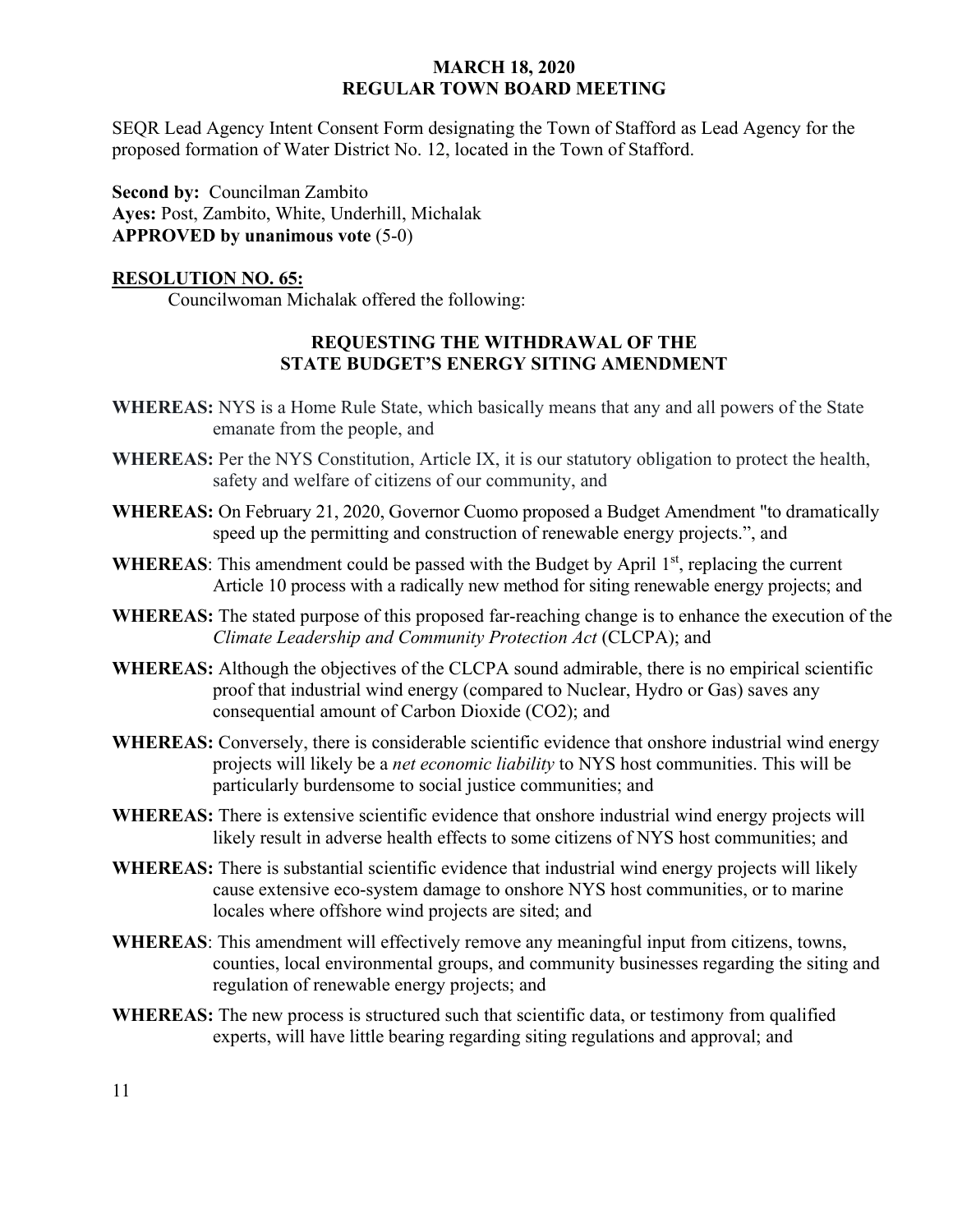- **WHEREAS:** Once an application is submitted, the new Office of Renewable Energy Siting (ORES) has 60 days to review and determine if it is complete. If the ORES decision is **not** made in that time, the application is *automatically* deemed complete; and
- **WHEREAS:** Once an application is determined to be complete, ORES has 12 months to approve the project. If the ORES decision is **not** made in that time, the application is *automatically* approved! There is no provision for extending this time limit; and
- **WHEREAS:** The Governor's proposal also seems to indicate that the State might get into the ownership and/or operation of renewable energy generation. Such a profound change would also severely limit the ability of local communities to regulate such industrial projects; and
- **WHEREAS:** All of these proposed changes are not only in conflict with our Home Rule rights but are also contrary to our obligation to protect the health, safety and welfare of our constituents.

# **NOW, THEREFORE,**

**BE IT RESOLVED:** The Town of Batavia Town Board formally requests that this Budget Amendment be withdrawn before the Budget is voted on. Additionally, the Town petitions the State to respect our Home Rules rights, and to defend our authority to regulate renewable energy projects as the citizens of our community see fit.

**Second by: Deputy Supervisor Underhill Ayes:** Michalak, Underhill, Zambito, White, Post **APPROVED by unanimous vote** (5-0)

# **RESOLUTION NO. 66:**

Councilman Zambito offered the following:

# **INCREASE HOURS FOR PART-TIME CLERK TYPIST**

**WHEREAS,** in December 2019 the Town Board approved the hiring of Rachael Ohlson as a part-time Clerk-Typist for the Court and has been working no more than 16 hours per week; and

**WHEREAS,** with the continued increase in court cases and the 2020 Discover and Bail Reform legislation the Town Court requested additional hours for the part-time Clerk-Typist.

# **NOW, THEREFORE BE IT**

**RESOLVED,** that the Batavia Town Board hereby authorizes Rachael Ohlson, Clerk-Typist to work up to 19.5 hours per week retroactive to March 9, 2020.

**Second by: Councilwoman White Ayes:** Zambito, White, Underhill, Michalak, Post **APPROVED by unanimous vote** (5-0)

# **RESOLUTION NO. 67:**

Councilwoman White offered the following: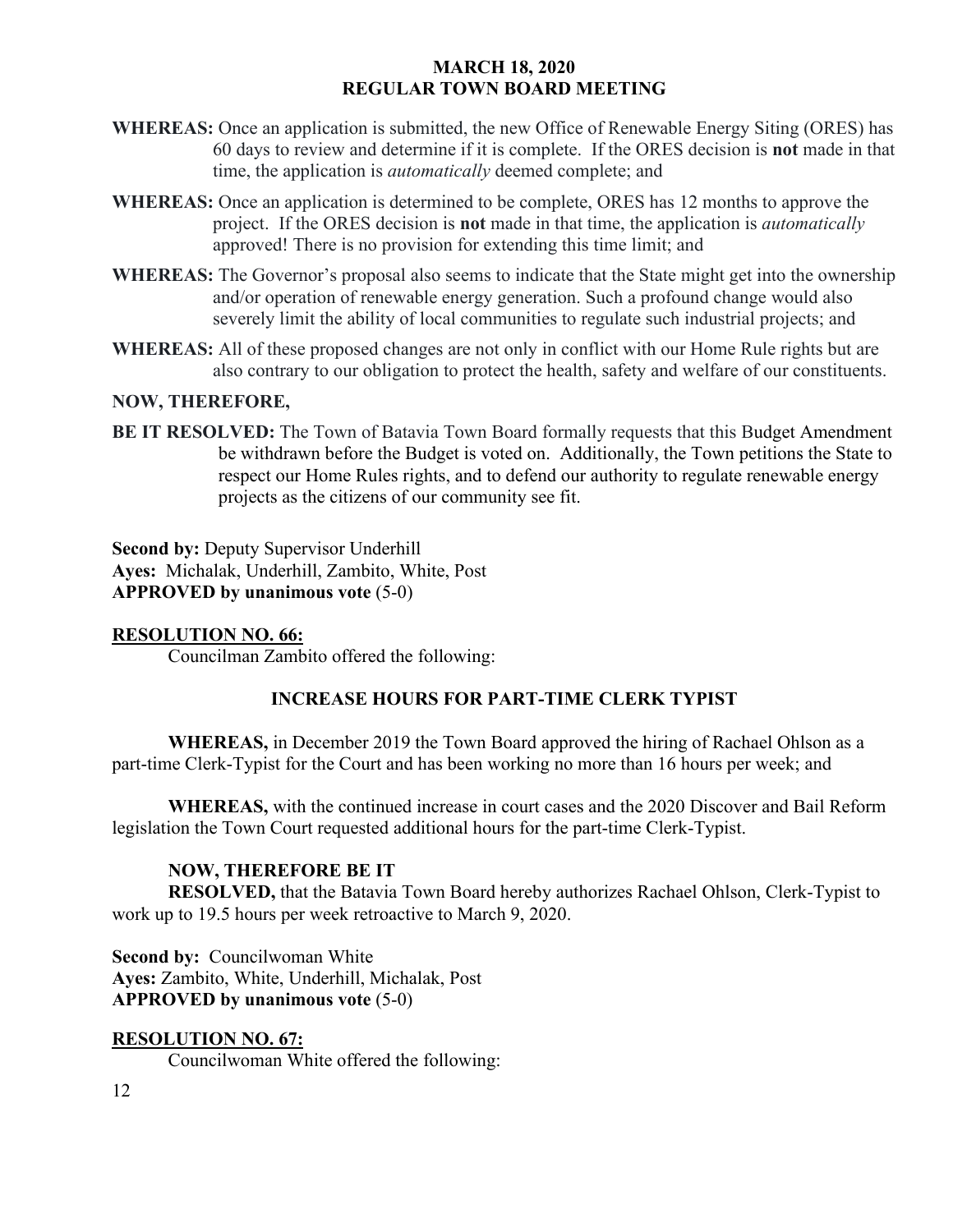# **MITEL/INTER-TEL 5000 TELECOMMUNICATION SYSTEM SOFTWARE ASSURANCE PACKAGE**

**WHEREAS,** Rel-Comm, Inc. installed the Mitel CS 5000 telecommunications system upgrade in the Town Hall and Highway Facility in 2009, which also included enrollment in the Software Assurance Program; and

**WHEREAS,** the Software Assurance Coverage expires May 16, 2020; and

**WHEREAS,** Software Assurance coverage is required for technical support and/or upgrades. The cost for one (1) year coverage is \$360.00 (proposal quote attached).

#### **NOW, THEREFORE, BE IT**

**RESOLVED,** the Batavia Town Board authorizes a one (1) year Software Assurance Coverage with RelComm, Incorporated at a cost of \$360.00 for the Mitel 5000 Telecommunication System; and be it

**FURTHER RESOLVED,** the Batavia Town Board hereby authorizes the Supervisor to execute the proposal.

**Second by:** Deputy Supervisor Underhill **Ayes:** White, Underhill, Michalak, Zambito, Post **APPROVED by unanimous vote** (5-0)

#### **RESOLUTION NO. 68:**

Deputy Supervisor Underhill offered the following:

# **CODE ENFORCEMENT OFFICER SIXTH AMENDED AGREEMENT BETWEEN THE TOWN OF BATAVIA AND THE VILLAGE OF ALEXANDER**

**WHEREAS,** the Town of Batavia and the Village of Alexander wish to enter into a Code Enforcement Officer Agreement; and

**WHEREAS,** the agreement addresses the need for the Village of Alexander to have its Codes enforced by the Town of Batavia Code Officials.

#### **NOW, THEREFORE, BE IT**

**RESOLVED,** pursuant to Article 5-G of the General Municipal Law, the Batavia Town Board wishes to enter into a Code Enforcement Officer Sixth Amended Agreement between the Town of Batavia and the Village of Alexander for Code Enforcement services, a copy of which is annexed hereto and made a part of the minutes; and be it

**FURTHER RESOLVED**, the Batavia Town Board hereby authorizes the Supervisor to execute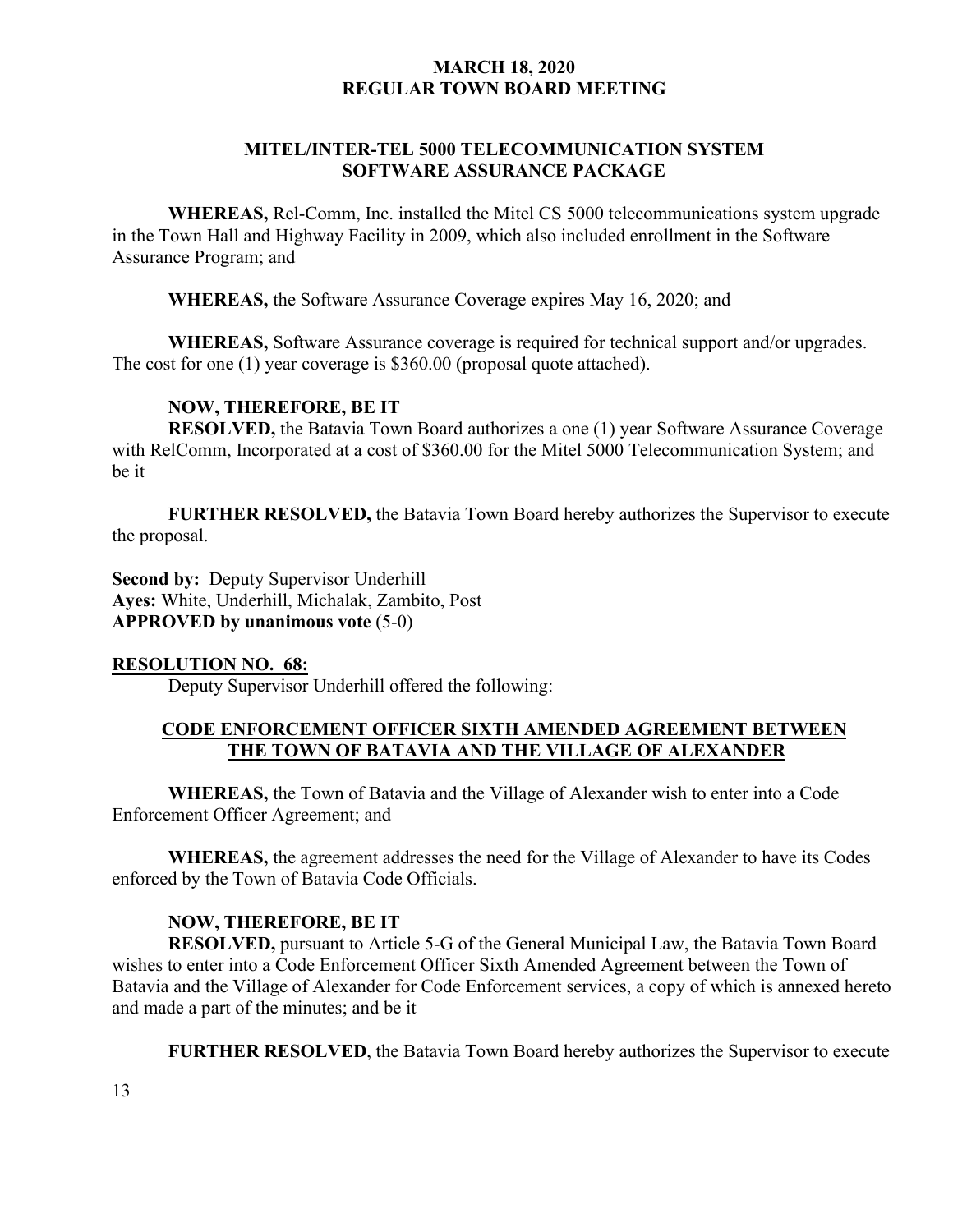the aforementioned agreement.

# **Second by:** Councilwoman Michalak **Ayes:** Underhill, Michalak, Zambito, White, Post **APPROVED by unanimous vote** (5-0)

#### **SIXTHAMENDED**

#### **CODE ENFORCEMENT**

#### **AGREEMENT**

**THIS AGREEMENT,** made this day of  $\qquad$ , by and between the **Village of Alexander**, a municipal corporation with offices at 3350 Church Street, Alexander, New York 14005 ("Alexander"), and the **Town of Batavia**, a municipal corporation with office at 3833 West Main Road, Batavia, NY 14020 ("Batavia"),

**WHEREAS,** pursuant to article 5-G of the General Municipal Law, Alexander and Batavia are authorized to enter into an inter-municipal cooperative agreement for the provision of Code Enforcement services, and

**WHEREAS,** Batavia employs fully qualified Code Enforcement Officers to enforce Zoning Code, Fire and Building Codes and other various codes and regulations, and

**WHEREAS,** Alexander has identified a need to have its Codes enforced by Batavia, and

**WHEREAS,** Batavia intends to continue to maintain the position of Code Enforcement Officer and to provide Code Enforcement Duties in both the Town of Batavia and the Village of Alexander.

**NOW THEREFORE, BE IT, RESOLVED**, pursuant to Article 5-G of the General Municipal Law, it is agreed as follows:

**First:** That Alexander shall appoint the Code Enforcement Officers of the Town of Batavia as its Code Enforcement Officers.

**Second:** In consideration for compensation for the services set forth herein, Alexander shall pay Batavia \$4,606.00 per year of this agreement. The sum shall be paid during the 2020 budget year to provide services for the year of 2020.

**Third:** The services that will be provided will be to administer the adopted NYS Building Codes, Village of Alexander Zoning Code.

**Fourth:** Services provided will be on call and available during business hours of Monday thru Friday work week from 9am- 3pm.

**Fifth:** The Code Officer shall for all purposes be deemed an employee of Batavia. The Code Officer shall not in any way be construed as an employee of Alexander. Batavia shall pay the Code Officers salary and make employer's contributions for retirement, social security, health insurance, worker's compensation, unemployment and other similar benefit.

**Sixth:** This agreement does not include attorney services and Alexander shall provide and pay for all attorney services and expenses in its jurisdiction.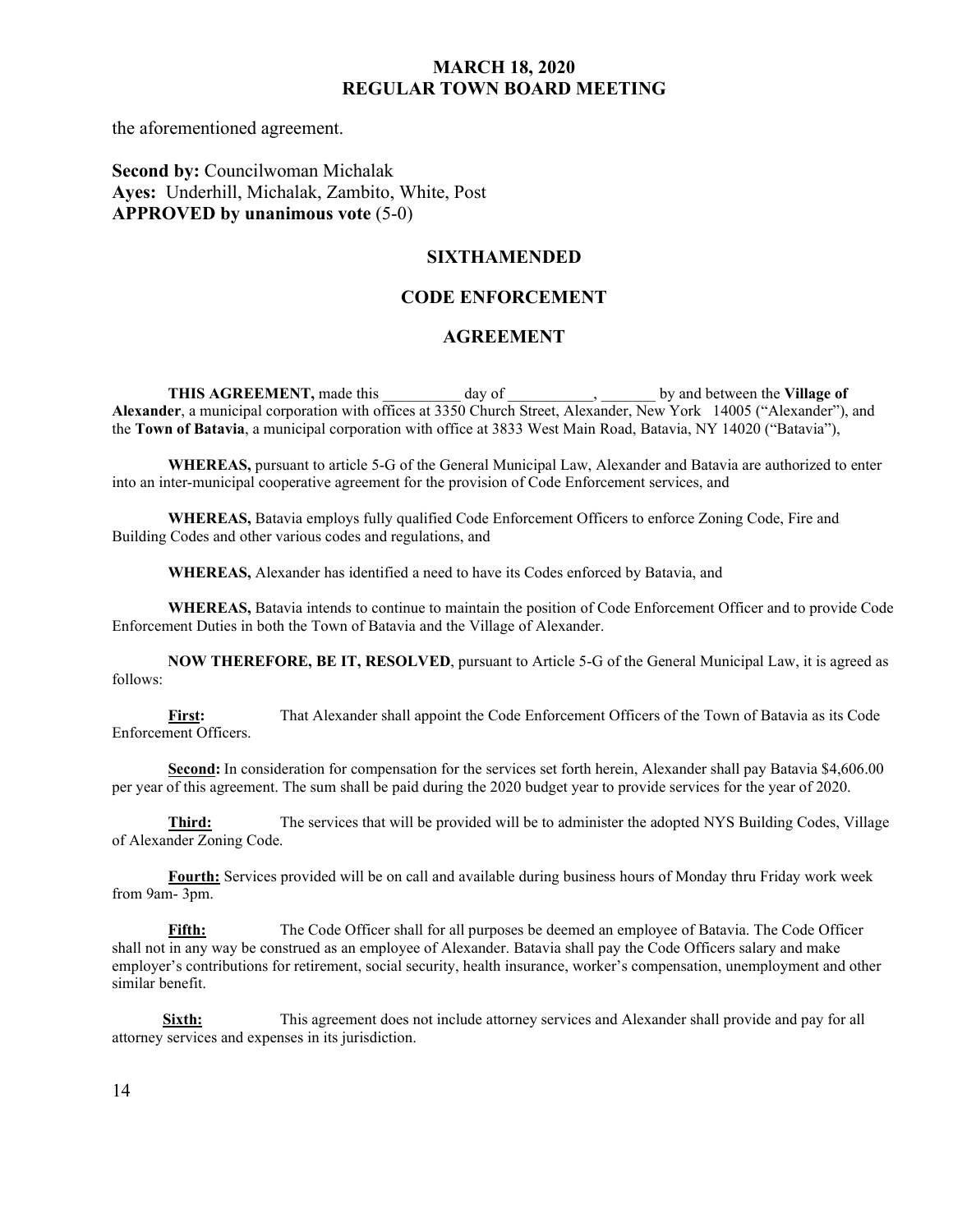**Seventh:** This agreement shall become effective on April 1, 2020 and expire on March 31, 2021 with an option for either municipality to terminate this agreement upon a ninety (90) day written notice to the other municipality.

**Eighth:** There are no other agreements or understandings, either oral or written, between the parties affecting this agreement. No changes, additions or deletions of any portions of this agreement shall be valid or binding upon the parties hereto unless the same is approved in writing by the parties.

**IN WITNESS WHEREOF**, the Towns have caused this Agreement to be signed by the Supervisors and the Town Seal attached on the date first set forth above.

 $\mathcal{L}_\text{max}$  , and the contribution of the contribution of the contribution of the contribution of the contribution of the contribution of the contribution of the contribution of the contribution of the contribution of t

 $\mathcal{L}_\text{max} = \mathcal{L}_\text{max} = \mathcal{L}_\text{max} = \mathcal{L}_\text{max} = \mathcal{L}_\text{max} = \mathcal{L}_\text{max} = \mathcal{L}_\text{max} = \mathcal{L}_\text{max} = \mathcal{L}_\text{max} = \mathcal{L}_\text{max} = \mathcal{L}_\text{max} = \mathcal{L}_\text{max} = \mathcal{L}_\text{max} = \mathcal{L}_\text{max} = \mathcal{L}_\text{max} = \mathcal{L}_\text{max} = \mathcal{L}_\text{max} = \mathcal{L}_\text{max} = \mathcal{$ 

 $\mathcal{L}_\text{max} = \mathcal{L}_\text{max} = \mathcal{L}_\text{max} = \mathcal{L}_\text{max} = \mathcal{L}_\text{max} = \mathcal{L}_\text{max} = \mathcal{L}_\text{max} = \mathcal{L}_\text{max} = \mathcal{L}_\text{max} = \mathcal{L}_\text{max} = \mathcal{L}_\text{max} = \mathcal{L}_\text{max} = \mathcal{L}_\text{max} = \mathcal{L}_\text{max} = \mathcal{L}_\text{max} = \mathcal{L}_\text{max} = \mathcal{L}_\text{max} = \mathcal{L}_\text{max} = \mathcal{$ 

**Village of Alexander TOWN OF BATAVIA** 

**STATE OF NEW YORK) COUNTY OF GENESEE) SS.**

**William Wagner, Mayor Gregory H. Post, Supervisor**

**STATE OF NEW YORK) COUNTY OF GENESEE) SS.**

On the day of 2020 before me, the undersigned, a Notary Public in and for said State, personally appeared **William Wagner**, personally known to me or proved to me on the basis of satisfactory evidence to be the individual whose name is subscribed to the within instrument and acknowledged to me that he executed the same in his capacity, and that by his signature on the instrument, the individual, or the person upon behalf of which the individual acted, executed the instrument.

Notary Public

On the day of \_\_\_\_\_\_\_, 2020 before me, the undersigned, a Notary Public in and for said State, personally appeared **Gregory H. Post**, personally known to me or proved to me on the basis of satisfactory evidence to be the individual whose name is subscribed to the within instrument and acknowledged to me that he executed the same in his capacity, and that by his signature on the instrument, the individual, or the person upon behalf of which the individual acted, executed the instrument.

Notary Public

#### **RESOLUTION NO. 69:**

Supervisor Post offered the following:

#### **RESOLUTION TO APPROVE AN OPERATION AND MAINTENANCE AGREEMENT-TOWN OF BETHANY AND TOWN OF BATAVIA**

**WHEREAS**, the Town of Batavia has entered into agreements with Genesee County to be supplied with water and has developed a water distribution system of its own, and has authority to distribute water from its distribution system to customers, on behalf of other municipalities outside of the Town of Batavia, and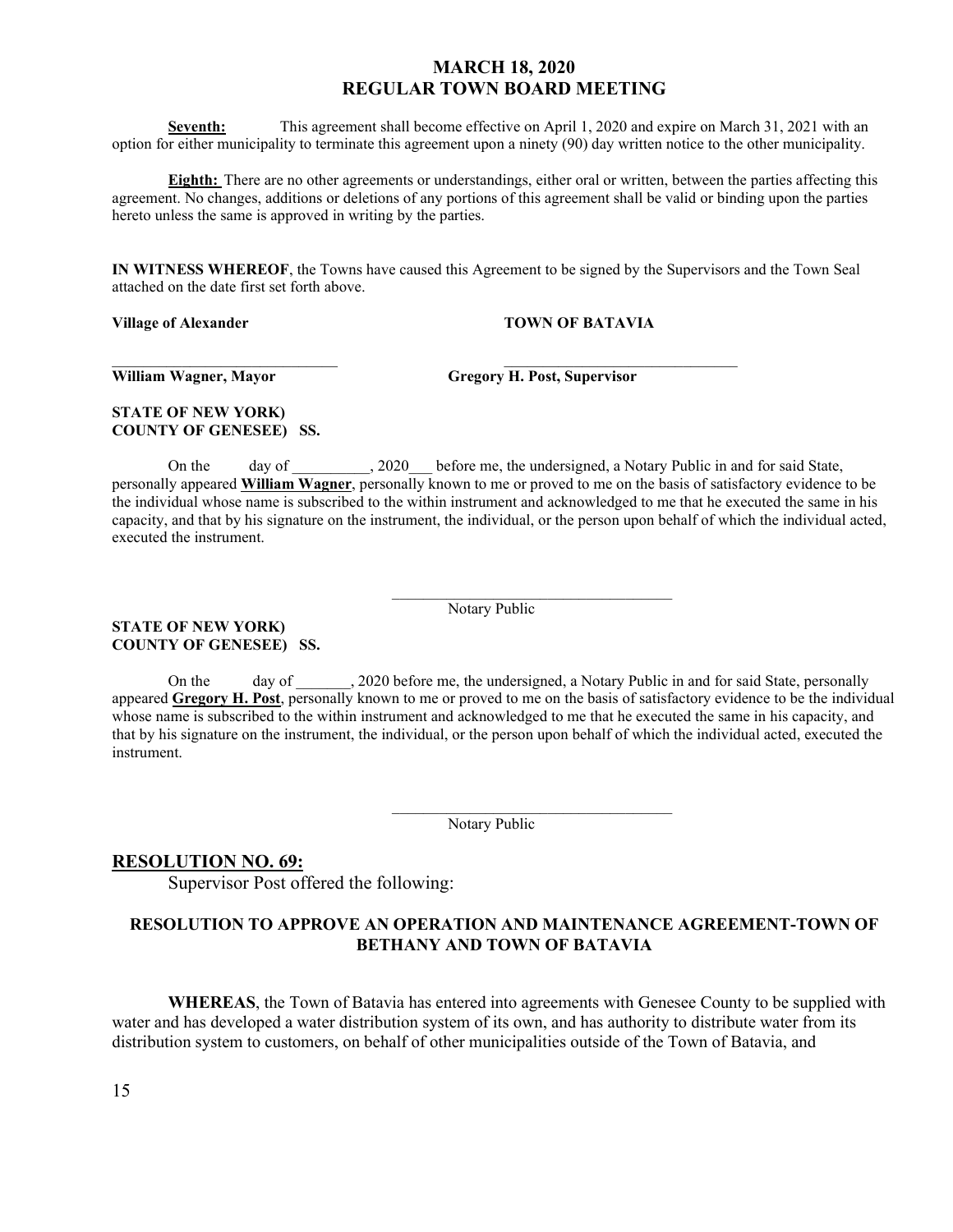**WHEREAS**, the Town of Bethany will be constructing a Town wide water distribution system consisting of approximately 13, 600 linear feet of new 8 and 12 inch diameter water main, together with all related hydrants, valves, apparatus, conduits, pipes, casings, meters and manholes; to also include all interests in real property of any kind or nature to the extent assignable; to be installed within Water District No. 4; and

**WHEREAS,** Bethany, in furtherance of this Project, has established Water District No. 4; and

**WHEREAS**, the Town of Bethany on behalf of this District desires to authorize the Town of Batavia to operate and maintain the water system for this District; as well as for the billing and collection of costs to provide and pay for water service; and

**WHEREAS**, a proposed Operation and Maintenance Agreement has been drafted, reviewed and approved by the respective Attorneys for both Towns; and

**WHEREAS,** the Genesee County Legislature concurred and approved of the intermunicipal agreement between the Town of Batavia and the Town of Bethany on February 26, 2020.

**NOW, THEREFORE, BE IT RESOLVED** by the Town Board of the Town of Batavia, New York, that the Supervisor is hereby authorized and directed on behalf of the Town of Batavia to execute a proposed "Agreement for Operation and Maintenance of the Water Facilities for the Town of Bethany Water District No. 4", a copy of which is annexed and made part of the minutes of the Town Board, and be it

**FURTHER RESOLVED** that the distribution of water to the residents of the Town of Bethany Water District in the Town of Bethany will not at this time reduce the supply of the Town of Batavia water so as to render the same insufficient to service all water districts within the Town of Batavia for the residents located therein, and be it

**FURTHER RESOLVED** that upon the completion of the execution of the aforesaid "Agreement for Operation and Maintenance of the Water Facilities for the Town of Bethany Water District No. 4", employees of the Town are hereby authorized and directed to take all steps necessary to effectuate all terms and conditions set forth in said Agreement.

**Second by:** Deputy Supervisor Underhill **Ayes:** Post, Underhill, Michalak, Zambito, White **APPROVED by unanimous vote** (5-0)

# **INTERMUNICIPAL AGREEMENT FOR OPERATION AND MAINTENANCE**

#### **OF WATER FACILITIES FOR**

# **TOWN OF BETHANY WATER DISTRICT NO. 4**

**THIS AGREEMENT**, made the day of  $\qquad$ , 20 , by and among the **TOWN** 

**OF BATAVIA**, a Municipal Corporation of the State of New York, with offices located at 3833 West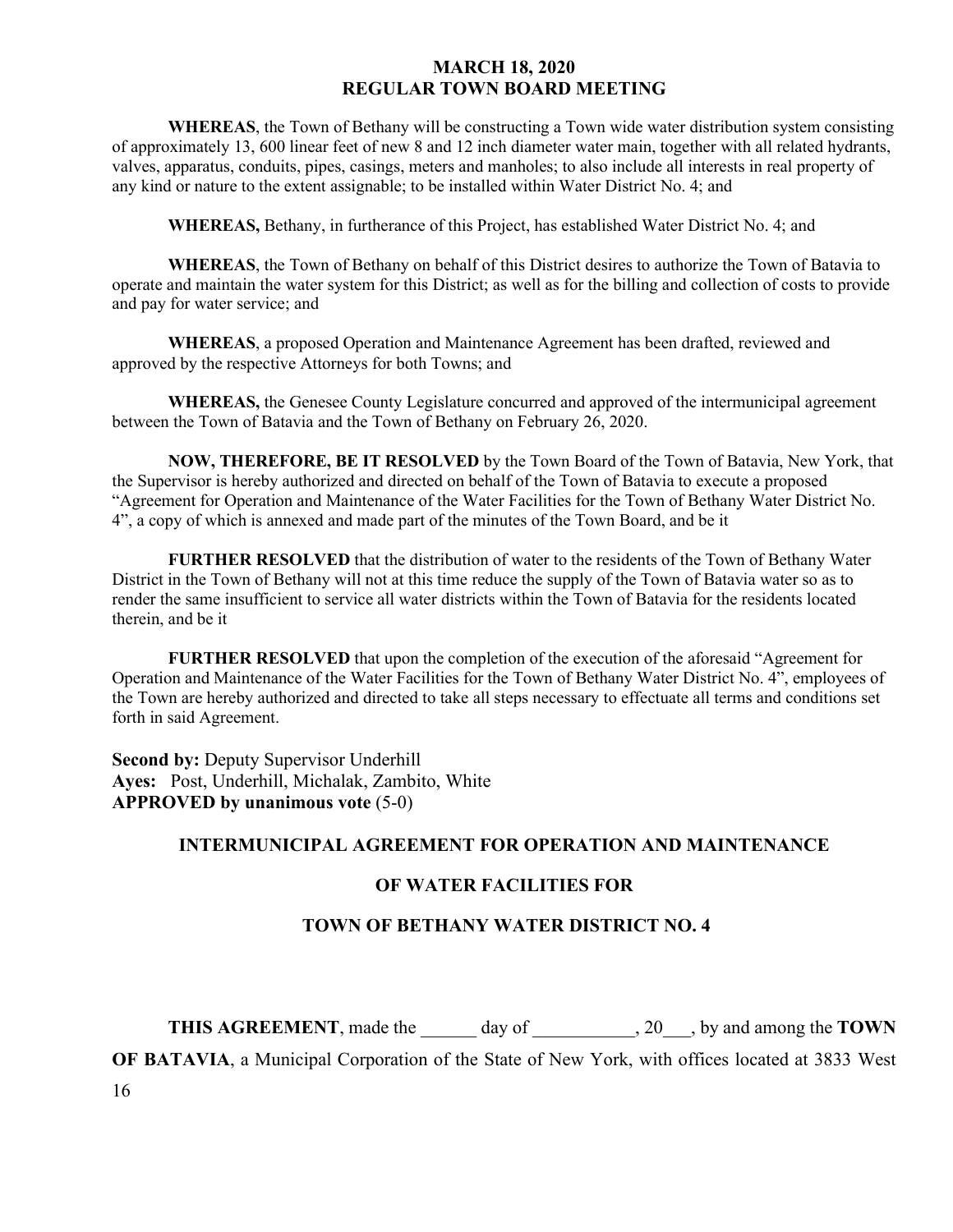Main Street Road, Batavia New York 14020, (hereinafter "Batavia"); and the **TOWN OF BETHANY** a Municipal Corporation of the State of New York, with offices located at 10510 Bethany Center Road, (hereinafter "Bethany"); (hereinafter referred to collectively as the "Towns").

## **W I T N E S S E T H**:

**WHEREAS**, Batavia has previously entered into a Water Supply Agreement with the County of Genesee, whereby the County supplies an adequate quantity of water for use by Batavia's residents who are obtaining water services, and

**WHEREAS**, Bethany has previously entered into a Water Supply Agreement with the County of Genesee, whereby the County supplies an adequate quantity of water for use by Bethany's residents who are obtaining water services, and

**WHEREAS**, a town wide water distribution system will be constructed consisting of approximately 13,600 linear feet of new 8- and 12-inch diameter water main, together with all related hydrants, valves, apparatus, conduits, pipes, casings, meters and manholes, to also include all interests in real property of any kind or nature to the extent assignable, to be installed within Water District No. 4 as more fully described on the Boundary Map for said Water District No. 4 attached hereto as Exhibit A (hereinafter referred to collectively as the "Facilities" or the "Project"), and

**WHEREAS**, Bethany, in furtherance of this Project, has established Water District No. 4 (hereafter "Water District"), and

**WHEREAS**, Bethany desires to contract for the operation and maintenance of the Facilities, as well as for the billing and collection of the costs to provide and pay for the water service, and

**WHEREAS**, Batavia will lease the Facilities from Bethany in order to perform the services and responsibilities as set forth herein, pursuant to the terms and conditions of this Agreement.

**NOW, THEREFORE**, in consideration of the mutual covenants and agreements contained herein, it is agreed as follows:

1. Bethany does hereby lease the Facilities to the Town of Batavia for the term as hereinafter set forth in this Agreement.

2. The leased Facilities include replacements, additions, betterments and improvements, which may hereinafter during the term of this Agreement be furnished and installed within or on behalf of the Water District by the Water District.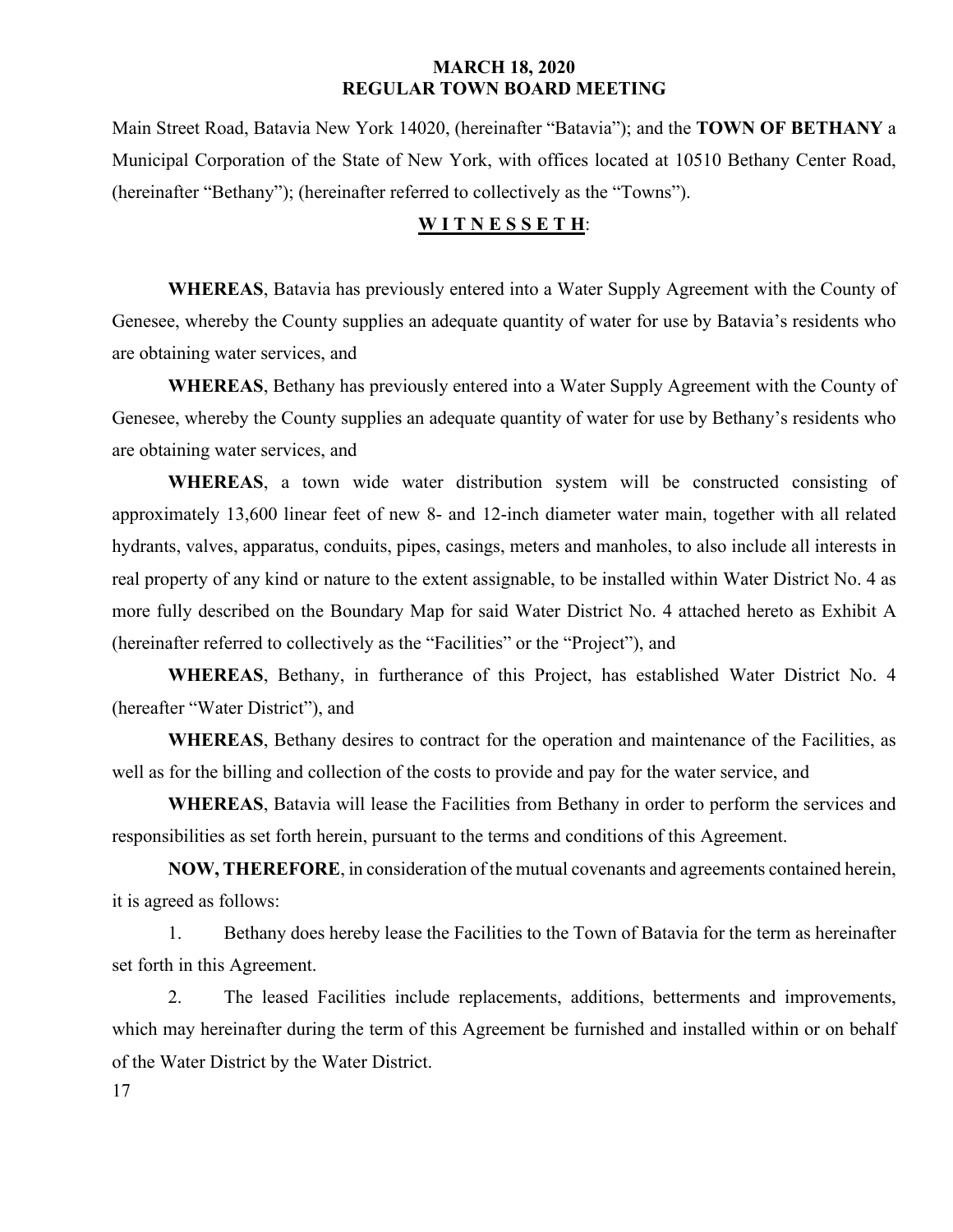3. Batavia agrees to operate, maintain and repair the entire Facilities and to distribute water on behalf of Bethany to the Water District.

4. The cost for these services shall be determined in accordance with Batavia's current Rate Schedule in effect, and as amended from time to time by Batavia. Batavia's Rate Schedule currently requires payment by each customer for water service to be charged at the rate of \$6.42 per 1,000 gallons of water used for regular customer, and \$5.10 per 1,000 gallons of water used for Agricultural customer, with this cost determined as follows:

|                                   | <b>User Rate</b> | <b>Agriculture Rate</b> |
|-----------------------------------|------------------|-------------------------|
| A. Billed Purchased Water         | \$2.47           | \$2.47                  |
| B. Unbilled Purchased Water       | \$0.30           | \$0.30                  |
| C. Genesee County Surcharge       | \$1.20           | \$1.20                  |
| D. Outside Batavia <sup>(1)</sup> | \$0.99           | \$0.99                  |
| E. Operation and Maintenance      | \$1.46           | \$0.14                  |
|                                   | \$6.42           | \$5.10                  |

(1) Outside Batavia rate shall not exceed Batavia customers capital reserve rate.

5. On at least forty-five (45) days advance notice, Batavia will provide to Bethany any proposed amendments to the Rate Schedule, which shall break out the various costs for water supply, operation, maintenance and capital improvement reserve. During this forty-five (45) day period, the Supervisors of Batavia and Bethany shall meet at least once to discuss any proposed rate change. During the term of this Agreement, users in the Town of Batavia Service Area will pay the same water rate as users within Bethany Water District No. 4.

6. Bethany hereby retains the right to add any additional charges for the delivery of water service within the Water District, and shall be entitled to collect and remit any such charges from the Water District users to Bethany.

7. Maintenance and repair by the Town of Batavia as referred to in this Agreement shall be defined as a project which costs the sum of \$20,000.00 or less. Any project or improvements costing more than \$20,000.00 shall be considered as a capital expense, and Bethany shall be responsible to pay for or to reimburse Batavia for the full capital expenses. Notwithstanding the foregoing, any costs for maintenance and/or repair resulting from the use by Bethany or the Water District of materials or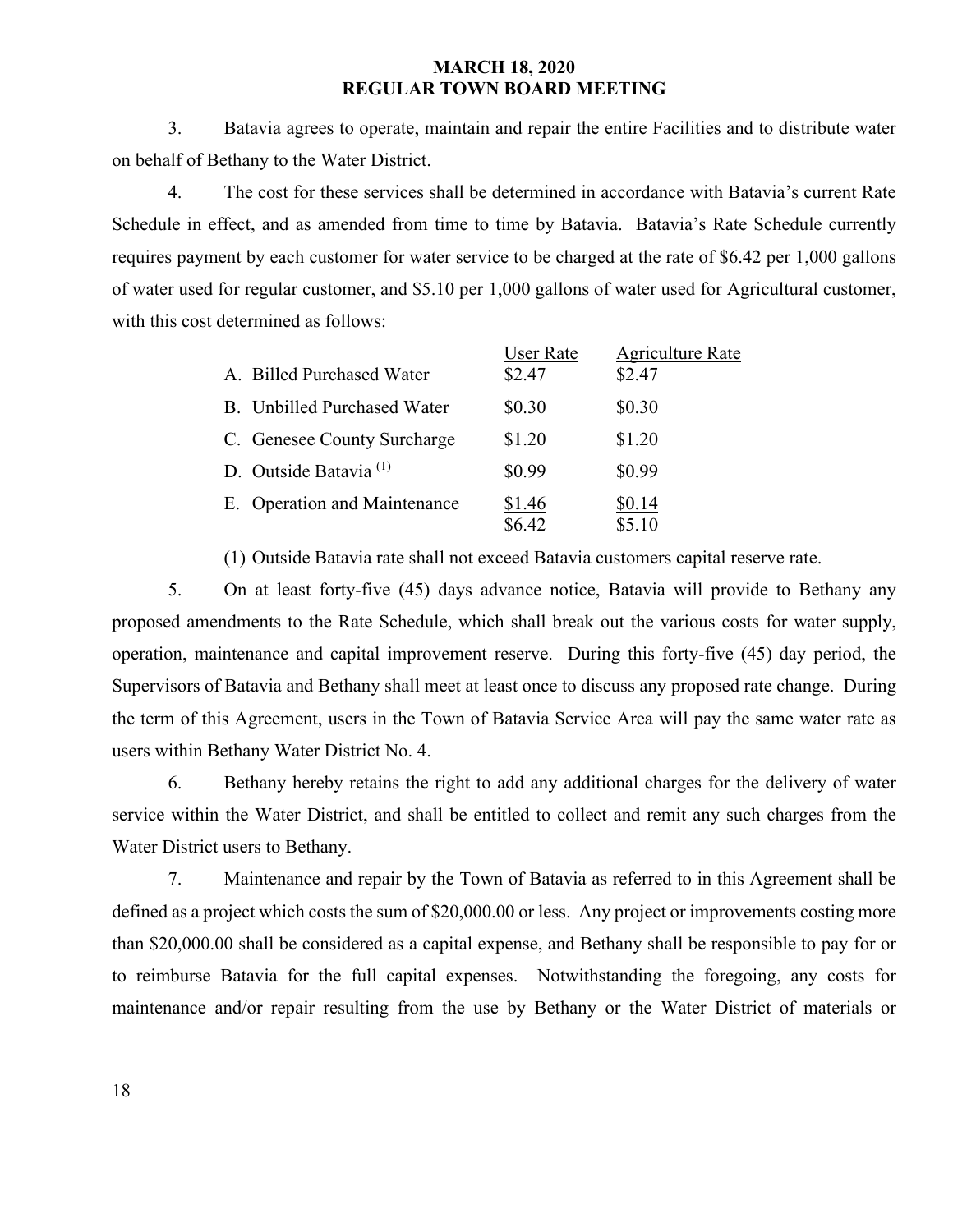equipment that do not meet the minimum specifications of the Town of Batavia shall be borne solely by the Water District.

8. All performance of services that will be provided by Batavia shall be pursuant to Subpart 5-1, Public Water Supplies of the New York State Sanitary Code and Batavia's Water Ordinance, (hereinafter the "Ordinance"). The Ordinance may be amended from time to time by Batavia. However, Batavia agrees to provide Bethany at least forty-five (45) days advance written notice before implementing any such amendments. During this forty-five (45) day period, the Supervisors from Batavia and Bethany shall meet at least once to discuss the proposed Ordinance changes.

9. Upon request, Batavia shall supply to Bethany copies of any test reports required by the New York State Department of Health.

10. Batavia shall read all meters and invoice the customers of the Water District.

11. All Batavia invoices to the Water District customers included in this Agreement, shall be due and paid according to the terms of the Ordinance, including penalties for late payments, in effect as of the date of the invoice for such water. In the event that any such customer is delinquent for more than ninety (90) days, Bethany shall have in effect and shall maintain throughout this agreement rules and regulations to enforce collection of such charges and to make payment to Batavia, including but not limited to re-levying of delinquent charges on tax bills and procedures regarding shut off of delinquent accounts.

12. Bethany, within 60 days after request by Batavia, shall make payments to Batavia for any water bills of customers within the Water District that are more than ninety (90) days in arrears.

13. Batavia shall make any and all payments related to water supply to Genesee County on behalf of Bethany, according to the terms set forth in the Water Supply Agreement in effect between Genesee County and Bethany.

14. Customers within the Water District shall purchase water to serve present and future needs of this Water District pursuant to the Water Supply Agreements by and between the County of Genesee and Bethany.

15. This Water District and any and all extensions or additions thereto, and any new Water Districts or appurtenances, shall be constructed in accordance with all of Batavia's standards and specifications for design and construction of water improvements in place at the time of design, unless a deviation from such standards is authorized in writing by the Batavia Town Engineer or Supervisor. Approval may occur prior to or after the effective date of this agreement.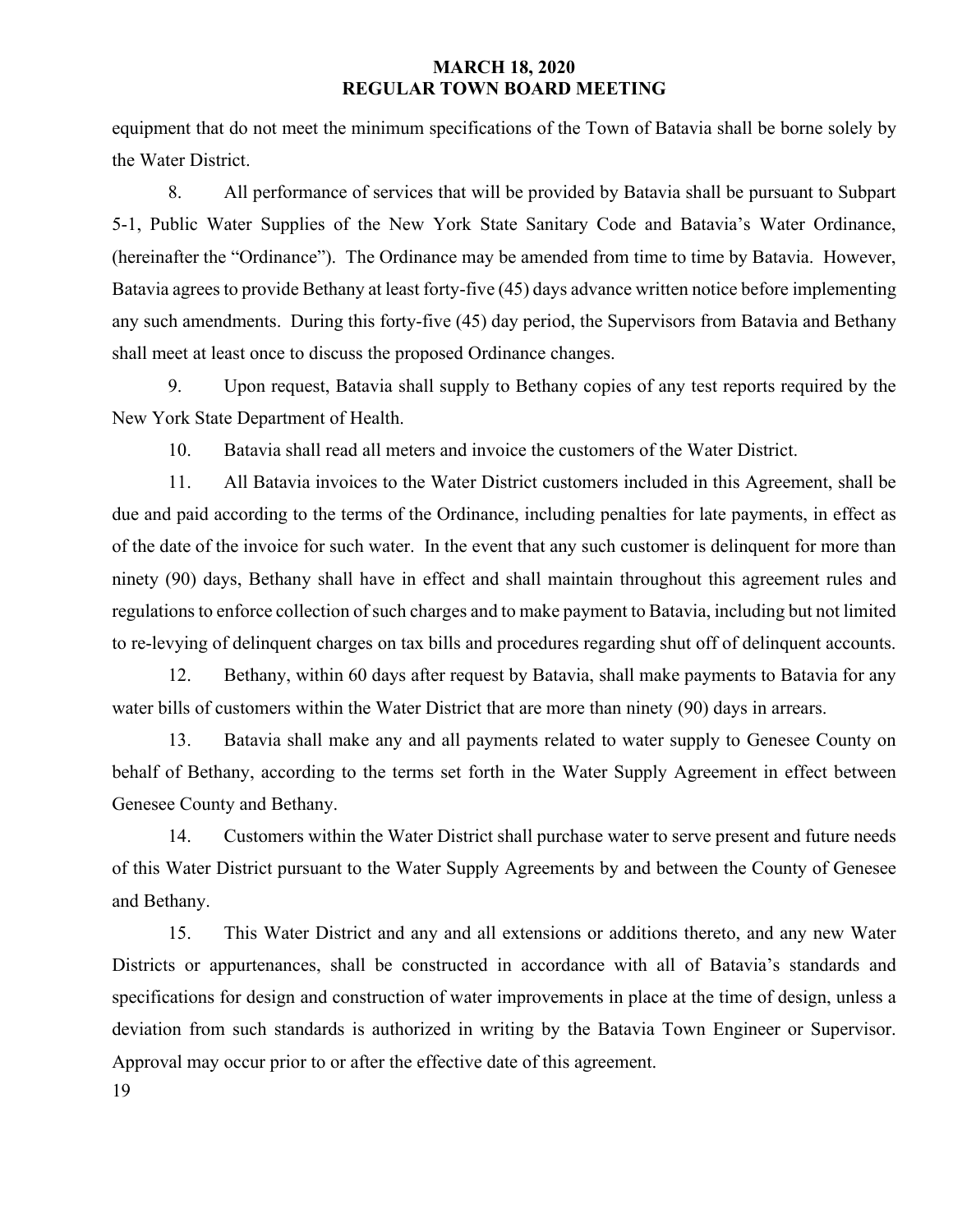16. A map of the proposed Water District service areas to be served by Bethany is annexed hereto and made a part of this Agreement as **EXHIBIT A**. This map shall be amended as necessary from time to time to reflect any customers added by the Water District. Any such amendment that expands or extends the Water District, shall be approved by Batavia and shall not negatively affect supply or service to existing Town of Batavia service area customers.

17. Batavia agrees that service to other areas outside of the initial boundaries of the Water District shall comply with the requirements of any and all existing Water Supply Agreements with Genesee County and the Towns of Batavia and Bethany, and any amendments thereto.

18. All extensions to the Water District after the execution of this Agreement shall be made under the exclusive control and jurisdiction of Bethany and shall be subject to the provisions of the Town Law and any amendments thereto. In the event that Bethany shall form one or more extensions, said extension shall be subject to the following terms and conditions:

A. At the request of the extending Water District, Batavia may provide the services of its Engineering Department to assist the extending District in the preparation and formation of necessary plans, drawings and specifications of the proposed distribution system construction. Said services may be provided to the extending District so long as Batavia is given reasonable notice of the need for, and the scope of such services, and Batavia and the extending District establishes mutually agreeable terms for the completion of services.

B. Said distribution system shall service the entire area of said extension and shall be installed without cost to Batavia.

C. Bethany shall have the exclusive right to determine the amount of any fee to be charged to any such extension and to be paid to it by the customers in the extension for the right to connect to the existing Facilities of the Water District. The fee shall belong exclusively to Bethany, and Batavia shall have no right or interest to this fee or any other charges related thereto.

D. The extension to the Water District shall comply with all applicable Laws, Rules and Regulations, including Batavia's Ordinance, and shall obtain all necessary governmental approvals with respect to the formation of any extensions and the construction of the distribution system therein.

20 19. Bethany, on behalf of the Water District, as well as any other water district now existing or developed in the future within Bethany, shall bear the full costs related to the formation of any such Water District and installation of facilities, including meters, except as specifically agreed herein.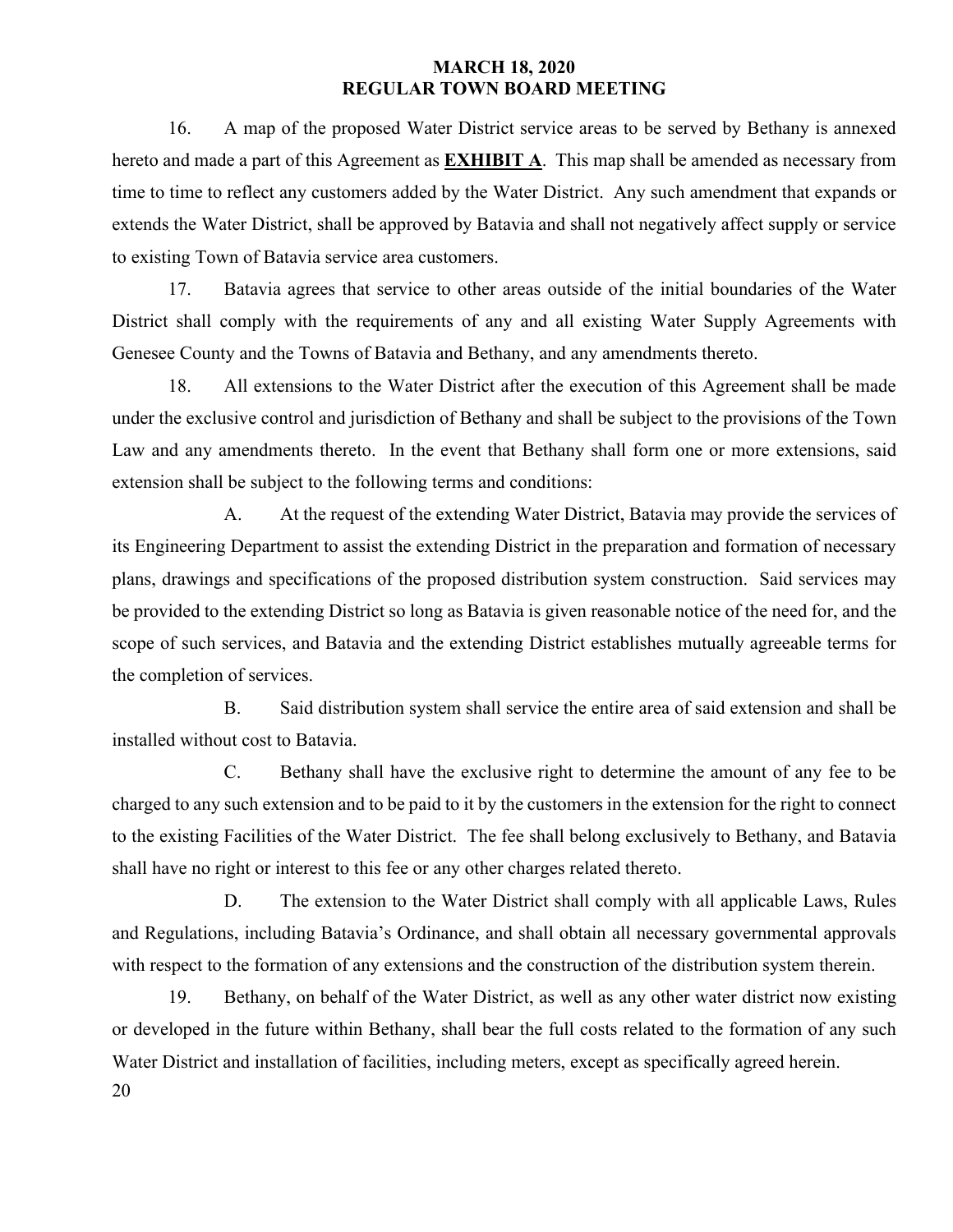20. This Agreement is subject to the consent and approval of the Genesee County Legislature.

21. It is understood and agreed that Batavia makes no guarantee as to the pressure, quantity, quality or continuity of service, and shall not, under any circumstances, be held liable for loss or damage from a deficiency or failure in the supply of water whether caused by shutting off water in case of accident, or for alterations, extensions, connections or repairs or for any other cause of any kind or nature.

22. In the event of an emergency or other necessity, Batavia shall have the right to shut off or reduce the flow of water for such periods that it deems necessary.

23. In the event that Batavia deems it necessary to shut off or reduce the flow of water supply, Batavia shall provide Bethany with reasonable advance notice when possible. Batavia shall restore water supply as soon as practicable. In such cases, Bethany shall have the right to request that Batavia temporarily turn off its transmission main and Bethany shall be able to temporarily obtain water from another source, but only until such time as the restorative measures taken by Batavia have been inspected and approved by Batavia's Water Department.

24. If Batavia deems that there is a condition in the Water District that could contaminate the water supply, Batavia will notify Bethany, and Bethany will correct the condition as soon as practicable. Batavia may temporarily discontinue water service to the Water District until the necessary corrections have been made.

25. In the event that a water emergency is declared by Batavia, Batavia shall notify the Bethany Supervisor, and the Bethany Town Board shall declare a similar emergency with respect to all water supplied to customers within the Water District. Bethany shall duplicate any emergency measures taken by Batavia during such water emergency.

26. Bethany shall immediately notify Batavia of any information or complaints that it receives from customers within the Water District; as well as any problems or difficulties relating to the Facilities and the water distribution system.

27. There are no other Agreements or understandings, either oral or written, by and among the parties effecting this Agreement. No changes, addition or deletions of any portions of this Agreement shall be valid or binding upon the parties hereto, unless the same is approved in writing by the parties.

28. This Agreement may not be assigned by any party, in whole or in part, without the prior written consent of both parties.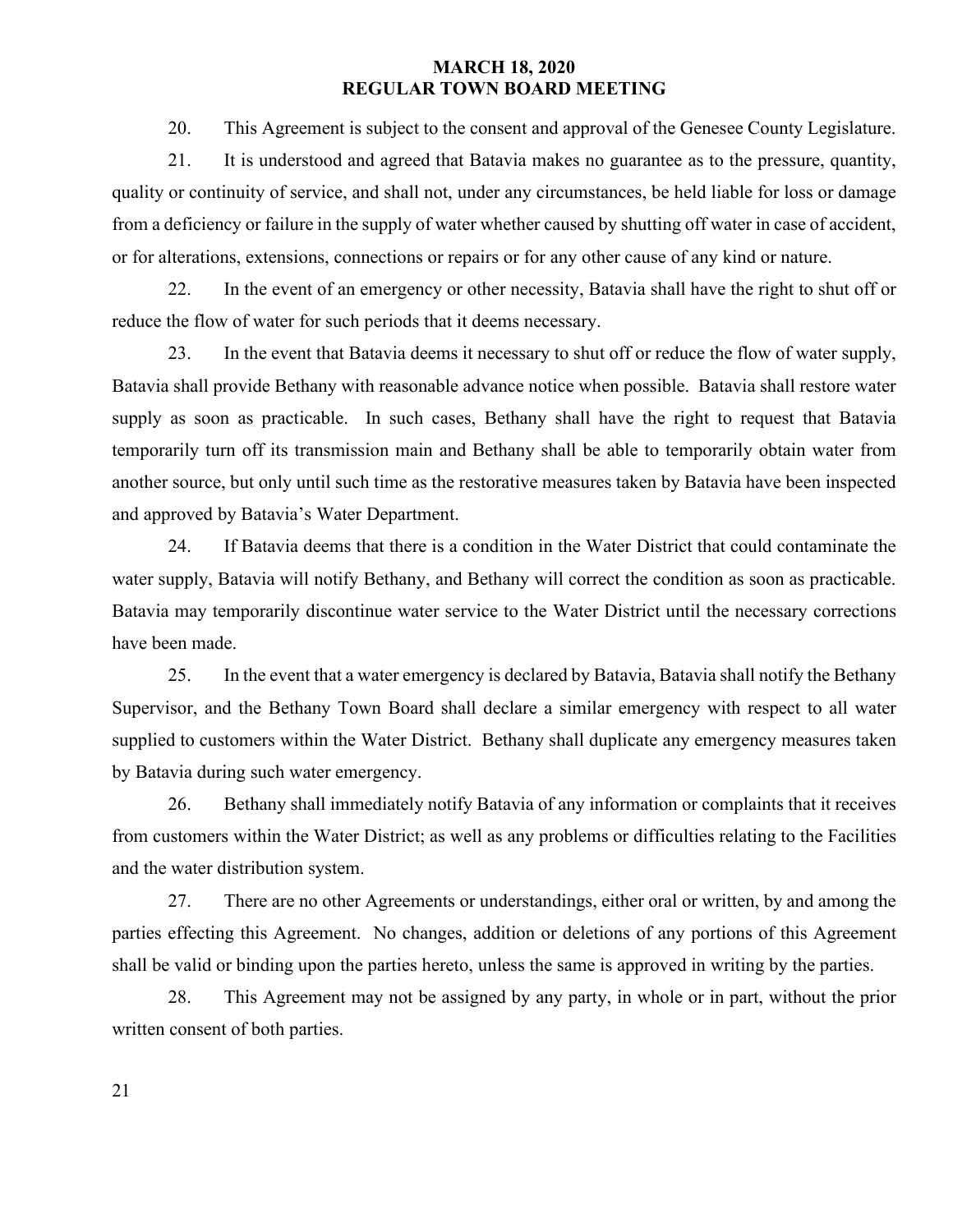29. This Agreement shall be binding upon and shall inure to the benefit of both of the parties hereto and their respective successors and permitted assigns.

30. This Agreement and any transactions by and between the parties hereunder shall be governed by, construed and interpreted in accordance with the Laws of the State of New York.

31. The parties shall execute such further instruments, documents or certificates as may be necessary or desirable to effectuate the purpose and intent of this Agreement.

32. No waiver of compliance with any provision or condition of this Agreement, and no consent provided for herein, shall be effective, unless evidenced by instrument in writing, duly executed by the parties sought to be charged therewith.

33. No failure on the part of either party to exercise and/or any delay in exercising any of its rights hereunder, shall operate as a waiver thereof, nor shall any single or partial exercise by either party of any right preclude any other or future exercise thereof or the exercise of any other right.

34. All the rights and duties of the parties created by this Agreement shall survive with respect to the services performed prior to such terminations.

35. This Agreement may be executed in several counterparts, each of which shall be an original and all which shall constitute the same instrument herein.

36. The term of this Agreement shall be for a period of forty (40) years, with the following provisions:

A. This Agreement may be terminated or extended upon a written instrument executed by both Towns.

B. This Agreement shall terminate on the effective date of any contract with any entity assuming operation of the Town of Batavia Water Supply System.

C. Bethany may terminate this Agreement upon at least 120 days prior written notice to Batavia. In the event that Batavia provides operation and maintenance services to Bethany water districts beyond the Water District, then Bethany must also terminate the services of Batavia for these additional areas in order to eliminate the possibility that there are any "gaps" in areas of water facilities for which Batavia is providing operation and maintenance.

D. Batavia may terminate this Agreement upon at least 120 days prior written notice to Bethany.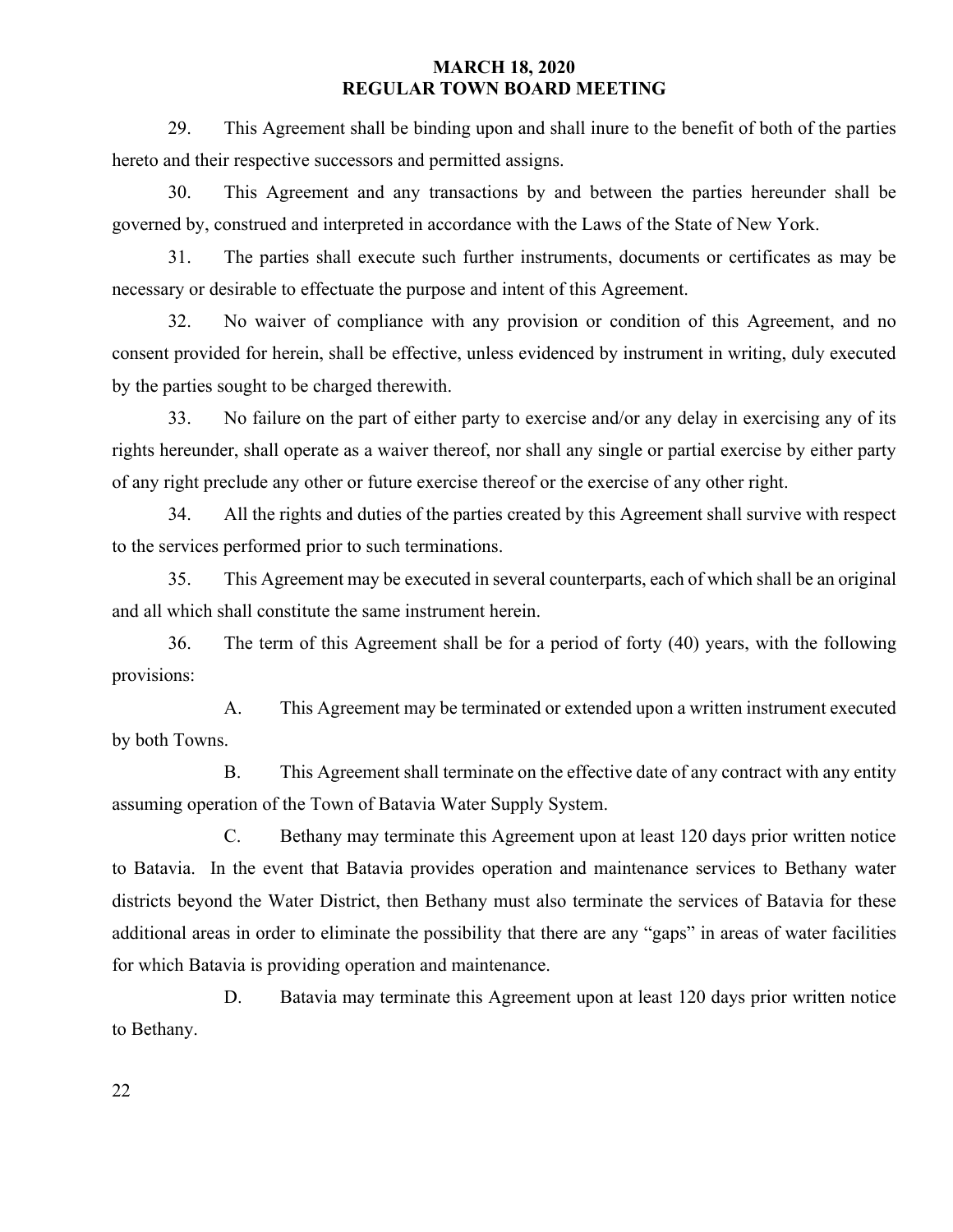E. Upon termination of this agreement, master meters must be installed (if not already installed) by the Water District at no cost to the Town Batavia.

# **[REST OF PAGE INTENTIONALLY LEFT BLANK]**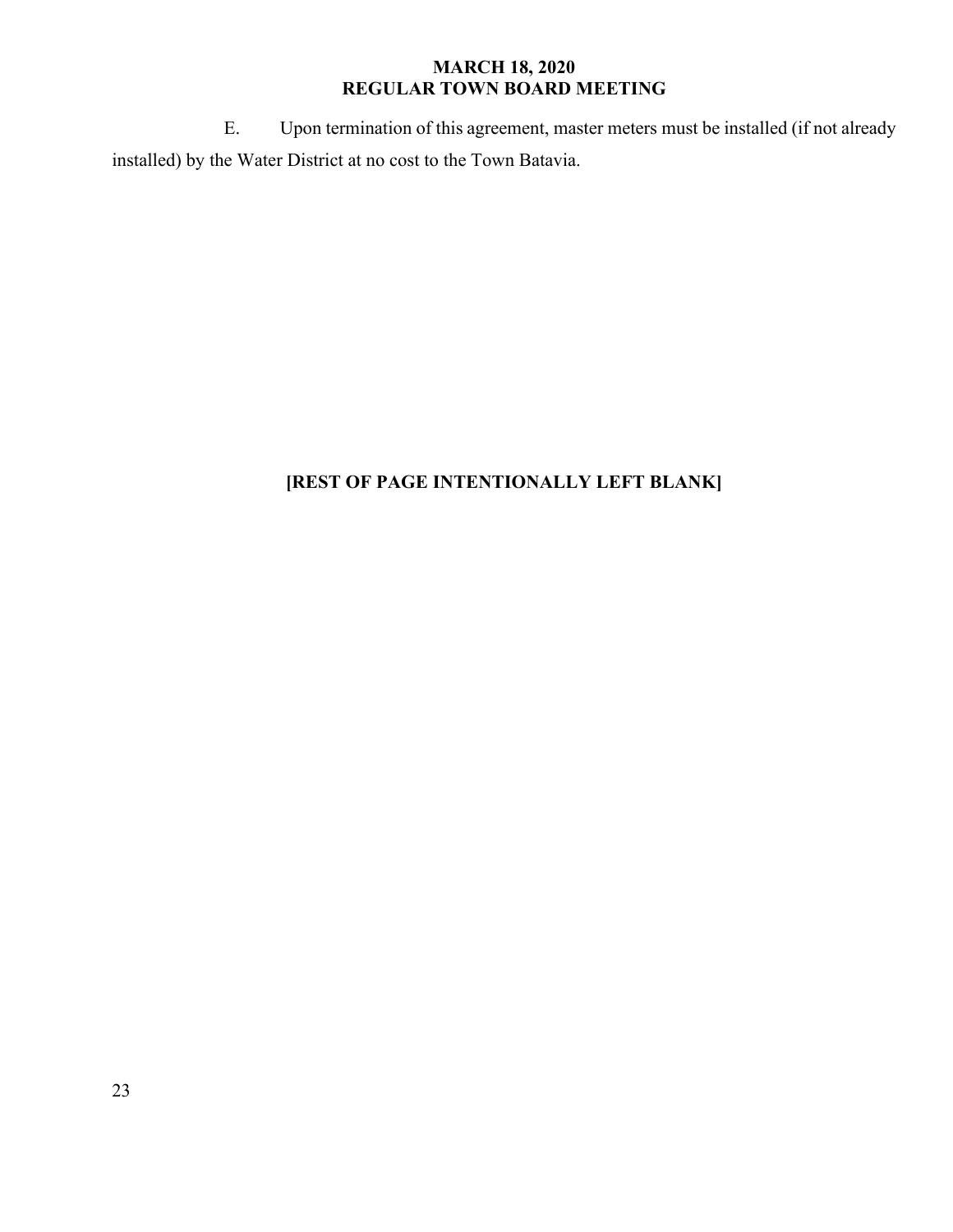**IN WITNESS WHEREOF** the parties have last signed this Agreement the day and year first

written above.

TOWN OF BATAVIA (SEAL)

 $\overline{a}$ Gregory H. Post, Supervisor

TOWN OF BETHANY (SEAL)

Carl Hyde, Jr., Supervisor

 $\overline{a}$ 

State of New York} County of Genesee}ss.

On this \_\_\_\_\_\_ day of \_\_\_\_\_\_\_\_\_, 20\_\_\_\_, before me, the undersigned, personally appeared Gregory H. Post, personally known to me or proved to me on the basis of satisfactory evidence to be the individual whose name is subscribed to the within instrument and acknowledged to me that he executed the same in his capacity, and that by his signature on the instrument, the individual, or the person upon behalf of which the individual acted, executed the instrument.

> $\overline{\phantom{a}}$ Notary Public

State of New York} County of Genesee}ss.

On this \_\_\_\_\_\_ day of \_\_\_\_\_\_\_\_\_\_\_, 20\_\_\_\_, before me, the undersigned, personally appeared Carl Hyde, Jr., personally known to me or proved to me on the basis of satisfactory evidence to be the individual whose name is subscribed to the within instrument and acknowledged to me that she executed the same in her capacity, and that by her signature on the instrument, the individual, or the person upon behalf of which the individual acted, executed the instrument.

Notary Public

 $\overline{\phantom{a}}$ 

# **RESOLUTION NO. 70:**

Councilwoman Michalak offered the following: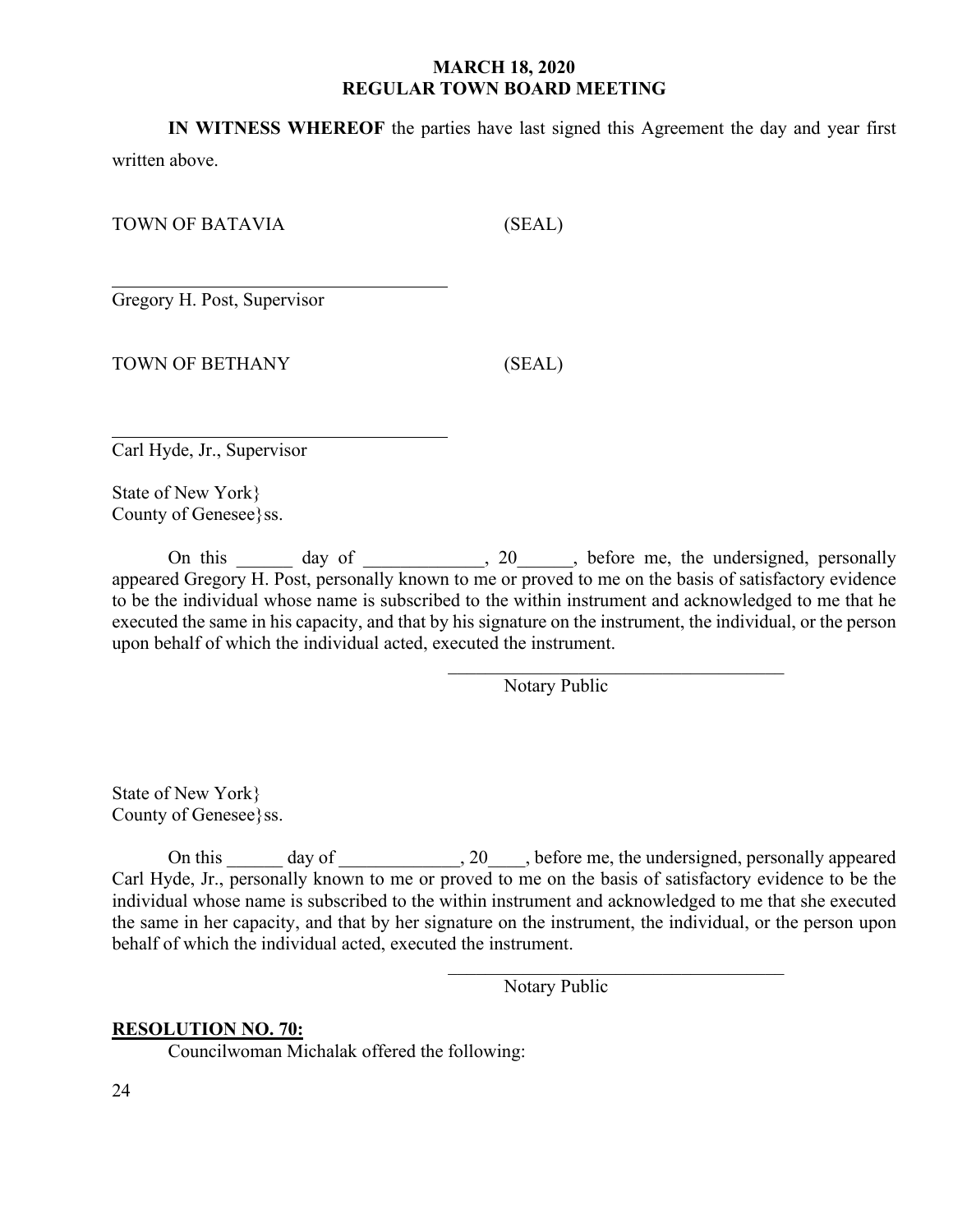# **FINANCIAL SERVICES AGREEMENT REFUNDING RURAL DEVELOPMENT SERIAL BOND BORROWING CONTRACT MUNICIPAL SOLUTIONS, INCORPORATED**

**WHEREAS,** the Town of Batavia requested a proposal of services from Municipal Solutions for assistance with Refunding Rural Development Serial Bond Borrowing for various water districts; and

**WHEREAS,** Municipal Solutions, Incorporated submitted a proposal of services agreement (agreement proposal attached).

# **NOW, THEREFORE, BE IT**

**RESOLVED,** by the Town Board of the Town of Batavia, New York, that a proposed Financial Services Agreement by and between the Town of Batavia and Municipal Solutions, Incorporated for Refunding Rural Development Serial Bond Borrowing; a copy of which is annexed hereto and made a part of the Town Board Minutes, is hereby approved, and the Town Supervisor is hereby authorized and directed to sign this Agreement on behalf of the Town of Batavia.

**Second by:** Deputy Supervisor Underhill **Ayes:** Michalak**,** Underhill, Zambito, White, Post **APPROVED by unanimous vote (**5-0)

#### **RESOLUTION NO. 71**

Councilman Zambito offered the following:

# **RESOLUTION ACKNOWLEDGING THAT THE REQUIRED AUDIT OF THE COURT RECORDS AND DOCKETS WAS CONDUCTED**

**WHEREAS,** Section 2019-a of the Uniform Justice Court Act requires that Town Justices annually provide their court records and dockets to their respective Town Auditing Board, and that such records be audited and that fact be entered into the minutes of the Board's proceedings; and

**WHEREAS,** an audit was conducted of the Town Justices records and dockets by Freed, Maxick & Battaglia, P.C.

#### **NOW, THEREFORE, BE IT**

**RESOLVED,** the Batavia Town Board hereby acknowledges that the required audit of the Court Records and Dockets was conducted and hereby directs the Supervisor to forward a copy of the auditor's report along with a copy of this resolution to Joan Casazza, Internal Control Liaison, New York State Office of Court Administration, 2500 Pond View, Suite LL01, Castleton-on-Hudson, New York 12033.

**Second by:** Councilwoman White **Ayes:** Zambito, White, Underhill, Michalak, Post **APPROVED by unanimous vote (**5-0)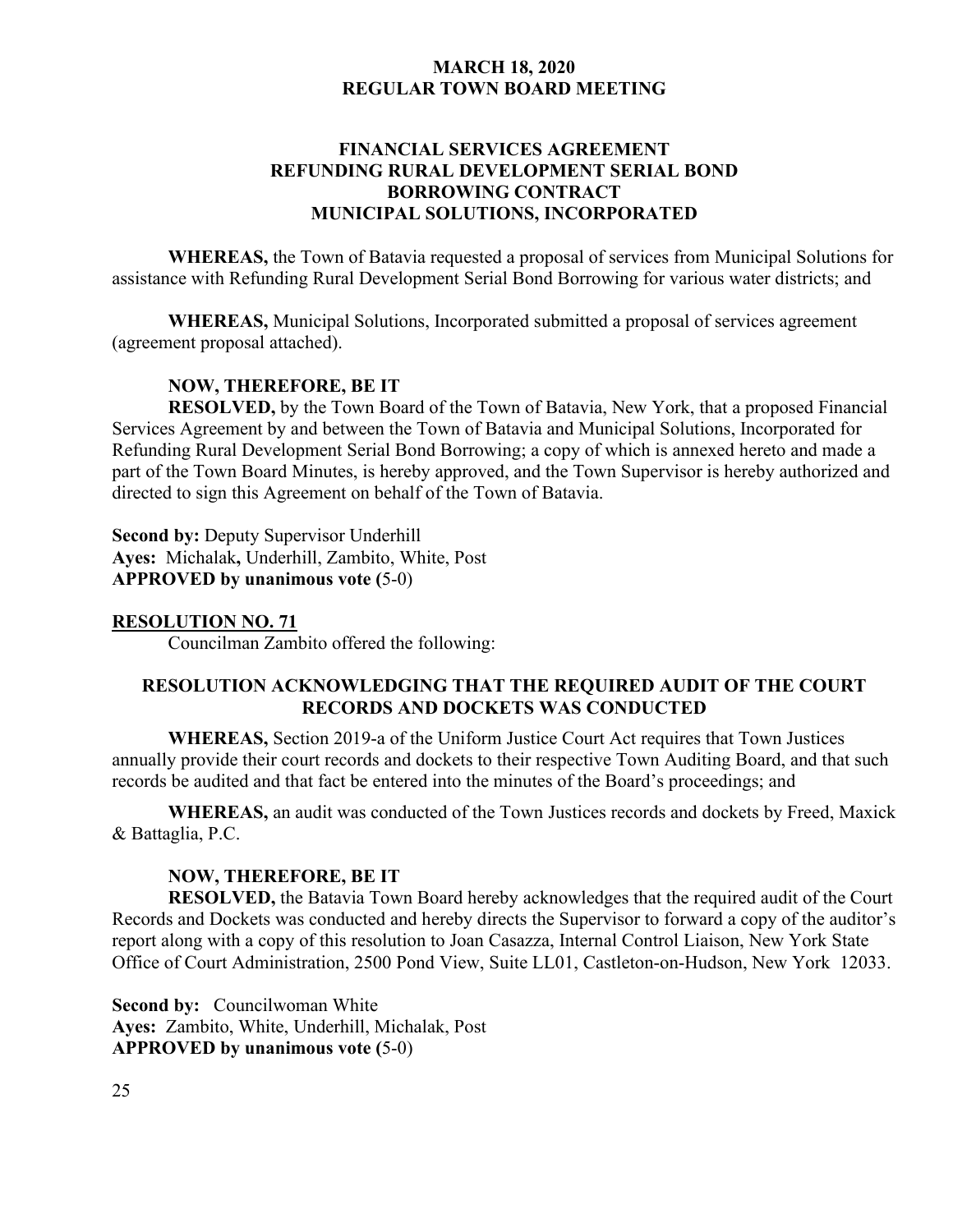# **RESOLUTION NO. 72:**

Councilwoman White offered the following:

# **RESOLUTION IN CONTINUED SUPPORT OF NEW YORK GREEN, INC. AND TO APPOINT STANDING MEMBER FOR THIS CORPORATION**

**WHEREAS**, New York Green, Inc. (NYG), a nonprofit organization with a mission to facilitate informed and creative land use decisions to stimulate economic vitality and protect our natural environment, which also support the objectives that are part of the municipal functions of the Town of Batavia; and

**WHEREAS**, in May 2013 the Town of Batavia adopted a resolution in full support of designating individual representatives to serve as standing members to the NYG Board of Directors, as stated in NYG Bylaws, original adopted by the NYG Board of Directors on July 16, 2012, amended February 21, 2019.

**NOW, THEREFORE, BE IT RESOLVED** by the Town Board of the Town of Batavia, New York, that it does hereby formally acknowledge the Bylaws, amended February 21,2019 and the Environmental objectives of New York Green, Inc., a copy of which is annexed hereto and made a part of the minutes and

**BE IT FURTHER RESOLVED** that the Town Board does hereby appoint the Town Supervisor as the representative on behalf of the Town of Batavia to serve as the Standing Member on the Board of Directors of New York Green, Inc.

**Second by:** Councilman Zambito **Ayes:** White, Zambito, Underhill, Michalak, Post **APPROVED by unanimous vote** (5-0)

**RESOLUTION NO. 73:** 

Deputy Supervisor Underhill offered the following:

# **APPROVAL OF BORROWING \$2,000,000 TO FINANCE STATION 2, 5045 CLINTON STREET ROAD, BATAVIA, NEW YROK TOWN OF BATAVIA FIRE DEPARTMENT**

**WHEREAS,** Town of Batavia Fire Department is in the process of financing the proposed new fire station; and

**WHEREAS,** on February 19, 2020 the Batavia Town Board appointed a hearing officer to conduct the Public Hearing relating to the financing of the proposed new fire station for exemption from income taxation; and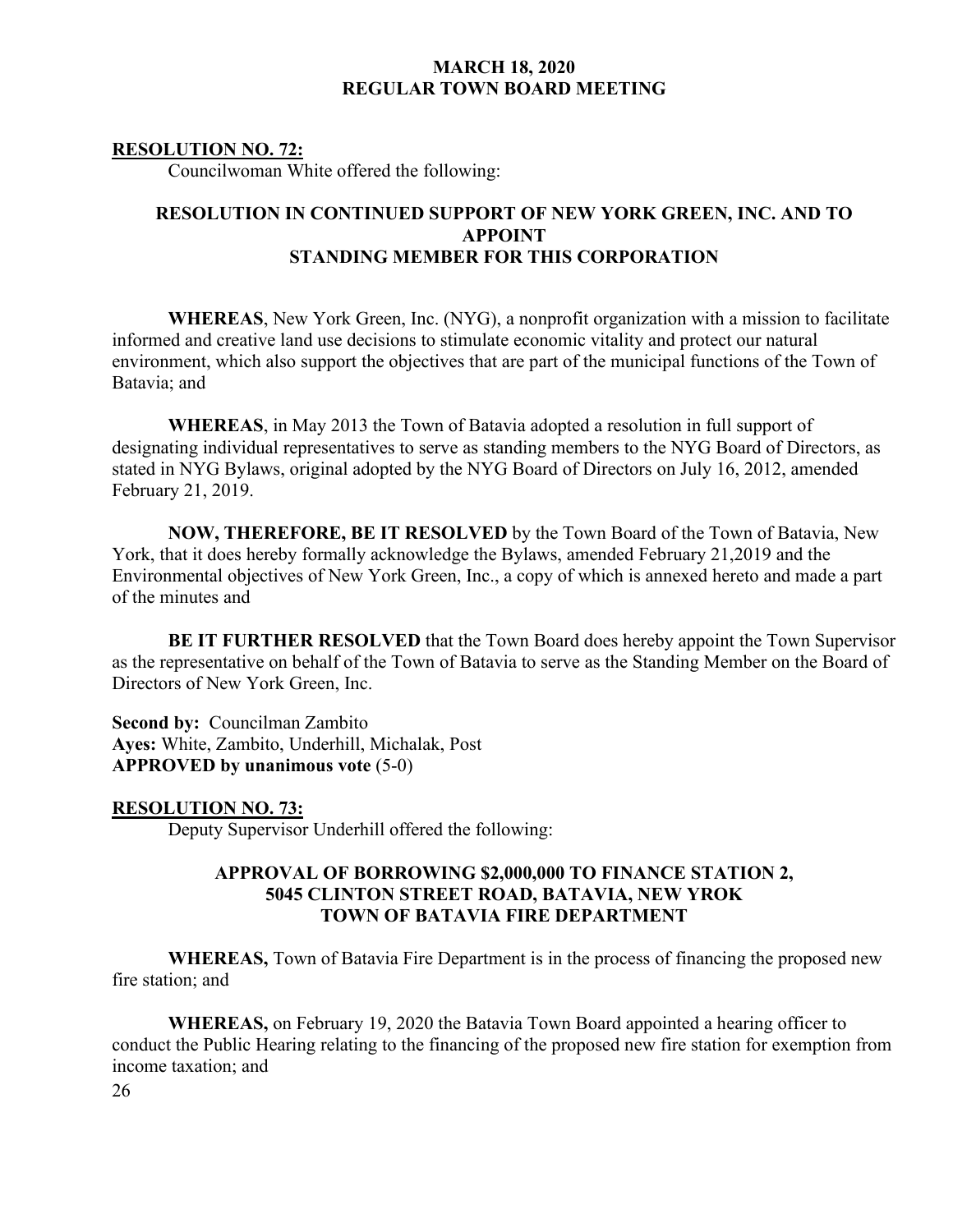**WHEREAS,** the Town of Batavia Fire Department held said Public Hearing on March 11, 2020 with no comments or written statements being submitted; and

**WHEREAS,** to continue the closing on the term loan, the Town of Batavia Town Board must approve of the borrowing.

# **NOW, THEREFORE, BE**

**RESOLVED,** the Batavia Town Board hereby approves of the Town of Batavia Fire Department borrowing two-million dollars (\$2,000,000) to finance Fire Station 2, located at 5045 Clinton Street Road, Batavia, New York; and be it further

**RESOLVED,** the Supervisor is hereby authorized and directed to execute any and all instruments necessary to carry out this resolution.

**Second by: Councilwoman White Ayes:** Underhill, White, Michalak, Zambito, Post **APPROVED by unanimous vote** (5-0)

# **RESOLUTION NO. 74:**

Supervisor Post offered the following:

# **COOPERATIVE INVESTMENT AGREEMENT NEW YORK CLASS**

**WHEREAS**, New York General Municipal Law, Article 5-G, Section 119-o ("Section 119-o" empowers municipal corporations [defined in Article 5-G, Section 119-n to include school districts, boards of cooperative educational services, counties, cities, town and villages, and districts] to enter into, amend, cancel and terminate agreements for the performance among themselves (or one for the other) of their respective functions, powers and duties on a cooperative or contract basis; and

**WHEREAS,** the Town of Batavia wishes to invest portions of its available investment funds in cooperation with other corporations and/or districts pursuant to the NYCLASS Municipal Cooperation Agreement Amended and Restated as of March 28, 2019; and

**WHEREAS**, the Town of Batavia wishes to assure the safety and liquidity of its funds.

# **NOW, THEREFORE, BE IT**

**RESOLVED** , that the Town of Batavia Town Board hereby directs and authorizes Gregory H. Post, Town Supervisor to execute and deliver the Cooperative Investment Agreement in the name of and on behalf of the Town of Batavia.

#### **Second by:** Deputy Supervisor Underhill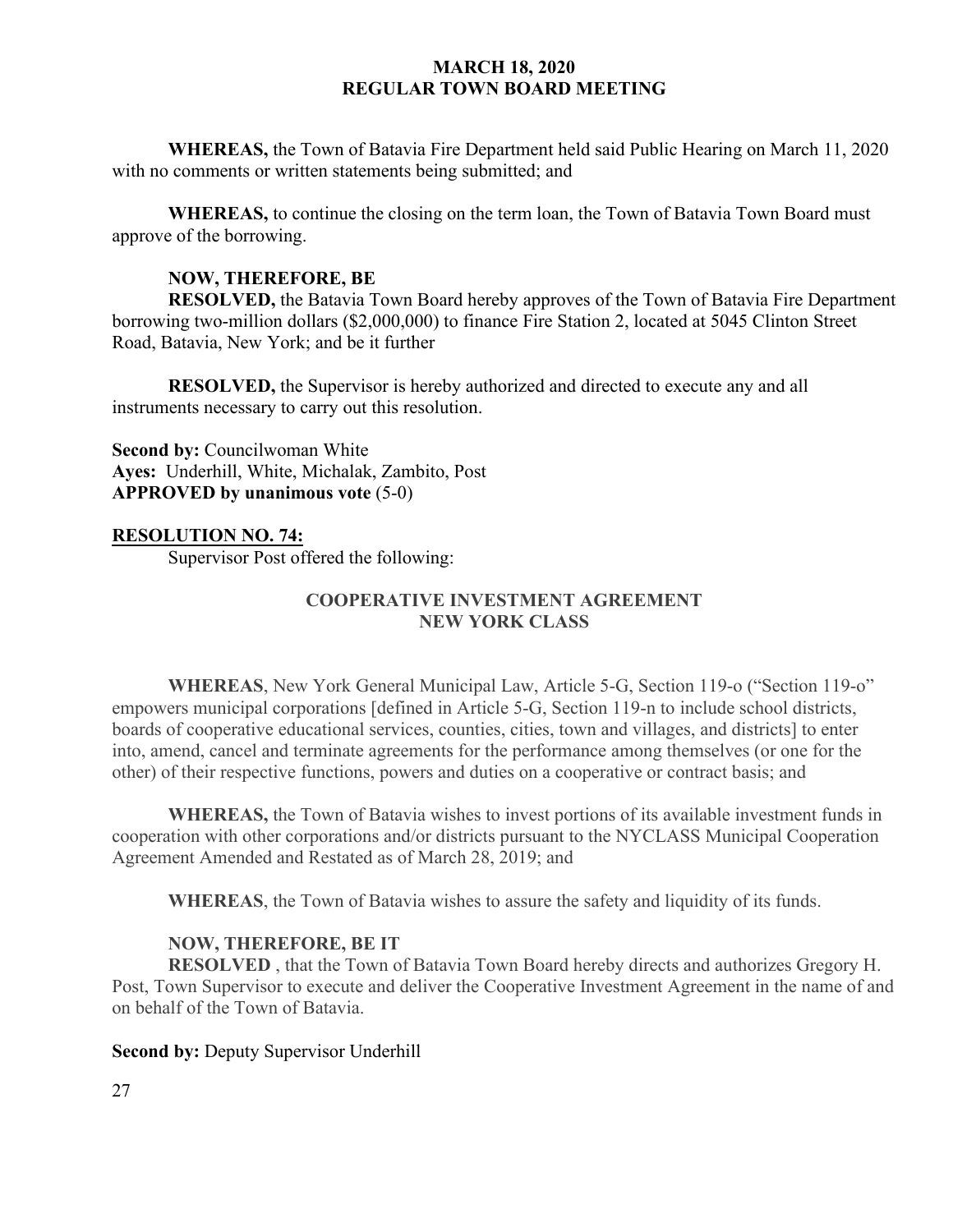**Ayes:** Post, Underhill, Michalak, Zambito, White **APPROVED by unanimous vote** (5-0)

#### **RESOLUTION NO. 75:**

Councilwoman Michalak offered the following:

# **A REFUNDING BOND RESOLUTION, DATED MARCH 18, 2020, AUTHORIZING THE ISSUANCE OF REFUNDING BONDS IN AN AGGREGATE PRINCIPAL AMOUNT NOT TO EXCEED \$1,390,000 OF THE TOWN OF BATAVIA, GENESEE COUNTY, NEW YORK, PURSUANT TO THE LOCAL FINANCE LAW AND PROVIDING FOR OTHER MATTERS IN RELATION THERETO.**

WHEREAS, the Town of Batavia, Genesee County, New York (the "Town") heretofore issued its General Obligation Serial Bonds, Series 2004A, dated April 16, 2004, in the original aggregate principal amount of \$547,800 with \$412,900 of such bonds being scheduled to mature in the years 2021 through 2041, inclusive (the "2004 Bonds"); and

WHEREAS, the Town heretofore issued its General Obligation Serial Bonds, 2007, dated December 14, 2007, in the original aggregate principal amount of \$139,000 with \$115,000 of such bonds being scheduled to mature in the years 2021 through 2045, inclusive (the "2007 Bonds"); and

WHEREAS, the Town heretofore issued its General Obligation Serial Bonds, 2008, dated December 10, 2008, in the original aggregate principal amount of \$219,000 with \$182,000 of such bonds being scheduled to mature in the years 2021 through 2046, inclusive (the "2008 Bonds"); and

WHEREAS, the Town heretofore issued its General Obligation Serial Bonds, 2009A (Pearl), dated June 24, 2009, in the original aggregate principal amount of \$130,000 with \$108,000 of such bonds being scheduled to mature in the years 2021 through 2046, inclusive (the "2009A Bonds (Pearl)"); and

WHEREAS, the Town heretofore issued its General Obligation Serial Bonds, 2009B (Putnam), dated June 24, 2009, in the original aggregate principal amount of \$373,000 with \$309,000 of such bonds being scheduled to mature in the years 2021 through 2046, inclusive (the "2009B Bonds (Putnam)"); and

WHEREAS, the Town heretofore issued its General Obligation Serial Bonds, 2009C (Wilkinson), dated June 24, 2009, in the original aggregate principal amount of \$202,000 with \$167,000 of such bonds being scheduled to mature in the years 2021 through 2046, inclusive (the "2009C Bonds (Wilkinson)"); and

WHEREAS, the 2004 Bonds, the 2007 Bonds, the 2008 Bonds, the 2009A Bonds (Pearl), the 2009B Bonds (Putnam) and the 2009C Bonds (Wilkinson) are hereinafter sometimes referred to collectively as the "Refunded Bonds"; and

WHEREAS, in order for the Town to realize the potential for certain long-term debt service savings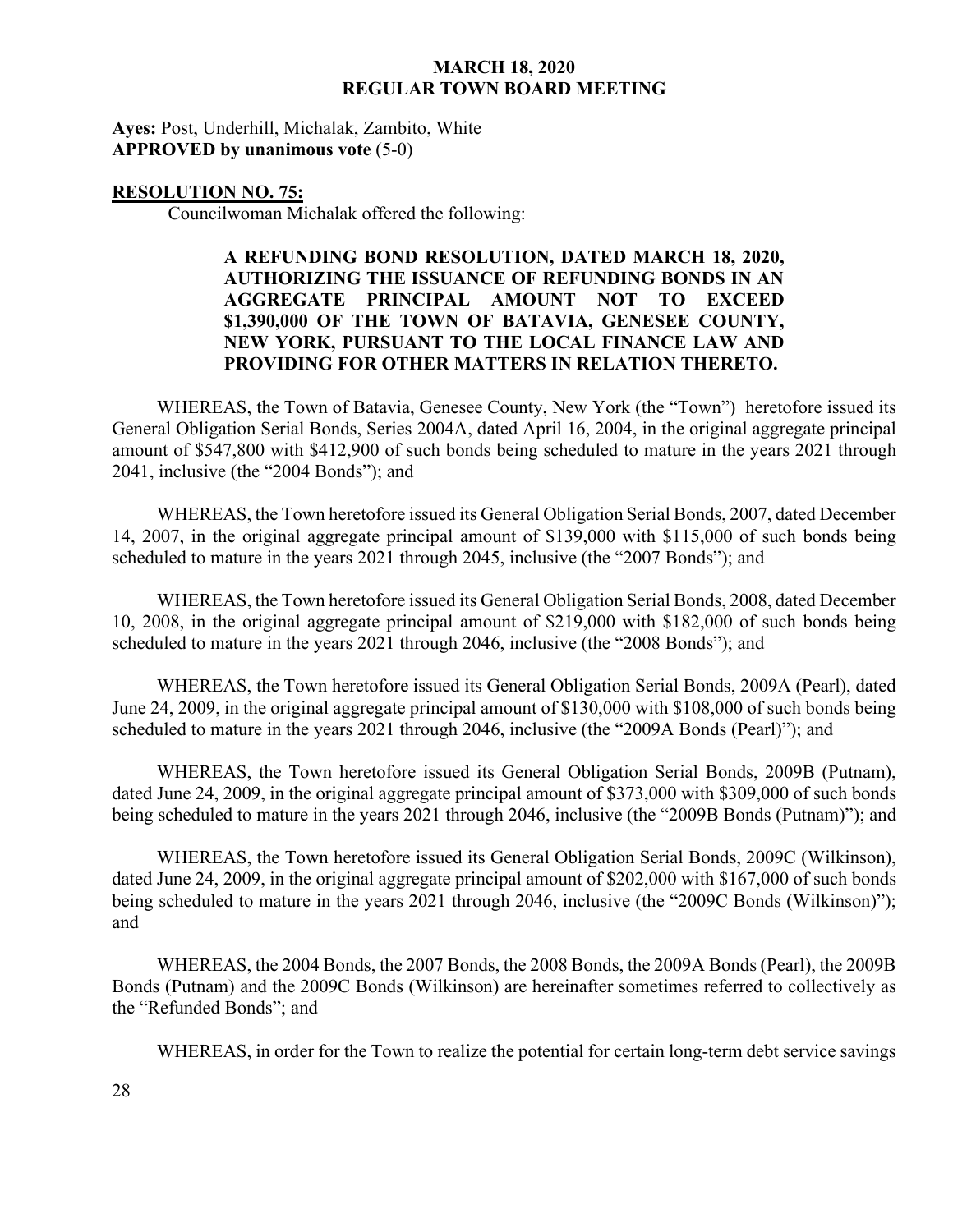with respect to the Refunded Bonds, the Town Board of the Town (the "Board") has determined, after consultation with the municipal advisor and bond counsel firms retained by the Town, that it would be in the public interest for the Town to refinance the Refunded Bonds by the issuance of refunding bonds of the Town pursuant to Section 90.00 and/or Section 90.10 of the Local Finance Law (the "Refunding Law"; and

WHEREAS, the Refunded Bonds are, by their terms, either scheduled for payment or subject to the possibility of the call for redemption prior to their stated maturity dates, and the Town has determined to conduct such a call for redemption, to achieve future debt service savings; and

WHEREAS, the 2004 Bonds were issued pursuant to a bond resolution that was adopted by the Town Board on December 19, 2001, authorizing the issuance of bonds to finance the establishment of the Hartshorn/Hopkins/Pearl Street Water District in the Town and the construction of improvements therein (the "2004 Bonds Bond Resolution"); and

WHEREAS, the 2007 Bonds were issued pursuant to a bond resolution that was adopted by the Town Board on July 20, 2005, authorizing the issuance of bonds to finance the construction of improvements to the Lovers Lane Water Improvement Area (the "2007 Bonds Bond Resolution"); and

WHEREAS, the 2008 Bonds were issued pursuant to a bond resolution that was adopted by the Town Board on August 15, 2007, authorizing the issuance of bonds to finance the establishment of the Town of Batavia Ellicott Street Road and Townline Road Water District and the construction of improvements therein (the "2008 Bonds Bond Resolution"); and

WHEREAS, the 2009A Bonds (Pearl) were issued pursuant to a bond resolution that was adopted by the Town Board on June 20, 2007, authorizing the issuance of bonds to finance the establishment of the Town of Batavia Pearl Street Road Water District and the construction of improvements therein (the "2009A Bonds (Pearl) Bond Resolution"); and

WHEREAS, the 2009B Bonds (Putnam) were issued pursuant to a bond resolution that was adopted by the Town Board on June 20, 2007, authorizing the issuance of bonds to finance the establishment of the Town of Batavia Putnam and Shepard Roads Water District and the construction of improvements therein (the "2009B Bonds (Putnam) Bond Resolution"); and

WHEREAS, the 2009C Bonds (Wilkinson) were issued pursuant to a bond resolution that was adopted by the Town Board on June 20, 2007, authorizing the issuance of bonds to finance the establishment of the Town of Batavia Wilkinson Road Water District and the construction of improvements therein (the "2009C Bonds (Wilkinson) Bond Resolution"); and

WHEREAS, the 2004 Bonds Bond Resolution, the 2007 Bonds Bond Resolution, the 2008 Bonds Bond Resolution, the 2009A Bonds (Pearl) Bond Resolution, the 2009B Bonds (Putnam) Bond Resolution and the 2009C Bonds (Wilkinson) Bond Resolution are hereinafter sometimes referred to collectively as the "Refunded Bond Resolutions"; and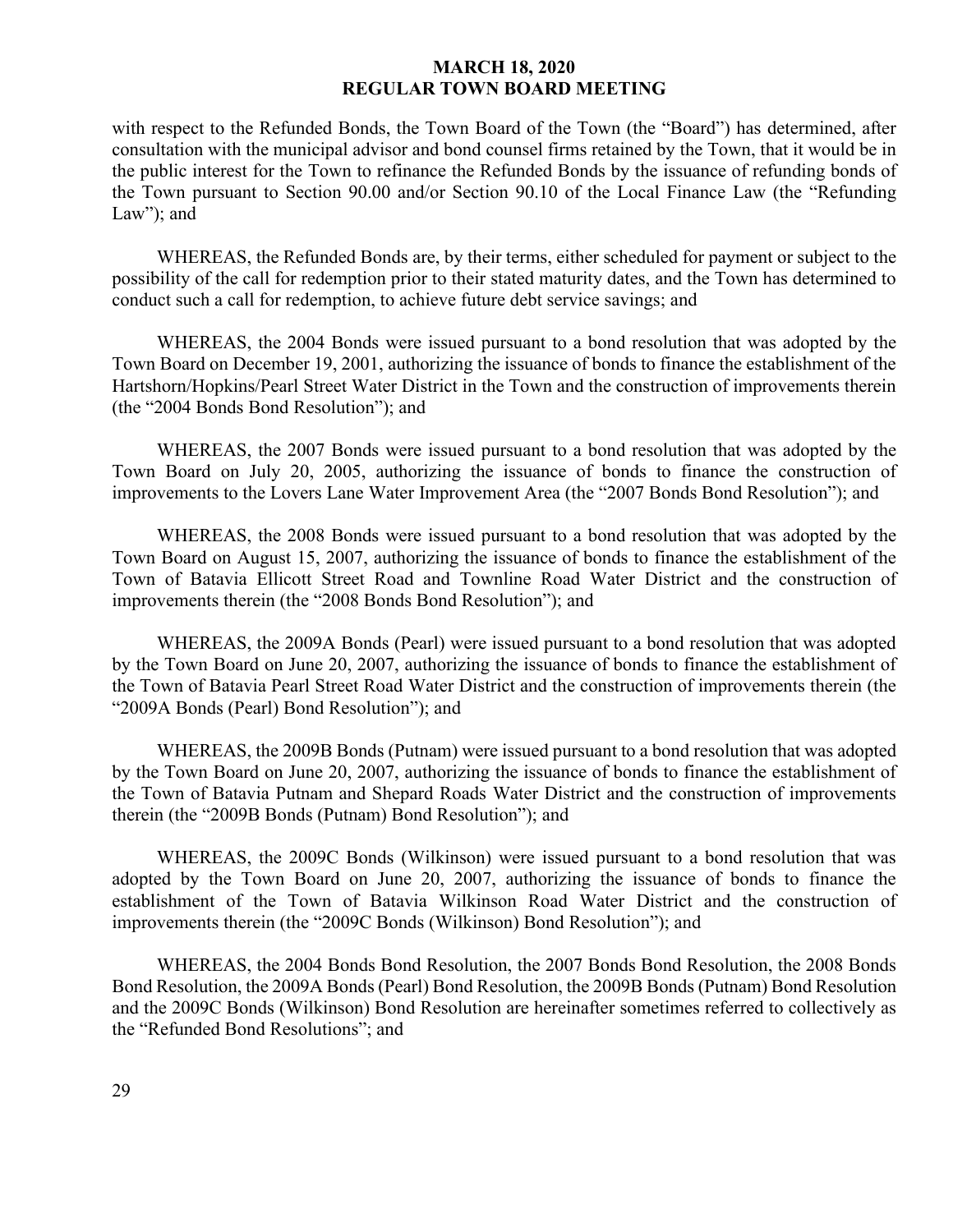WHEREAS, the Town has the power and authority to issue refunding bonds of the Town for the purpose of refunding (and thereby refinancing) the Refunded Bonds at more favorable rates of interest, including provision for the payment of incidental costs of issuance in connection therewith, pursuant to the provisions of the Refunding Law; and

WHEREAS, the Town has received an estimated savings plan dated February 24, 2020 (the "Refunding Financial Plan") from an underwriter in connection with the proposed refunding of the Refunded Bonds, and such Refunding Financial Plan is attached hereto as Exhibit A; and

WHEREAS, the Board has reviewed and considered the Refunding Financial Plan in consultation with the Supervisor of the Town and the municipal advisor and bond counsel firms retained by the Town; and

WHEREAS, the Town desires to refund all or a portion of the Refunded Bonds by issuing certain new refunding bonds and selling such bonds pursuant to a private sale to a purchaser yet to be determined in accordance with the Refunding Financial Plan; and

WHEREAS, the Refunding Law requires that the Town adopt a refunding bond resolution which includes a refunding financial plan setting forth all of the pertinent details in connection with the proposed refunding transaction;

NOW, THEREFORE, BE IT RESOLVED, by the Town Board (by the favorable vote of not less than two-thirds of the total voting strength of the Town Board) as follows:

SECTION 1. Based on the recommendation of Municipal Solutions, Inc. ("Municipal Solutions"), the municipal advisor retained by the Town, the Board hereby determines to undertake a current refunding of the Refunded Bonds, through the issuance of refunding bonds of the Town, such refunding bonds to be offered and sold at private sale to a purchaser yet to be determined under arrangements that are to be in general accord with the Refunding Financial Plan.

SECTION 2. For the object or purpose of refunding the Refunded Bonds, including providing moneys which, together with the interest earned from the investment of certain of the proceeds of the refunding bonds herein authorized, shall be sufficient to pay (A) such applicable outstanding principal amount of the Refunded Bonds, (B) the aggregate amount of unmatured interest payable on the Refunded Bonds to and including the date(s) on which the Refunded Bonds mature or are to be redeemed in accordance with the Refunding Financial Plan, (C) redemption premiums, if any, payable on the Refunded Bonds as of such redemption date(s), (D) the costs and expenses incidental to the issuance of the refunding bonds herein authorized, including, but not limited to, the development of the Refunding Financial Plan, the fees and costs of the municipal advisor to the Town, the fees and costs of the bond counsel to the Town, the costs and expenses of executing and performing the terms and conditions of the escrow contract, as hereinafter defined, and the fees and charges of the escrow holder, as hereinafter defined, and (E) the premium or premiums for the policy or policies of municipal bond insurance or other form of credit enhancement facility or facilities for the refunding bonds herein authorized, or any portion thereof, there are hereby authorized to be issued the Refunding Serial Bonds, 2020 of the Town in an aggregate principal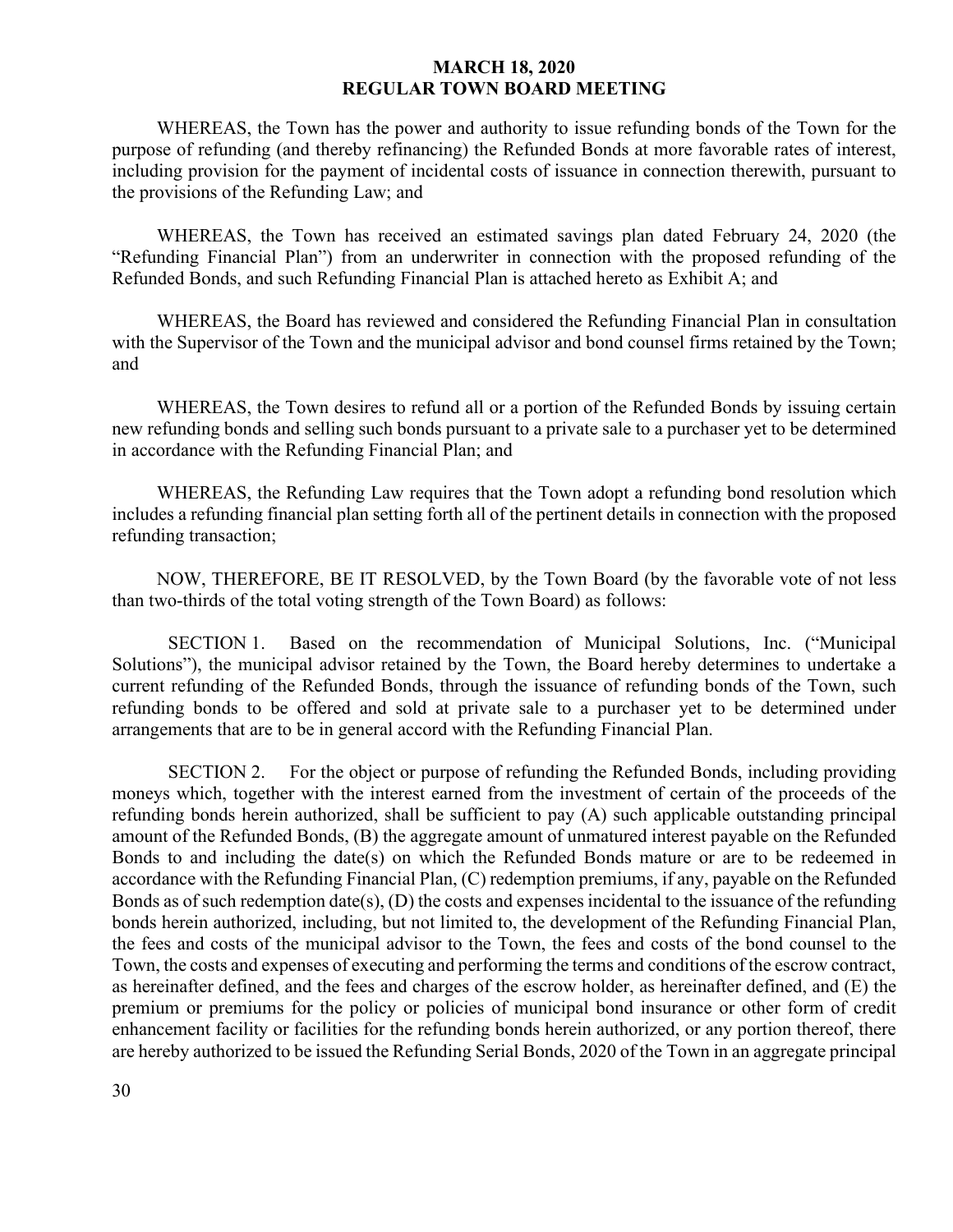amount not to exceed \$1,390,000 (the "Refunding Bonds") pursuant to the provisions of the Refunding Law, it being anticipated that the principal amount of the Refunding Bonds actually to be issued will be approximately \$1,075,000 as described in the Refunding Financial Plan and in Section 6 hereof. The Refunding Bonds shall be dated such date as shall hereafter be determined by the Town Supervisor pursuant to Section 6 hereof, shall be of the denominations of \$5,000 or any integral multiple thereof not exceeding the principal amount of each respective maturity (unless a bond of an odd denomination is required), and shall mature annually and shall bear interest semi-annually thereafter on such dates as shall be determined by the Town Supervisor pursuant to Section 6 hereof, at the rate or rates of interest per annum as may be necessary to sell the same, all as shall be determined by the Town Supervisor.

SECTION 3. The Town Supervisor is hereby delegated all of the powers of this Board with respect to agreements for credit enhancement, derived from and pursuant to Section 168.00 of the Local Finance Law, for the Refunding Bonds including, but not limited to, the determination of the provider of such credit enhancement facility or facilities and the terms and contents of any agreement or agreements related thereto.

SECTION 4. The Refunding Bonds shall be executed in the name of the Town by the manual or facsimile signature of the Town Supervisor and the Town's corporate seal (or a facsimile thereof) shall be imprinted thereon and attested by the Town Clerk. The Refunding Bonds shall contain the recital(s) required by the Refunding Law and the recital of validity clause provided for in Section 52.00 of the Local Finance Law, and shall otherwise be in such form, and contain such recitals, as the Town Supervisor shall determine.

SECTION 5. It is hereby determined that:

(A) The maximum amount of the Refunding Bonds authorized to be issued pursuant to this resolution does not exceed the limitation imposed by the Local Finance Law; and

(B) The maximum period of probable usefulness permitted by law at the time of the issuance of the Refunded Bonds for each of the objects or purposes for which the Refunded Bonds were issued is as shown upon Exhibit B; and

(C) The last installment of the Refunding Bonds will mature not later than the expiration of the maximum period of probable usefulness of each of the objects or purposes for which the Refunded Bonds were issued, or in the alternative, the weighted average remaining period of probable usefulness of the objects or purposes (or classes of objects or purposes) financed with the Refunded Bonds or the weighted average remaining period of probable usefulness of all objects or purposes (or classes of objects or purposes) financed with the Refunded Bonds, in accordance with the provisions of the Refunding Law; and

(D) The estimated present value of the total debt service savings anticipated as a result of the issuance of the Refunding Bonds, computed in accordance with the provisions of the Refunding Law, is as shown in the Refunding Financial Plan described in Section 6 hereof.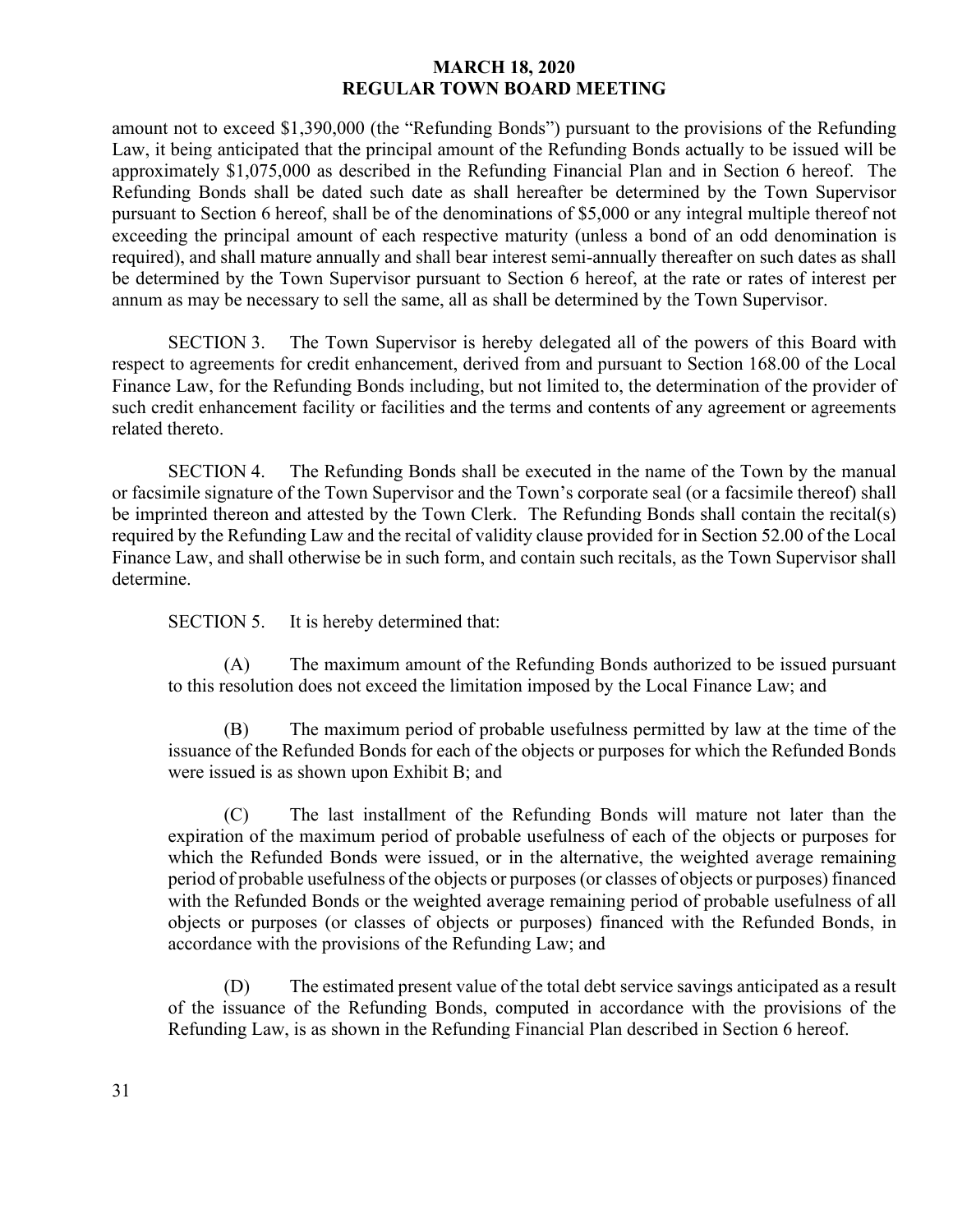SECTION 6. The Refunding Financial Plan showing the sources and amounts of all moneys required to accomplish such refunding, the estimated present value of the total debt service savings and the basis for the computation of the aforesaid estimated present value of total debt service savings, is set forth in Exhibit A attached hereto and hereby made a part of this resolution. The Refunding Financial Plan has been prepared based upon the assumption that the Refunding Bonds will be issued in the aggregate principal amount of \$1,075,000 and that the Refunding Bonds will mature, be of such terms, and bear interest as set forth in Exhibit A. This Town Board recognizes that the amount and/or structure of the Refunding Bonds, and the maturities, terms, and interest rate or rates borne by the Refunding Bonds to be issued by the Town will most probably be different from such assumptions and that the final details of the sale will also most probably be different from that attached hereto as Exhibit A. The Town Supervisor is hereby authorized and directed to determine the purchaser (upon the recommendation of Municipal Solutions), the amount and particular maturities of the Refunded Bonds to be refunded, the details as to the redemption of the Refunded Bonds, including the date and amount of such redemption or redemptions and authorizing and directing the escrow holder, as hereinafter defined, to cause notice of such redemption, the amount and particular maturities of the Refunding Bonds to be issued, the date of such bonds and the date of issue, maturities and terms thereof, the provisions relating to any redemption of the Refunding Bonds prior to maturity (including the presence or absence of an early call feature, as referred to above), whether the Refunding Bonds will be insured by a policy or policies of municipal bond insurance or otherwise enhanced by a credit enhancement facility or facilities, the escrow arrangements (if any) to be entered into with respect to the proceeds of the Refunding Bonds, the terms of the private sale of the Refunding Bonds to the purchaser thereof, the amount of the annual installments of the Refunding Bonds to be paid pursuant to the Refunding Law, whether the Refunding Bonds shall be sold at a discount in the manner authorized by Section 57.00(e) of the Local Finance Law, and the rate or rates of interest to be borne thereby, and to prepare, or cause to be prepared a final Refunding Financial Plan for the Refunding Bonds, whether the Refunding Bonds are sold in conjunction with or consolidated with the issuance of certain other refunding bonds to be issued by the Town to refund any other general obligation bonds issued by the Town (including, but not limited to, the structuring of the annual installments of a consolidated issue), and all powers in connection therewith are hereby delegated to the Town Supervisor; provided, that the terms of the Refunding Bonds to be issued, including the rate or rates of interest borne thereby, shall comply with the requirements of the Refunding Law.

SECTION 7. Without in any way limiting the scope of the foregoing delegation of powers, the Town Supervisor, to the extent permitted by Section 58.00(f) of the Local Finance Law, is specifically authorized to accept bids submitted in electronic format for the Refunding Bonds.

SECTION 8. The Town Supervisor shall file a copy of a certificate determining the details of the Refunding Bonds and the final Refunding Financial Plan with the Town Clerk not later than ten days after the delivery of the Refunding Bonds, as herein provided.

SECTION 9. The Town Supervisor is hereby authorized and directed to enter into an escrow contract (the "Escrow Contract") with a bank or trust company located and authorized to do business in this State as he shall designate (the "Escrow Holder") for the purpose of having the Escrow Holder act, in connection with the Refunded Bonds, as the escrow holder to perform the services described in the Refunding Law.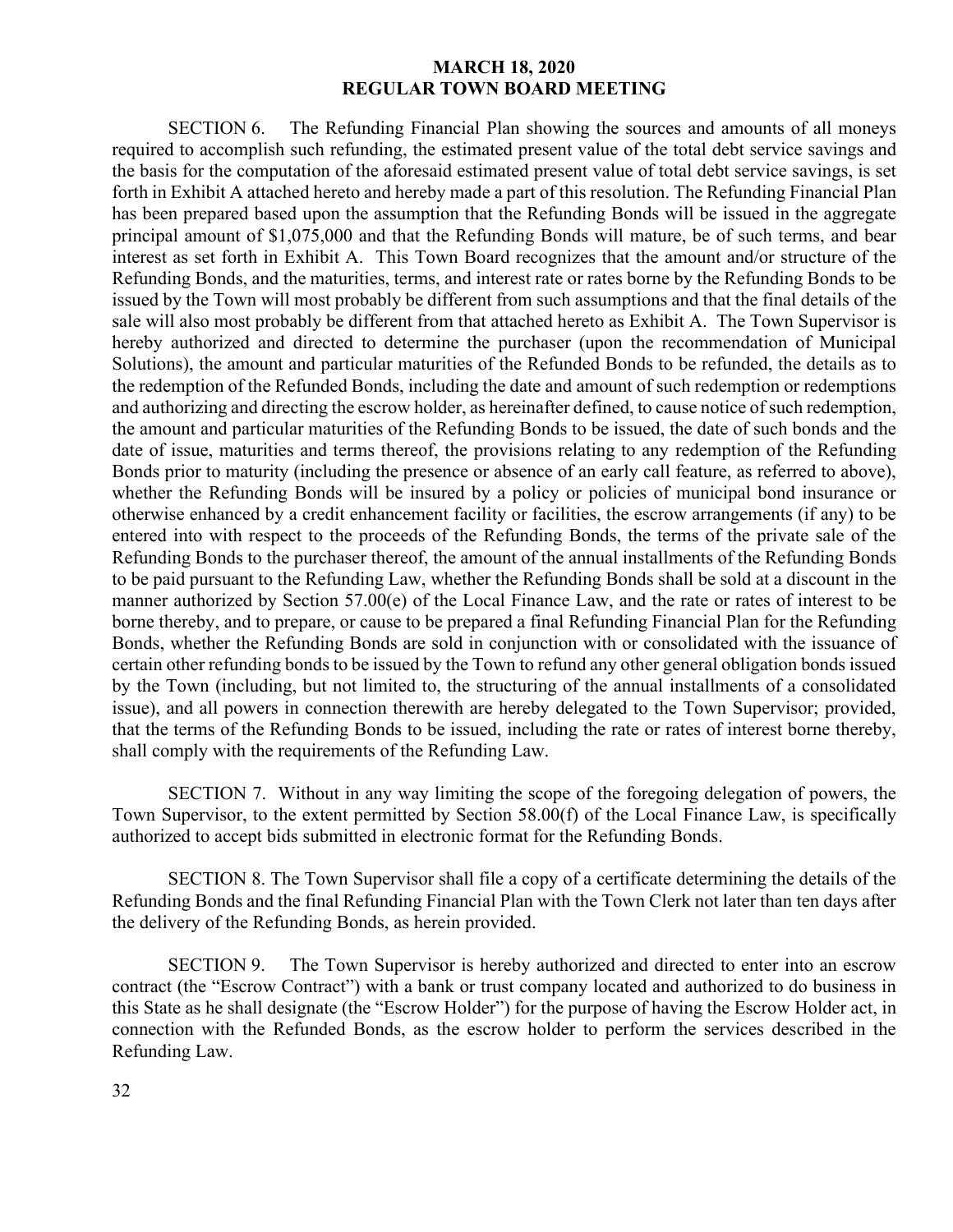SECTION 10. The Town Supervisor is hereby delegated all of the powers of this Board with respect to agreements for credit enhancement, derived from and pursuant to Section 168.00 of the Local Finance Law, for the Refunding Bonds, including, but not limited to the determination of the provider of such credit enhancement facility or facilities and the terms and contents of any agreement or agreements related thereto.

SECTION 11. The faith and credit of the Town are hereby irrevocably pledged for the payment of the principal of and interest on the Refunding Bonds as the same respectively become due and payable. An annual appropriation shall be made in each year sufficient to pay the principal of and interest on such Refunding Bonds becoming due and payable in such year. There shall annually be levied on all the taxable real property of the Town a tax sufficient to pay the principal of and interest on such Refunding Bonds as the same become due and payable.

SECTION 12. All of the proceeds from the sale of the Refunding Bonds, including the premium, if any, but excluding accrued interest thereon, shall immediately upon receipt thereof be placed in escrow with the Escrow Holder. Accrued interest, if any, on the Refunding Bonds shall be paid to the Town to be expended to pay interest on the Refunding Bonds on the next bond payment date of such Refunding Bonds. Such proceeds as are deposited in the escrow deposit fund to be created and established pursuant to the Escrow Contract, whether in the form of cash or investments, or both, inclusive of any interest earned from the investment thereof, shall be irrevocably committed and pledged to the payment of the principal of and interest on the Refunded Bonds in accordance with the Refunding Law, and the holders, from time to time, of the Refunded Bonds shall have a lien upon such moneys held by the Escrow Holder. Such pledge and lien shall become valid and binding upon the issuance of the Refunding Bonds and the moneys and investments held by the Escrow Holder for the Refunded Bonds in the escrow deposit fund shall immediately be subject thereto without any further act. Such pledge and lien shall be valid and binding as against all parties having claims of any kind in tort, contract or otherwise against the Town irrespective of whether such parties have notice thereof.

SECTION 13. In accordance with the provisions of Section 53.00 of the Local Finance Law, subject to the determination by the Town Supervisor regarding the redemption of the Refunded Bonds described in Section 6 above, the Town hereby elects to redeem the Refunded Bonds with the proceeds of the Refunding Bonds prior to their stated maturity dates on the date or dates provided in the Refunding Financial Plan. The sums to be paid therefor on such redemption date or dates shall be the par value thereof plus the redemption premium, if any, and the accrued interest to such redemption date or dates. The Escrow Holder is hereby authorized and directed to cause notice of such call for redemption to be given in the name of the Town in the manner and within the times provided in the Refunding Financial Plan. Upon the issuance of the Refunding Bonds, the election to call in and redeem the Refunded Bonds and the direction to cause notice thereof to be given as provided in this section shall become irrevocable, provided that this section may be amended from time to time as may be necessary in order to comply with the publication requirements of Section 53.00(a) of the Local Finance Law, or any successor law thereto.

SECTION 14. The Town Supervisor is further authorized to take such actions and execute such documents as may be necessary to ensure the continued status of the interest on the Refunding Bonds as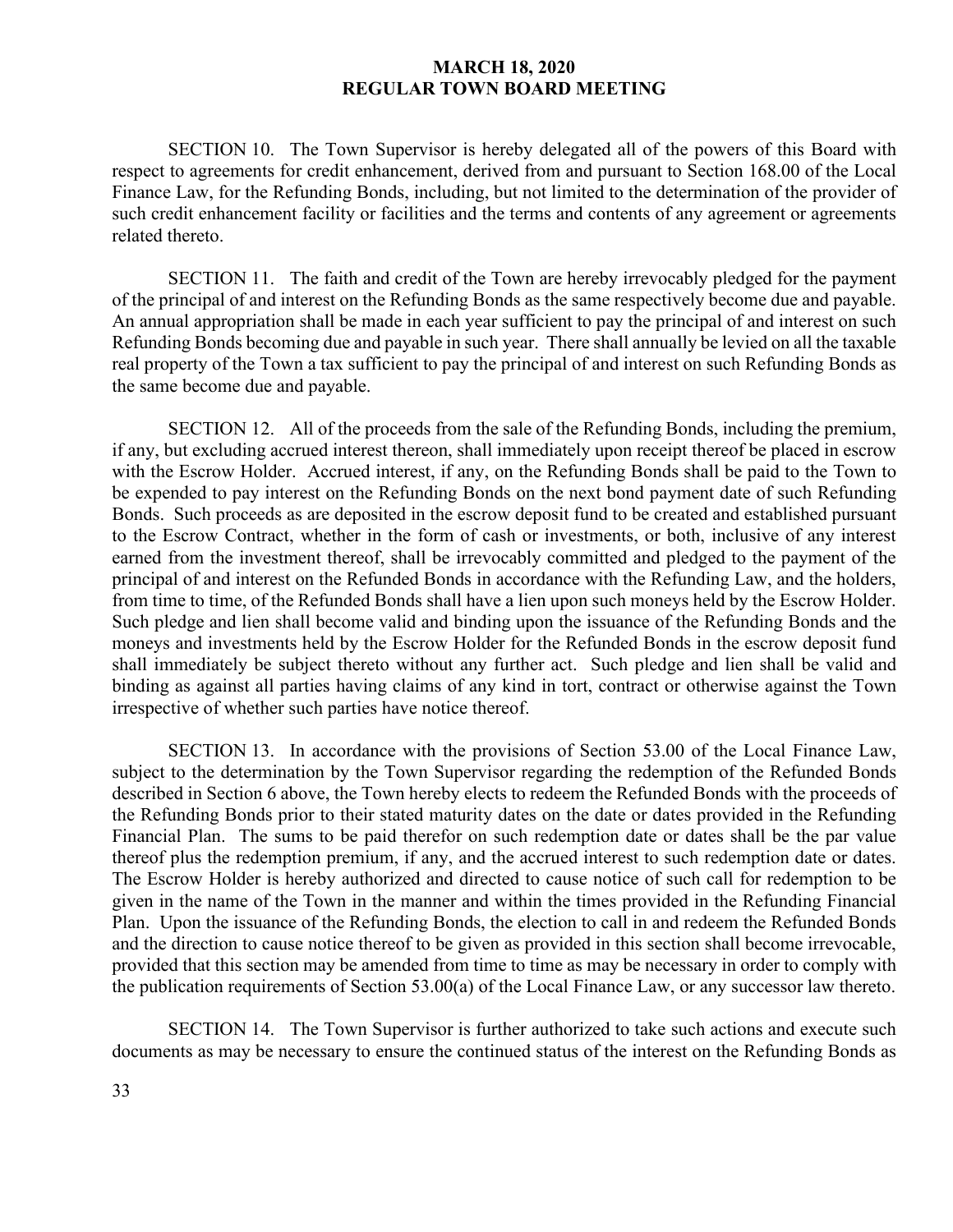excludable from gross income for federal income tax purposes pursuant to Section 103 of the Internal Revenue Code of 1986, as amended (the "Code") and, if applicable, to designate the Refunding Bonds authorized by this resolution as "qualified tax-exempt obligations" in accordance with Section 265 of the Code.

SECTION 15. The Town Supervisor is further authorized to enter into a continuing disclosure agreement with the initial purchaser of the Refunding Bonds authorized by this resolution, if required, containing provisions which are satisfactory to such purchaser in compliance with the provisions of Rule 15c2-12, promulgated by the Securities and Exchange Commission pursuant to the Securities Exchange Act of 1934.

SECTION 16. The Town Supervisor is further authorized to call in and redeem any outstanding obligations that were authorized hereunder (at such times and in such amounts and maturities as may be deemed appropriate after consultation with Town officials and the Town's municipal advisor), to approve any related notice of redemption, and to take such actions and execute such documents as may be necessary to effectuate any such calls for redemption pursuant to Section 53.00 of the Local Finance Law, with the understanding that no such call for redemption will be made unless such notice of redemption shall have first been filed with the Town Clerk.

SECTION 17. The Town hereby determines that the issuance of the Refunding Bonds is a Type II action that will not have a significant effect on the environment and, therefore, no other determination or procedures under the State Environmental Quality Review Act ("SEQRA") is required.

SECTION 18. Subject to compliance with the provisions of the Refunding Law, the Refunding Bonds shall be sold at private sale and the Town Supervisor is hereby authorized to negotiate for such private sale. The Town Supervisor is hereby authorized to execute and deliver, if necessary, a bond purchase agreement with the purchaser of the Refunding Bonds in the name and on behalf of the Town providing the terms and conditions for the sale and delivery of the Refunding Bonds to the purchaser. After the Refunding Bonds have been duly executed, they shall be delivered by the Town Supervisor, in accordance with the terms of any such bond purchase agreement, upon the receipt by the Town of such purchase price, including any premium or accrued interest.

SECTION 19. The Town Supervisor and Town Clerk, the Town Attorney and all other officers, employees and agents of the Town are hereby authorized and directed for and on behalf of the Town to execute and deliver all certificates and other documents, perform all acts and do all things required or contemplated to be executed, performed or done by this resolution or any document or agreement approved hereby, including, but not limited to, the bond purchase agreement.

SECTION 20. All other matters pertaining to the terms and manner and details of issuance of the Refunding Bonds shall be determined by the Town Supervisor and all powers in connection therewith are hereby delegated to the Town Supervisor.

SECTION 21. In the event of the absence or unavailability of the Town Supervisor, the Deputy Supervisor is hereby specifically authorized to exercise the powers delegated to the Town Supervisor in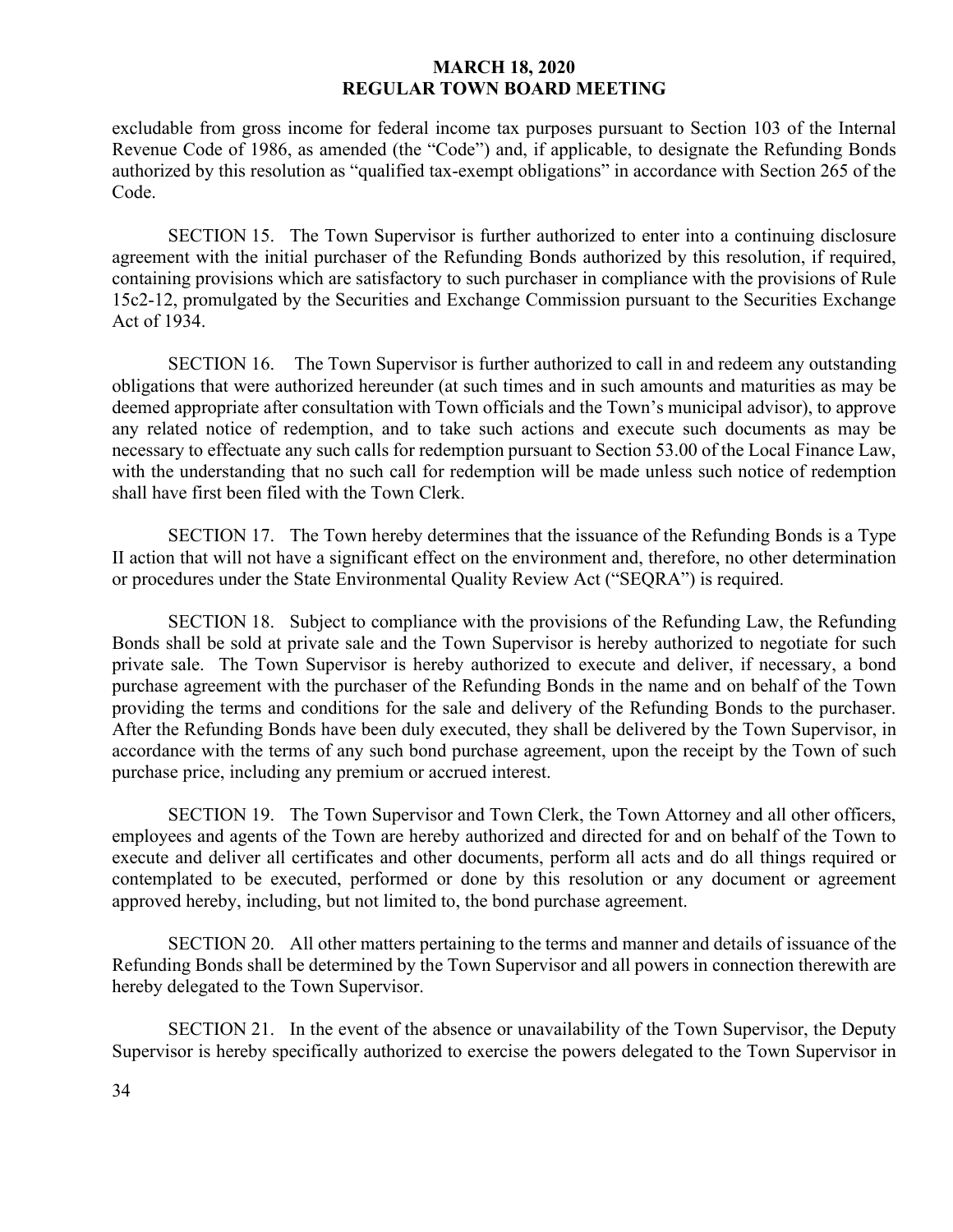this resolution.

SECTION 22. The Town Clerk is hereby authorized and directed to publish this resolution, or a summary thereof, together with a notice in substantially the form provided by Section 81.00 of such Local Finance Law, in the official newspaper(s) of the Town for such publications.

SECTION 23. The validity of the Refunding Bonds may be contested only if:

(1) (a) Such obligations are authorized for an object or purpose for which such Town is not authorized to expend money, or

(b) The provisions of law which should be complied with at the date of publication of this resolution are not substantially complied with,

and an action, suit or proceeding contesting such validity is commenced within 20 days after the date of such publication; or

(2) Such obligations are authorized in violation of the provisions of the Constitution of New York.

SECTION 24. This resolution shall take effect immediately upon its adoption. \*\*\*\*\*\*\*\*\*\*\*\*\*\*\*\*\*\*\*\*\*\*\*\*\*

The question of the adoption of the foregoing resolution was duly put to vote on a roll call, which resulted as follows:

AYES: Councilwoman Michalak Deputy Supervisor Underhill Councilman Zambito Councilwoman White Supervisor Post

NOES:

ABSENT: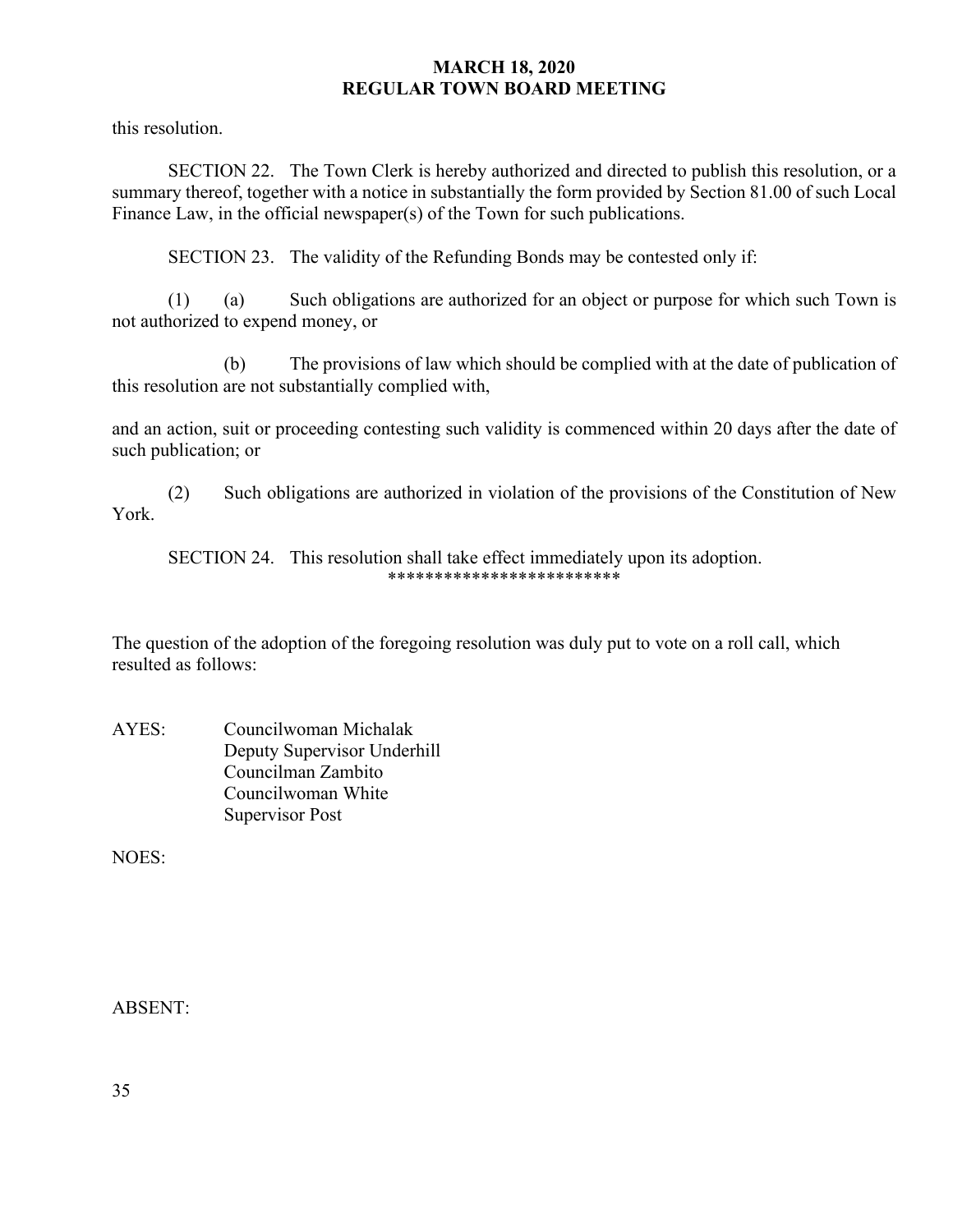The foregoing resolution was thereupon declared duly adopted.

**Second by:** Deputy Supervisor Underhill **Ayes:** Michalak**,** Underhill, Zambito, White, Post **APPROVED by unanimous vote (**5-0)

# **EXHIBIT A**

# **REFUNDING FINANCIAL PLAN**

DATED FEBRUARY 24, 2020

# [PLEASE INSERT THE REFUNDING SUMMARY FOLLOWING THIS PAGE]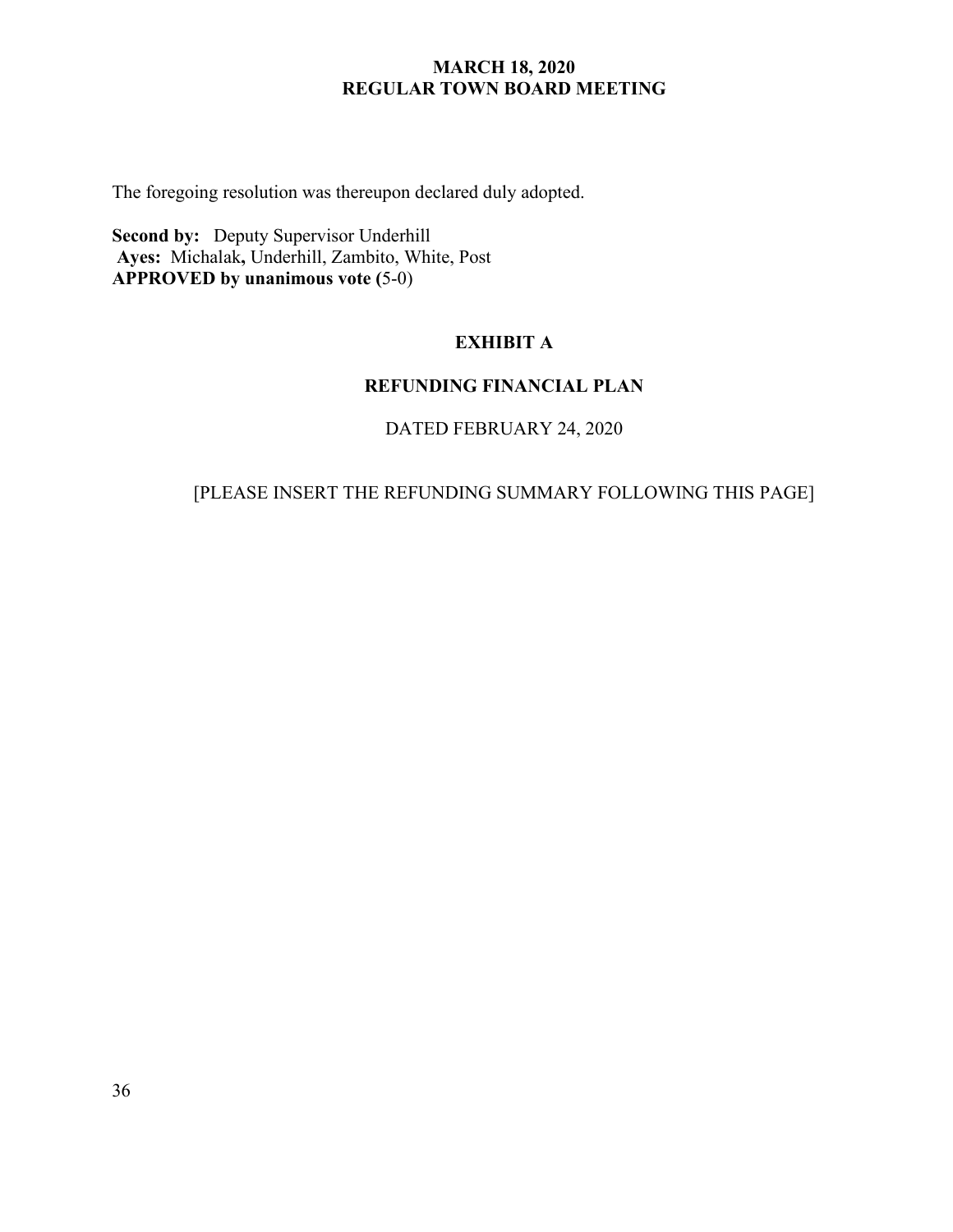# **EXHIBIT B**

# **DESCRIPTION OF CAPITAL IMPROVEMENTS FINANCED WITH THE PROCEEDS OF THE REFUNDED BONDS**

| Dated Date           | Original<br><b>Amount Financed</b> | Outstanding<br>Amount to be<br>Refunded | Object or Purpose                                                                                                                                            | Period of<br>Probable<br>Usefulness |
|----------------------|------------------------------------|-----------------------------------------|--------------------------------------------------------------------------------------------------------------------------------------------------------------|-------------------------------------|
| April 16, 2004       | \$547,800                          | \$412,900                               | (A) The establishment of the<br>Hartshorn/Hopkins/Pearl Street<br>Water District in the Town and the<br>construction of improvements<br>therein.             | 40 years                            |
| December 14,<br>2007 | \$139,000                          | \$115,000                               | (B) The construction of<br>improvements of the Lovers Lane<br>Water Improvement Area.                                                                        | 40 years                            |
| December 10,<br>2008 | \$219,000                          | \$182,000                               | (C) The establishment of the<br>Town of Batavia Ellicott Street<br>Road and Townline Road Water<br>District and the construction of<br>improvements therein. | 40 years                            |
| June 24, 2009        | \$130,000                          | \$108,000                               | (D) The establishment of the<br>Town of Batavia Pearl Street Road<br>Water District and the<br>construction of improvements<br>therein.                      | 40 years                            |
| June 24, 2009        | \$373,000                          | \$309,000                               | (E) The establishment of the Town<br>of Batavia Putnam and Shepard<br>Roads Water District and the<br>construction of improvements<br>therein.               | 40 years                            |
| June 24, 2009        | \$202,000                          | \$167,000                               | (F) The establishment of the Town<br>of Batavia Wilkinson Road Water<br>Dsitrict and the construction of<br>improvements therein.                            | 40 years                            |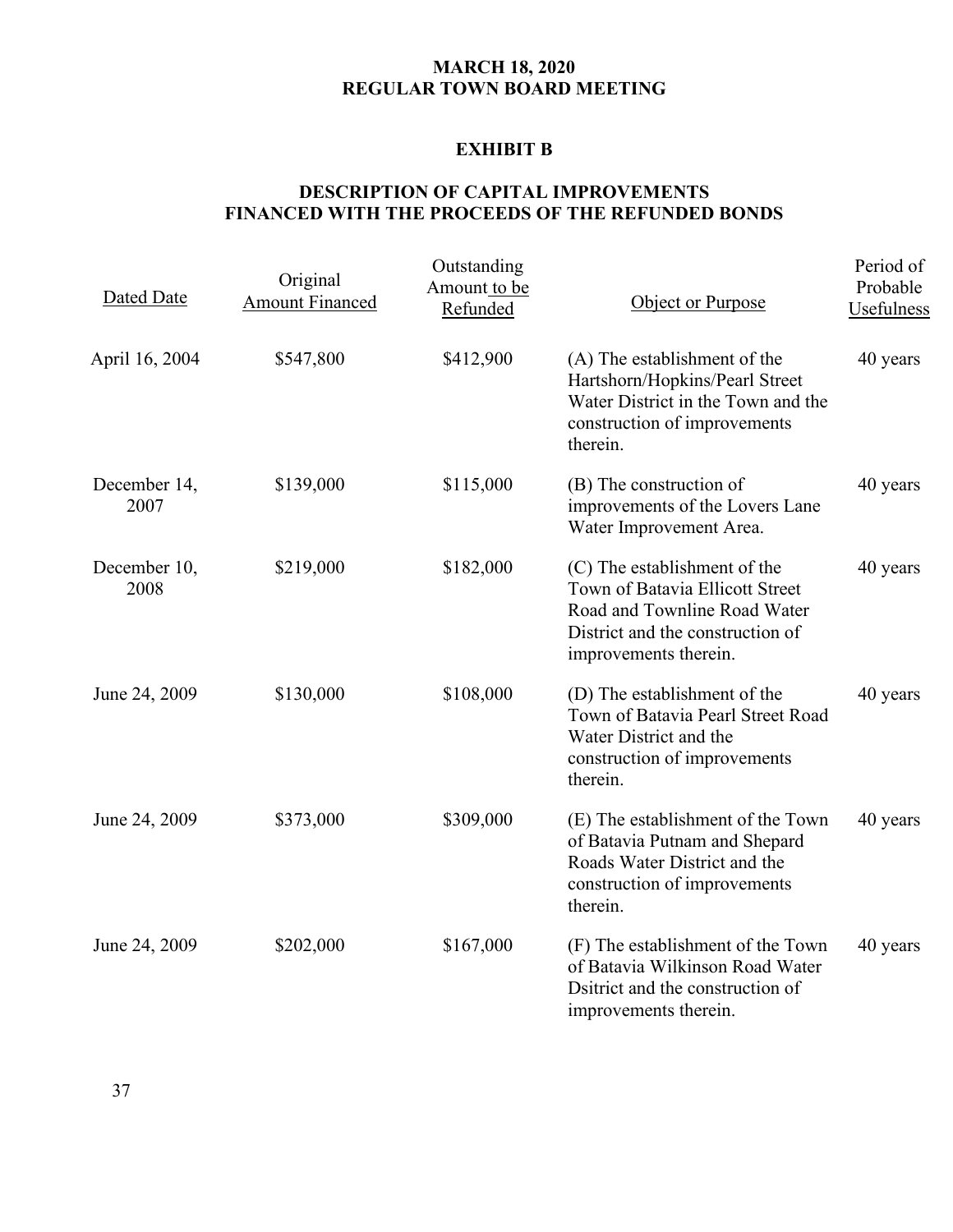## **RESOLUTION NO. 76:**

Councilman Zambito offered the following:

# **PROFESSIONAL SERVICES AGREEMENT FOR ON-CALL TRAFFIC ENGINEERING SERVICES BETWEEN THE TOWN OF BATAVIA AND SRF ASSOCIATES**

**WHEREAS**, the Town of Batavia has a continued need for On-Call Traffic Engineering services for on-going development, growth and transportation related needs; and

**WHEREAS,** SRF Associates has provided a letter proposal for such services for a Not-To-Exceed amount of twenty-thousand dollars (\$20,000.00); and

**WHEREAS,** Specific scope of work assignments will be developed with Town staff, and reviewed and approved by the Town Engineer.

**NOW, THEREFORE, BE IT RESOLVED,** the Batavia Town Board authorizes the Supervisor to retain SRF Associates for On-Call Traffic Engineering services for the not-to-exceed amount of twenty-thousand dollars (\$20,000.00).

**Second by:** Councilwoman White **Ayes:** Zambito, White, Underhill, Michalak, Post **APPROVED by unanimous vote (**5-0)

# **RESOLUTION NO. 77**

 Councilwoman White offered the following: **RESOLUTION TO APPROVE AN INTERMUNICPAL AGREEMENT WITH**

# **THE VILLAGE OF BOLIVAR FOR SHARED SERVICES**

**WHEREAS**, the Village of Bolivar (Bolivar) desires to use certain portable sewer flow meter equipment owned by the Town of Batavia, and

**WHEREAS**, a proposed "Intermunicipal Agreement for Shared Services with Bolivar has been drafted", which has been reviewed and approved by the Town Engineer.

**NOW, THEREFORE, BE IT RESOLVED** by the Town Board of the Town of Batavia, New York, that a proposed "Intermunicipal Agreement for Shared Services with the Village of Bolivar", a copy of which shall be made a part of the Town Board Minutes, is hereby approved, and the Town Supervisor is authorized and directed to sign this Agreement on behalf of the Town of Batavia.

38 **Second by**: Councilman Zambito **Ayes:** White, Zambito, Underhill, Michalak, Post **APPROVED by unanimous vote** (5-0)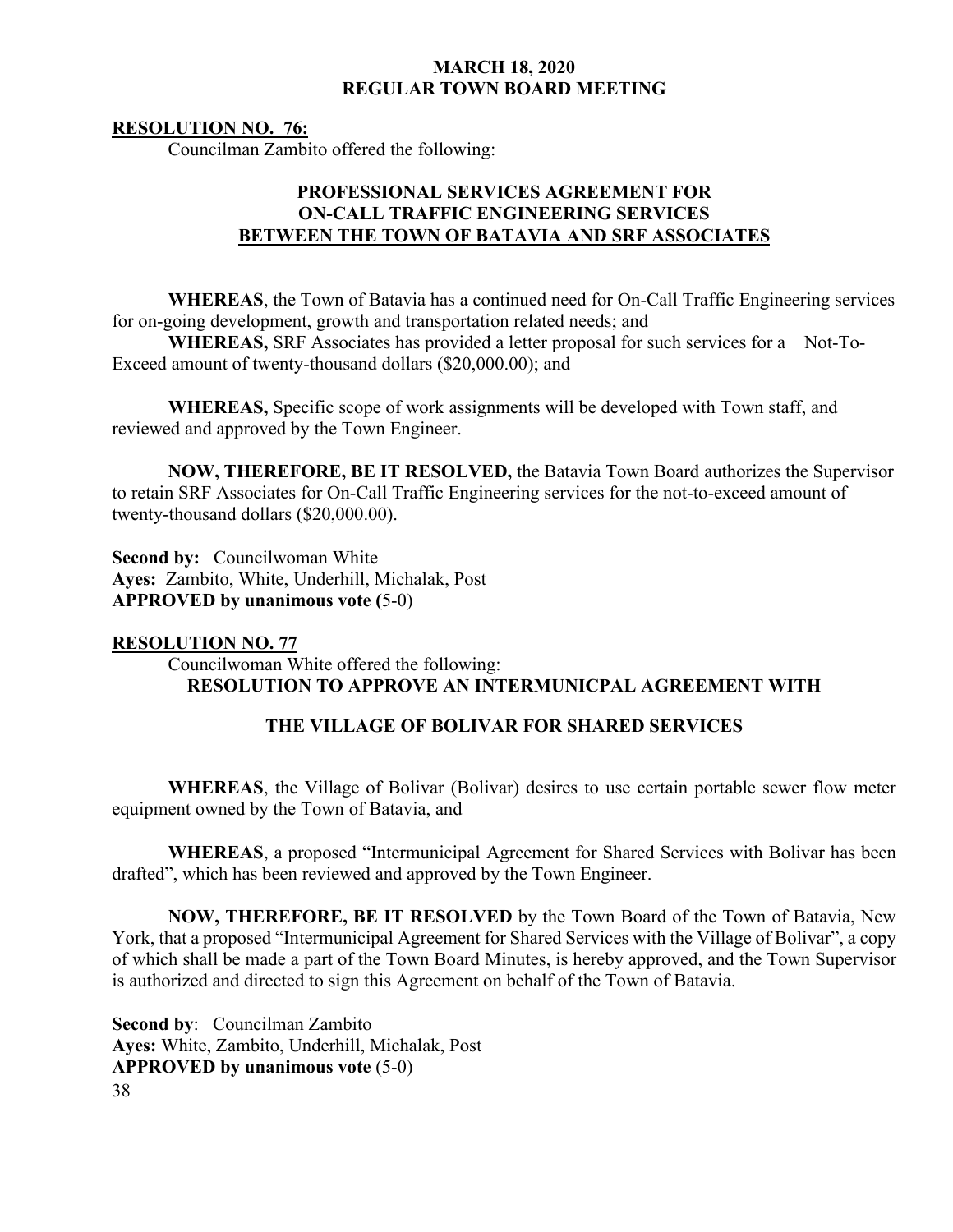# **INTERMUNICIPAL AGREEMENT FOR SHARED SERVICES WITH THE VILLAGE OF BOLIVAR**

**THIS AGREEMENT** made the day of , 2020, by and between the **TOWN OF BATAVIA**, a municipal corporation organized and existing under the Laws of the State of New York, having its principal office located at 3833 West Main Street Road, Batavia, New York 14020, (hereinafter referred to as "Batavia"), and the **VILLAGE OF BOLIVAR**, a municipal corporation organized and existing under the Laws of the State of New York, having its principal office located at 252 Main Street, Bolivar, New York 14715, (hereinafter referred to as "Bolivar").

**WHEREAS**, pursuant to Article 5-G of the General Municipal Law, Batavia and Bolivar are authorized to enter into an intermunicipal cooperative agreement for the provisions of shared services, as set forth herein, and

**WHEREAS**, Bolivar desires to use certain equipment owned by Batavia.

**NOW, THEREFORE**, in consideration of the mutual covenants and agreements contained herein, it is agreed as follows:

1. Until August 1, 2020, Batavia, on a shared basis, will allow Bolivar to use the following portable sewer flow meter equipment owned by the Town of Batavia:

|                        | Isco 2150 Area Velocity Flow Module | Town ID #105 Serial #210A00162   |
|------------------------|-------------------------------------|----------------------------------|
|                        | Isco 2150 Area Velocity Flow Module | Town ID#102 – Serial # 210A00167 |
|                        | Isco 2150 Area Velocity Flow Module | Town ID#110 - Serial #209M00783  |
|                        | Isco 2150 Area Velocity Flow Module | Town ID#106 - Serial # 210A01176 |
|                        | Isco 2150 Area Velocity Flow Module | Town ID#104 – Serial # 210A00163 |
|                        | Isco 2150 Area Velocity Flow Module | Town ID#50 – Serial # 209M00782  |
| $Two(2)$ 8 inch Rings  |                                     |                                  |
| One $(1)$ 15 inch Ring |                                     |                                  |
|                        | $\text{Six}(6)$ Pick-up Cables      |                                  |

2. At the end of the term of this Agreement, as aforesaid, Bolivar will return the equipment in a clean and working order.

3. During the use of the equipment, Bolivar will be responsible for any necessary maintenance and/or repair.

4. In the event that any portion of the equipment is damaged beyond repair, Bolivar will replace said damaged equipment on an in-kind basis.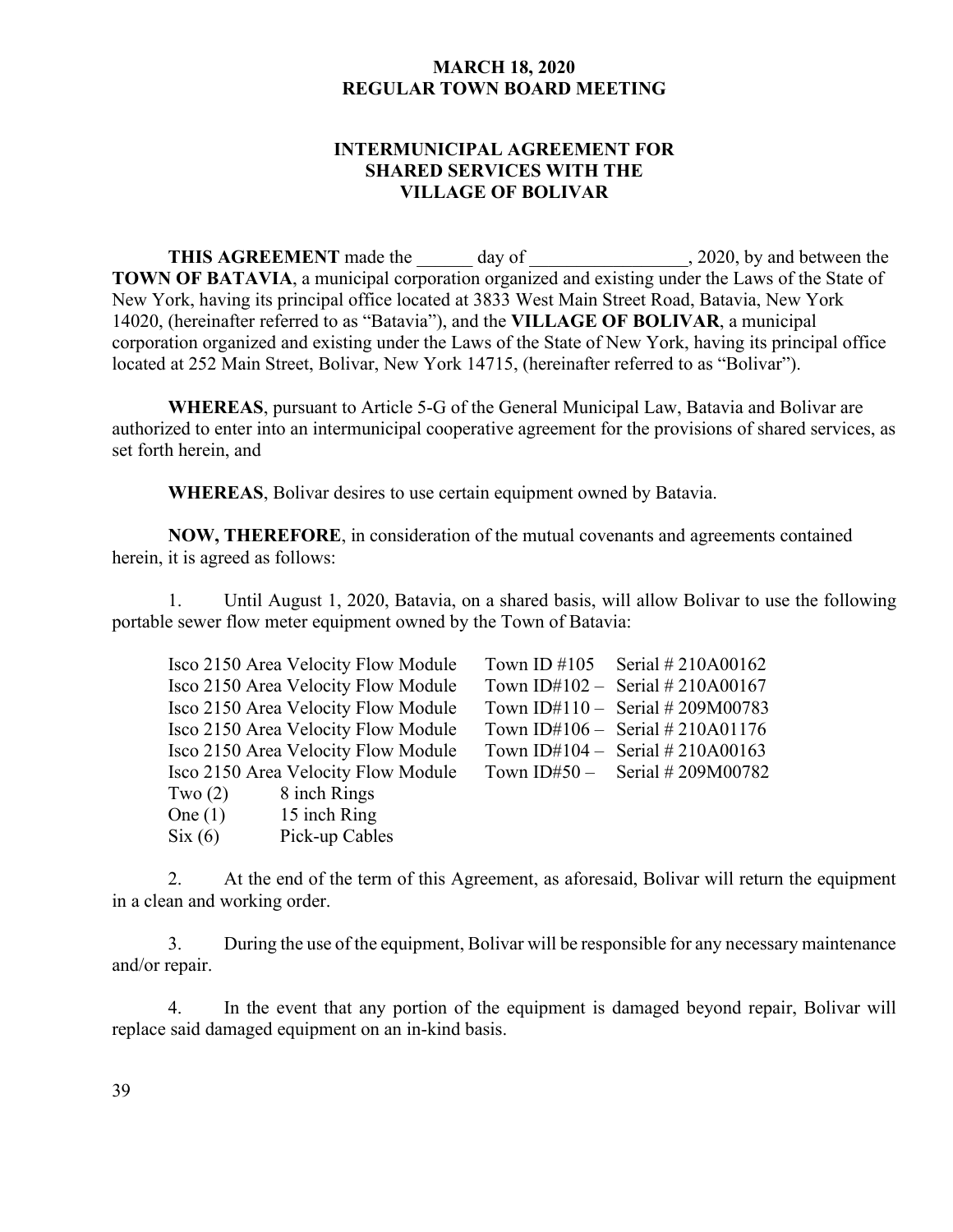5. Bolivar hereby agrees to indemnify and hold Batavia harmless from all claims, losses, costs and damages arising out of any activities of Bolivar pursuant to the terms and conditions of this Agreement, including costs of settling any action and reasonable attorney's fees for defense. Each party will provide the other with timely notice of any claims and shall fully cooperate with each other to defend the same.

6. This Agreement may not be assigned by either party, in whole or in party, without the prior written consent of the other party. Any assignment in violation of the foregoing shall be deemed void.

7. This Agreement shall be binding upon and shall inure to the benefit of each of the parties hereto and their successors and permitted assigns.

8. This Agreement and any transactions between the parties hereunder shall be governed by, construed and interpreted in accordance with the Laws of the State of New York.

9. There are no other agreements or understandings, either oral or written, between the parties affecting this Agreement. No changes, additions or deletions of any portions of this Agreement shall be valid or binding upon the parties hereto unless the same is approved in writing by both parties.

**IN WITNESS WHEREOF**, the parties have hereunto set their hands and seals the day and year first above written.

# TOWN OF BATAVIA VILLAGE OF BOLIVAR

 $\overline{a}$ By: Gregory H. Post, Town Supervisor By: Robert Mitchell, Mayor

 $\overline{\phantom{a}}$ 

State of New York} County of Genesee}ss.

On this \_\_\_\_\_\_ day of \_\_\_\_\_\_\_\_\_\_\_\_\_\_\_\_\_\_\_\_\_, 2019, before me, the undersigned, personally appeared Gregory H. Post, personally known to me or proved to me on the basis of satisfactory evidence to be the individual whose name is subscribed to the within instrument and acknowledged to me that he/she executed the same in his/her capacity, and that by his/her signature on the instrument, the individual, or the person upon behalf of which the individual acted, executed the instrument.

Notary Public

State of New York}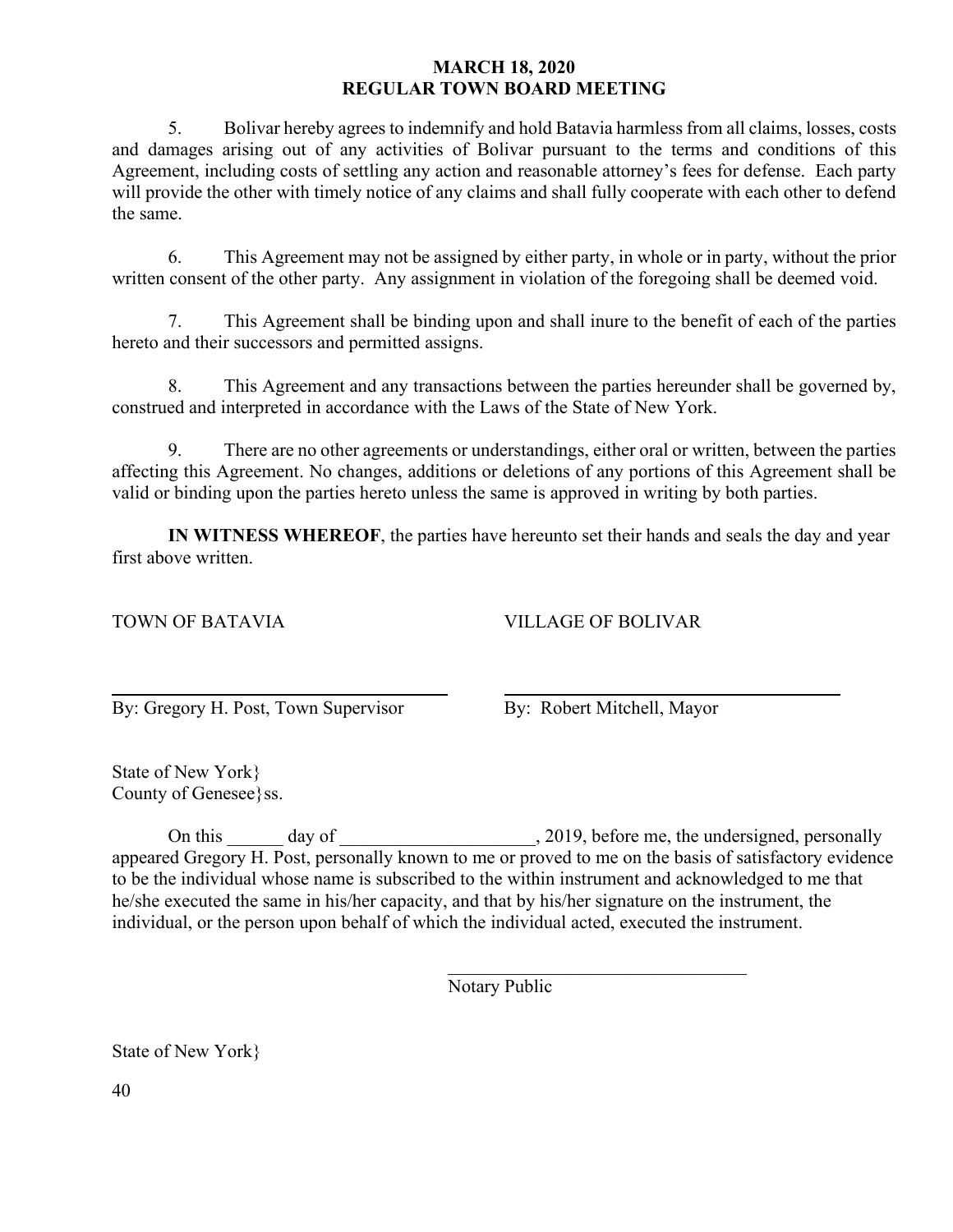County of Allegany}ss.

On this day of day of the contract the undersigned, personally appeared Robert Mitchell, personally known to me or proved to me on the basis of satisfactory evidence to be the individual whose name is subscribed to the within instrument and acknowledged to me that he/she executed the same in his/her capacity, and that by his/her signature on the instrument, the individual, or the person upon behalf of which the individual acted, executed the instrument.

Notary Public

 $\overline{\phantom{a}}$ 

# **RESOLUTION NO. 78:**

Deputy Supervisor Underhill offered the following:

# **CREW LEADER APPOINTMENT**

# **JAMIE WAFF**

**ESOLVED,** the Batavia Town Board hereby appoints Jamie Waff as Crew Leader for the Water/Wastewater Department at an hourly rate of \$32.51.

**Second by:** Councilman Zambito **Ayes:** Underhill, Zambito, White, Michalak, Post **APPROVED by unanimous vote** (5-0)

#### **RESOLUTION NO. 79:**

Supervisor Post offered the following:

# **AMENDMENT 1 TO RESOLUTION 2 OF 2020**

#### **ADOPTION OF SALARIES FOR 2020**

**RESOLVED,** the Batavia Town Board hereby amends resolution number 2 of 2020, entitled "Adoption of Salaries for 2020", as follows:

Add :

Crew Leader  $$27.46 - $33.98$ 

**Second by:** Deputy Supervisor Underhill **Ayes:** Post, Underhill, Michalak, Zambito, White **APPROVED by unanimous vote (5-0)** 

# **RESOLUTION NO. 80:**

Councilwoman Michalak offered the following: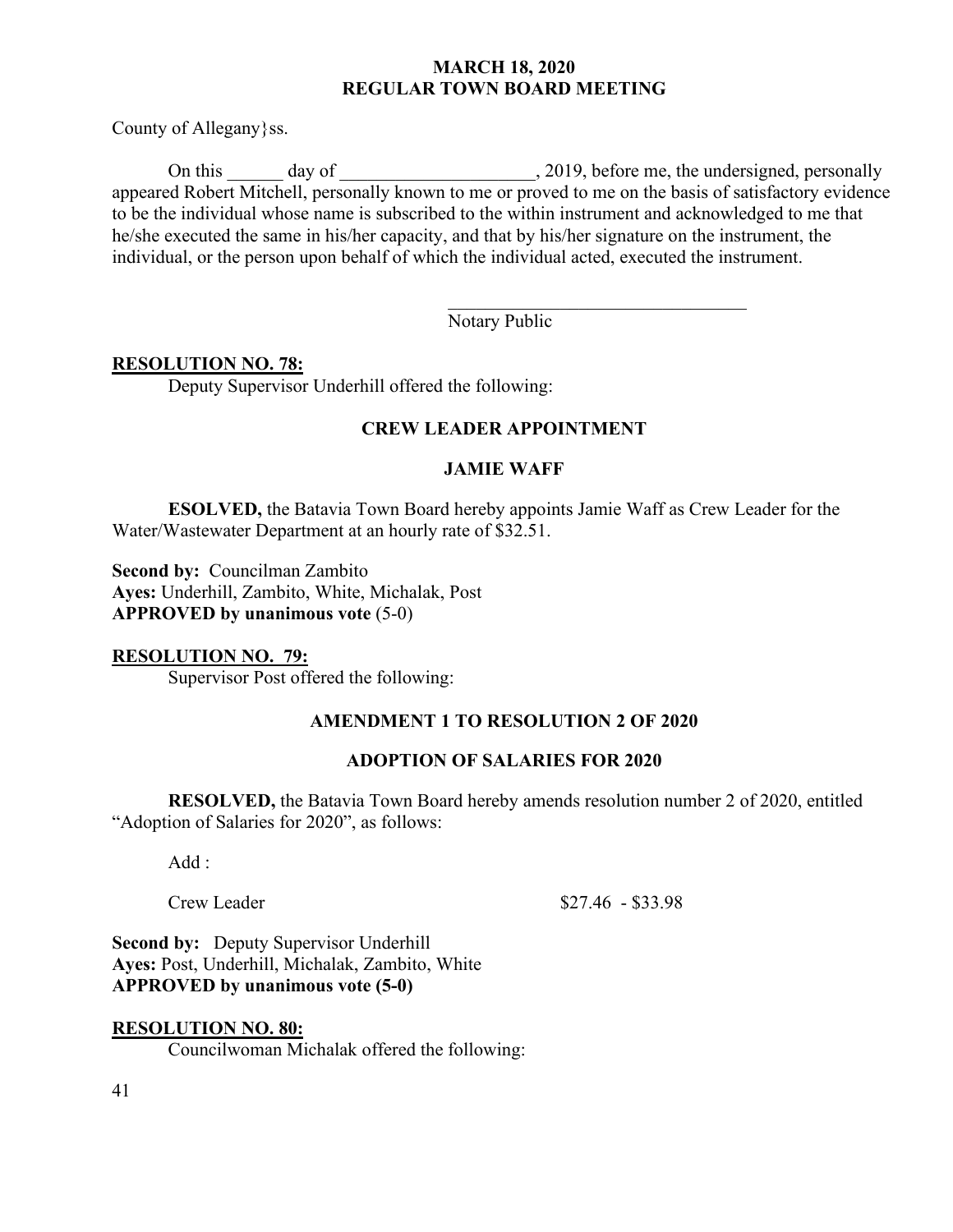# **CREW LEADER APPOINTMENT**

#### **JAMIE WAFF**

**RESOLVED,** the Batavia Town Board hereby appoints Jamie Waff as Crew Leader for the Water/Wastewater Department at an hourly rate of \$32.51.

**Offered by:** Councilwoman Michalak **Second by:** Councilman Zambito **Ayes:** Michalak, Zambito, White, Underhill, Post **APPROVED by unanimous vote** (5-0)

# **RESOLUTION NO. 81:**

Councilman Zambito offered the following:

#### **AUTHORIZATION TO HIRE GENERAL UTILITY CONTR ACTORS ON AN ON-CALL EMERGENCY BASIS**

**WHEREAS,** the Supervisor of the Town of Batavia duly declared a State of Emergency on March 18, 2020 at 6:00pm; and

**WHEREAS,** as part of such emergency, the Town of Batavia has identified the need to secure general utility contractors to strengthen the Town's preparedness and Continuity of Water and Wastewater Operations, and

**WHEREAS,** as part of the Town's Emergency Response to address the rapidly evolving concerns related to the COVID-19 pandemic and other future potential local or state emergencies, the Town needs to be prepared for all situations including potential absenteeism, and

**WHEREAS,** part of the plan to respond to these rapidly evolving concerns is to augment work which was planned to be completed by Town forces with private contractors to both free up water and wastewater operators to attend to Public Health and other emergency response efforts, and

**WHEREAS,** as the Town Engineer has requested interest from qualified local general utility contractors to be available on an On-Call and time and expense basis, and

**WHEREAS,** as the following list of qualified contractors have expressed their interest:

- 1. Kandey Company, Inc.
- 2. Villager Construction Inc.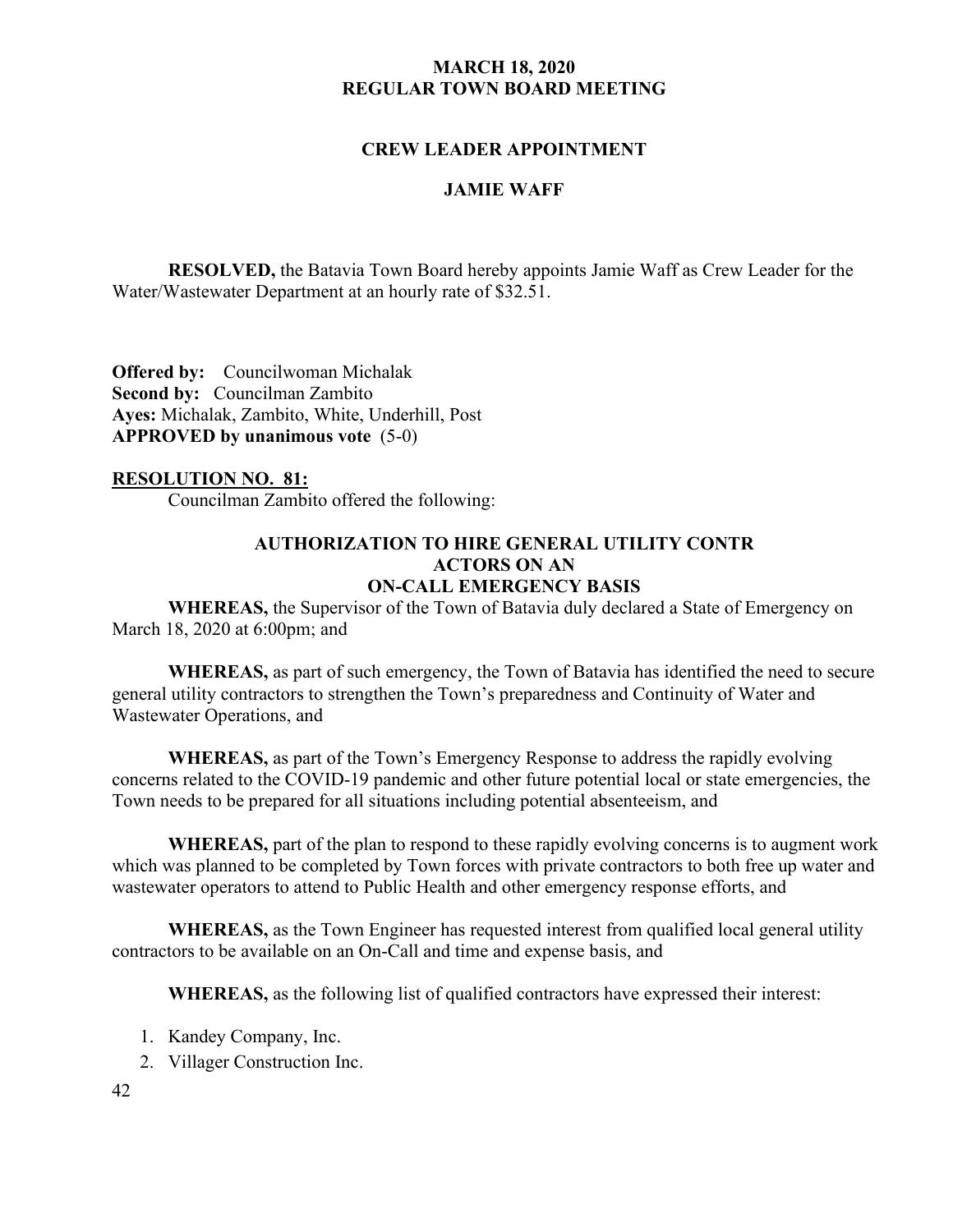- 3. Visone Construction Inc.
- 4. Sergi Construction Inc.
- 5. Morsch Pipeline
- 6. STC Construction, Inc.
- 7. Turner Underground
- 8. Randsco Pipeline
- 9. Mar-Wal Construction
- 10. Delmar-Electric

**WHEREAS**, as the Town Engineer has reviewed all contractor's qualifications and recommends approval of the above contractors to work on an On-Call basis.

# **NOW THEREFORE, BE IT**

**RESOLVED**, the Town Supervisor is authorized to contract, in his discretion, with any of the following contractors on an On-Call basis for any work which he determines, upon consultation with the Town Engineer, to be in the public interest:

- 1. Kandey Company, Inc.
- 2. Villager Construction Inc.
- 3. Visone Construction Inc.
- 4. Sergi Construction Inc.
- 5. Morsch Pipeline
- 6. STC Construction, Inc.
- 7. Turner Underground
- 8. Randsco Pipeline
- 9. Mar-Wal Construction
- 10. Delmar-Electric
- 11. Other specialized contractors as deemed necessary
- 12.

and,

Be it Further Resolved, that any such work so contracted shall be at the rates set forth on time and expense rate sheets as reviewed and approved by the Town Engineer and,

Be it further Resolved, that this authorizing resolution shall remain in effect until the expiration of the State of Emergency, unless revoked or extended by resolution of the Town Board.

**Second by:** Deputy Supervisor Underhill **Ayes:** Zambito, Underhill, Michalak, White, Post **APPROVED by unanimous vote** (5-0)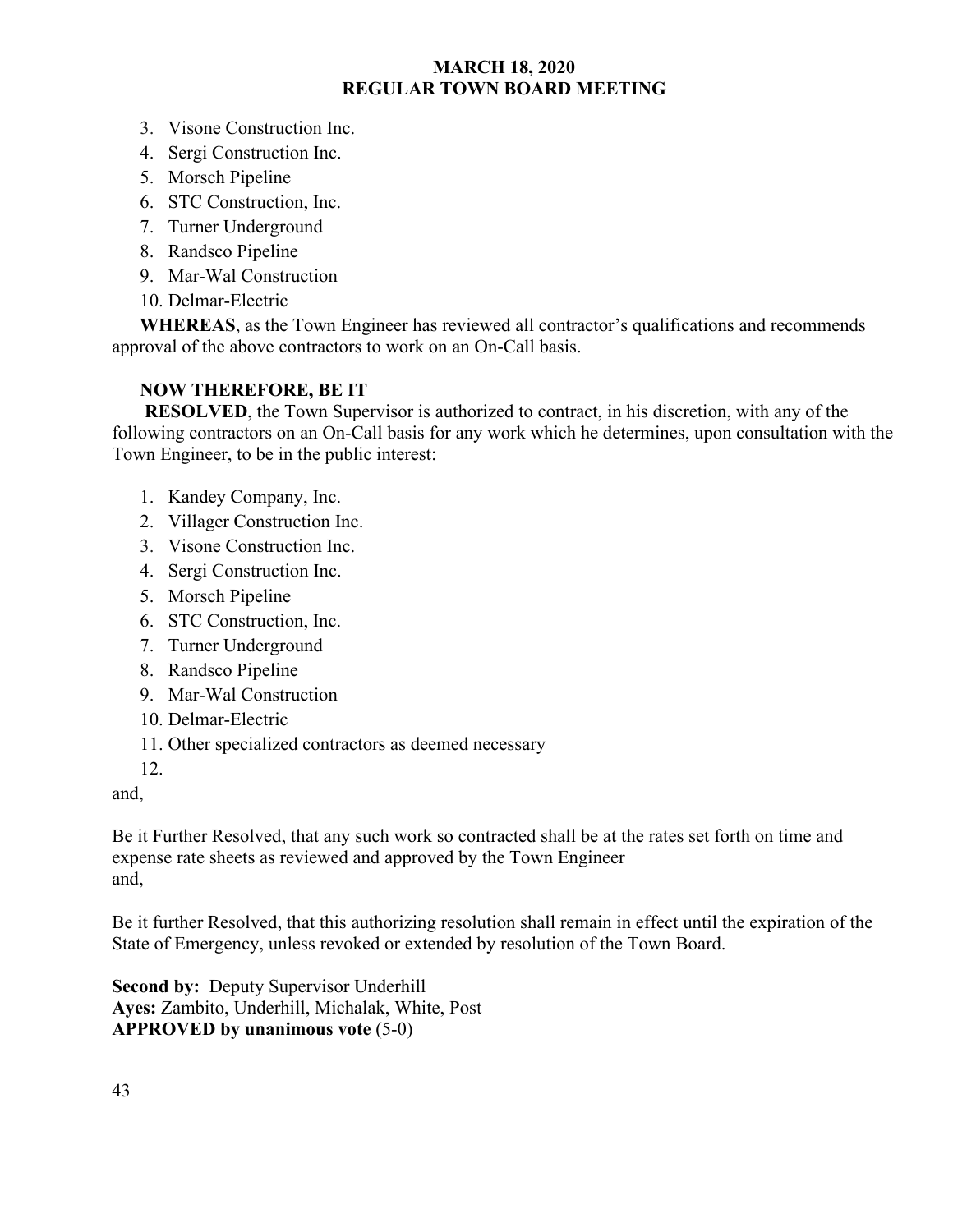#### **RESOLUTION NO. 82:**

Councilwoman White offered the following:

# **PURCHASE OF DELL COMPUTERS**

# **REMOTE ACCESS**

**WHEREAS,** with the recent events of the Covid-19 pandemic there is a need for laptop computers for many staff members to work remotely.

## **NOW, THEREFORE, BE IT**

**RESOLVED,** the Batavia Town Board hereby approves the purchase of five (5) Dell Latitude 5500 laptop computers at a cost of \$984.65 each, NYS Contract #C000000005000, Customer Agreement #PM20820 to be utilized for employees to work remotely.

**Second by:** Deputy Supervisor Underhill **Ayes:** White, Underhill, Michalak, Zambito, Post **APPROVED by unanimous vote** (5-0)

#### **RESOLUTION NO. 83:**

Deputy Supervisor Underhill offered the following:

# **RESOLUTION TO HIRE WATER/WASTEWATER MAINTENANCE WORKER OR LABORER FOR WATER/WASTEWATER DEPARTMENT ON AN EMERGENCY BASIS**

**WHEREAS,** the Supervisor of the Town of Batavia duly declared a State of Emergency on March 18, 2020 at 6:00pm; and

**WHEREAS,** as part of such emergency, the Town of Batavia has identified the need to secure additional personnel for the water and wastewater to strengthen the Town's preparedness and Continuity of Water and Wastewater Operations, and

**WHEREAS,** as part of the Town's Emergency Response to address the rapidly evolving concerns related to the COVID-19 pandemic and other future potential local or state emergencies, the Town needs to be prepared for all situations including potential absenteeism.

#### **NOW, THEREFORE, BE IT**

**RESOLVED,** the Batavia Town Board hereby authorizes the Town Supervisor to hire Water Wastewater Maintenance Workers or Laborers on an as needed basis.

**Second by:** Councilwoman Michalak **Ayes:** Underhill, Michalak, Zambito, White, Post **APPROVED by unanimous vote** (5-0)